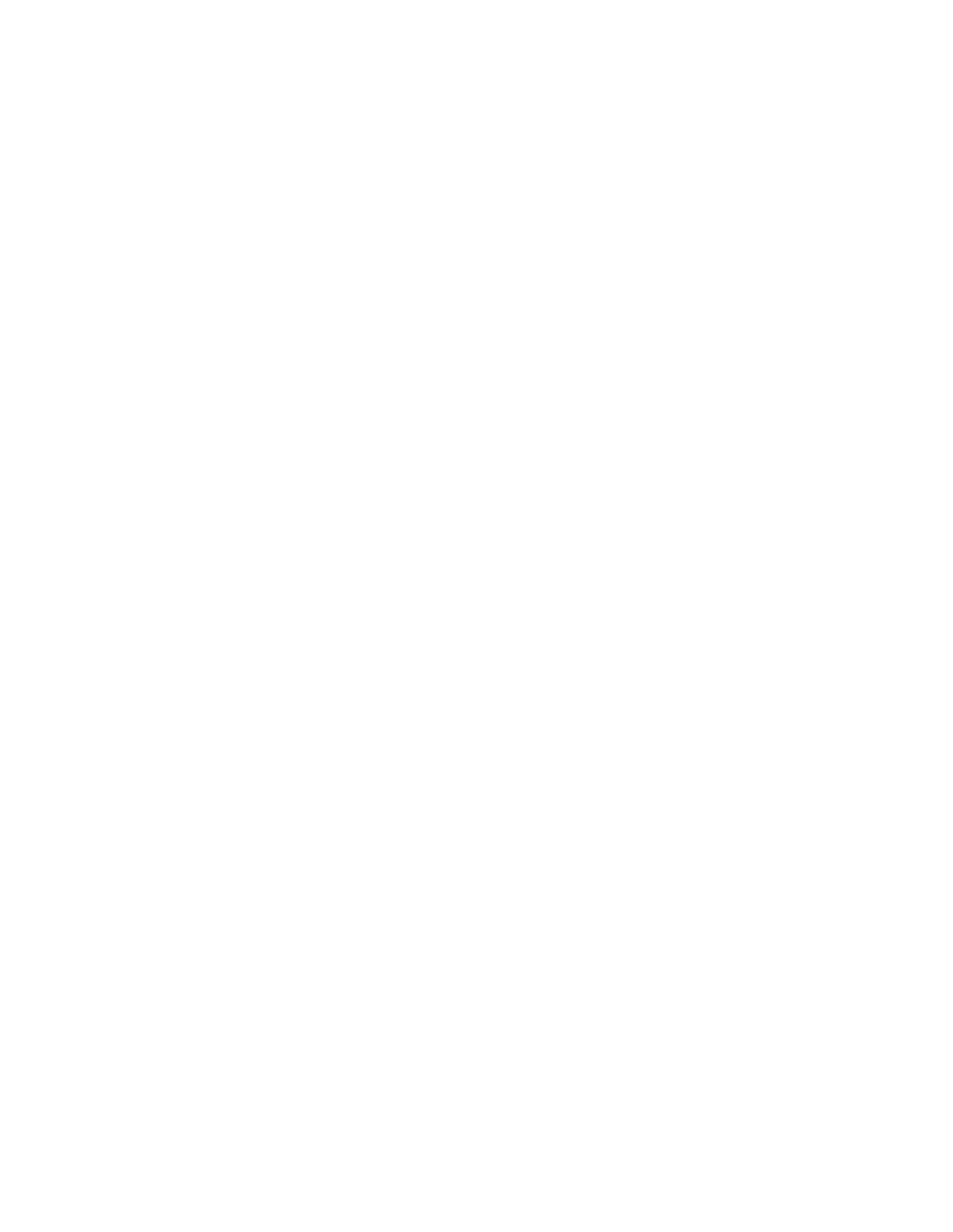| 1.1           |                                                         |  |
|---------------|---------------------------------------------------------|--|
| 1.2           |                                                         |  |
| 1.3           |                                                         |  |
|               |                                                         |  |
| 2.1           |                                                         |  |
| $2.2^{\circ}$ |                                                         |  |
|               | 3.0 REVIEW & ANALYSIS - STATE PERSPECTIVE 10            |  |
| 3.1           | FLORIDA RELIABILITY COORDINATING COUNCIL  10            |  |
| 3.2           |                                                         |  |
| 3.3           |                                                         |  |
| 3.4           |                                                         |  |
| 3.5           |                                                         |  |
| 3.6           |                                                         |  |
| 3.7           |                                                         |  |
| 3.8           |                                                         |  |
| 3.9           | STATUS OF NEED DETERMINATIONS & SITE CERTIFICATIONS  30 |  |
| 3.10          | PLANNED UTILITY-OWNED GENERATING UNITS REQUIRING        |  |
|               |                                                         |  |
|               | 4.0 REVIEW & ANALYSIS - INDIVIDUAL UTILITIES  33        |  |
| 4.1           |                                                         |  |
| 4.2           |                                                         |  |
| 4.3           |                                                         |  |
| 4.4           |                                                         |  |
| 4.5           | FLORIDA MUNICIPAL POWER AGENCY (FMPA)  45               |  |
| 4.6           | GAINESVILLE REGIONAL UTILITIES (GRU)  48                |  |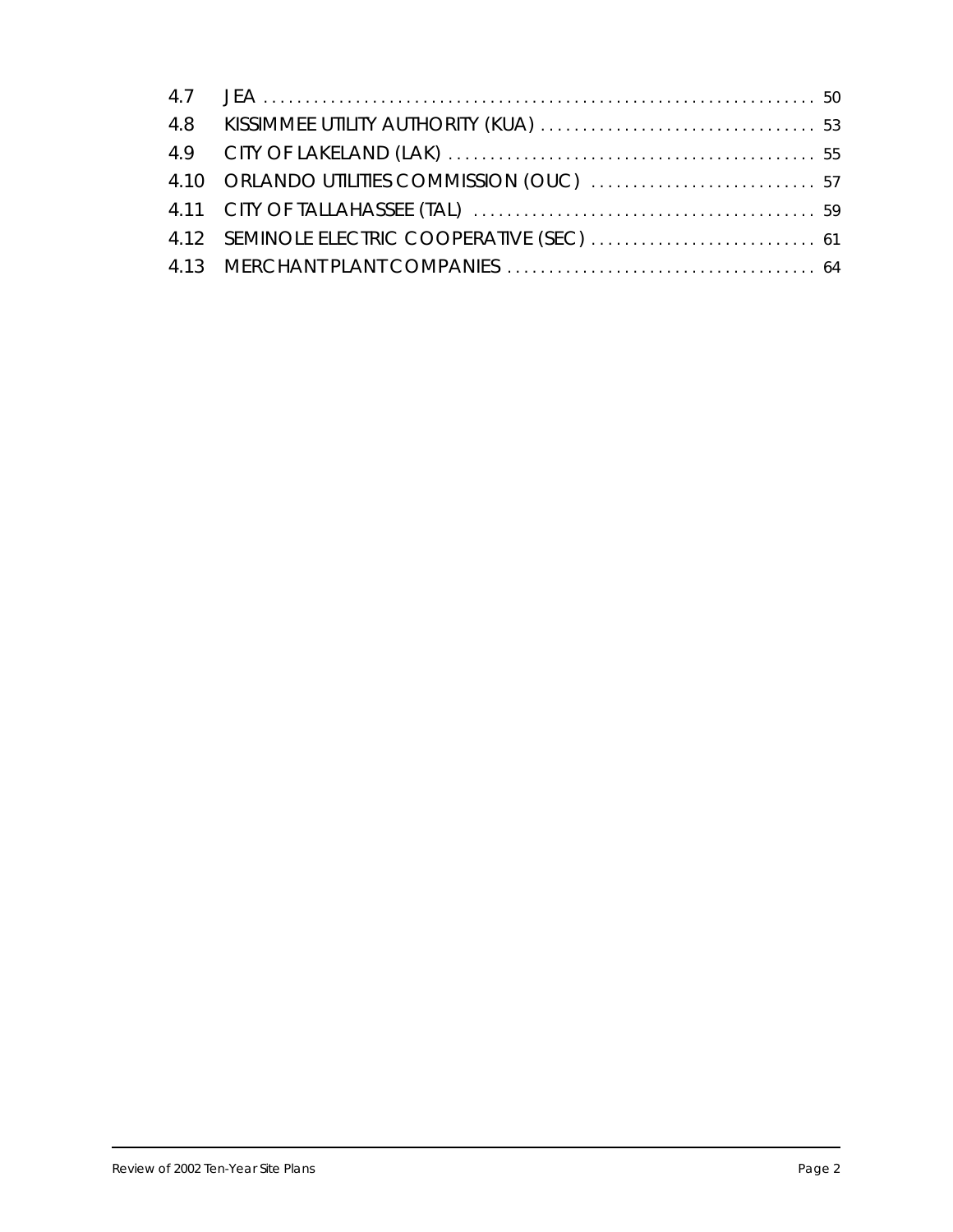# **LIST OF FIGURES**

| Figure 1. STATE OF FLORIDA - ELECTRIC UTILITY RESOURCE MIX BY PLANT TYPE / PRESENT AND |
|----------------------------------------------------------------------------------------|
| Figure 2. TOTAL RETAIL ENERGY SALES (1997-2001) - HISTORICAL FORECAST ACCURACY  13     |
| Figure 3. STATE OF FLORIDA - ESTIMATED IMPACT OF DSM ON SUMMER PEAK DEMAND / HISTORY   |
| Figure 4. STATE OF FLORIDA - ESTIMATED IMPACT OF DSM ON WINTER PEAK DEMAND / HISTORY   |
| Figure 5. STATE OF FLORIDA - ESTIMATED IMPACT OF DSM ON NET ENERGY FOR LOAD / HISTORY  |
| Figure 6. STATE OF FLORIDA - ENERGY CONSUMPTION PER RESIDENTIAL CUSTOMER / HISTORY AND |
|                                                                                        |
|                                                                                        |
|                                                                                        |
|                                                                                        |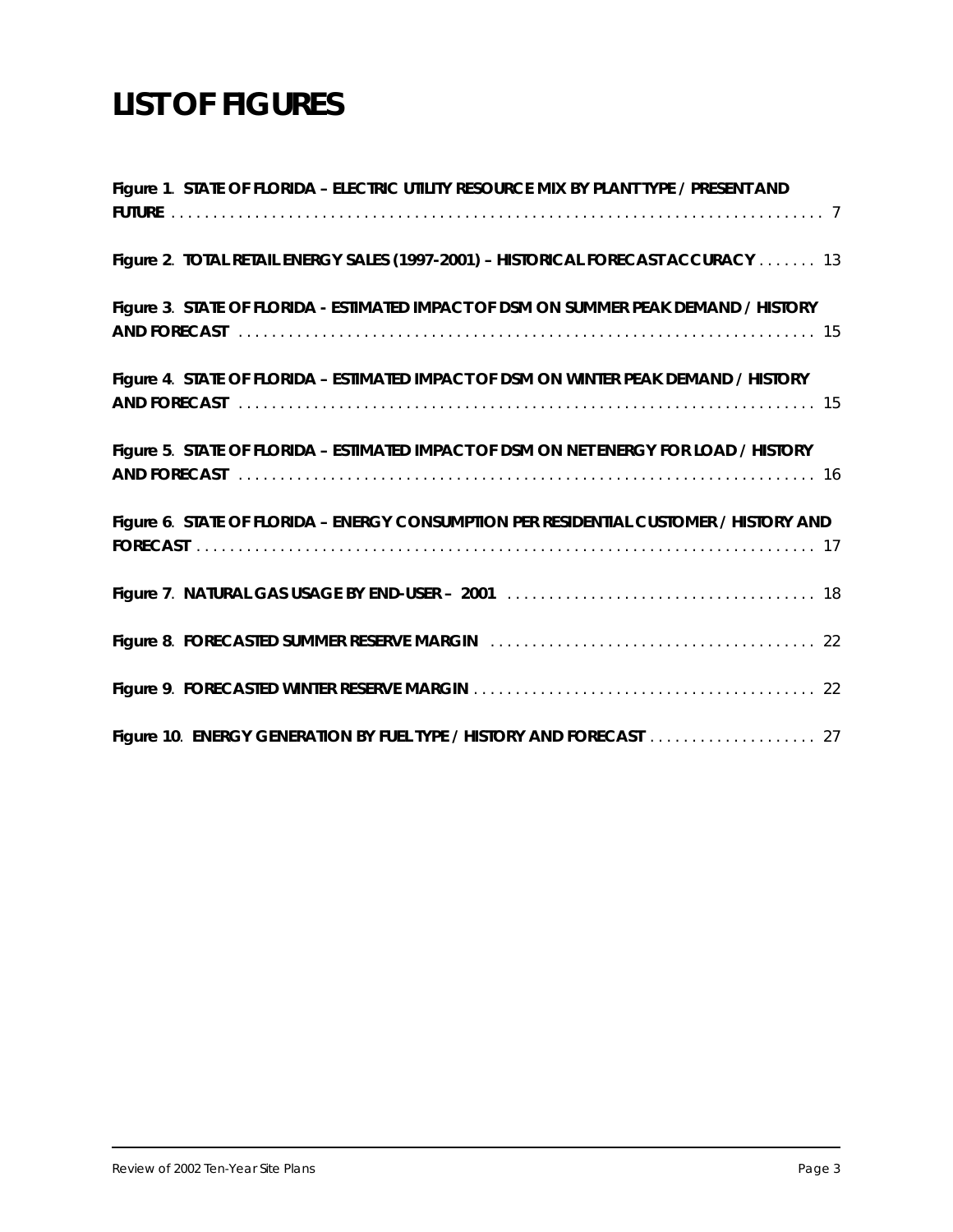# **LIST OF TABLES**

| TABLE 2. STATE OF FLORIDA - CAPACITY FROM NEW GENERATING UNITS, CAPACITY CHANGES AT<br>EXISTING SITES, AND GENERATING UNIT RETIREMENTS (2002-2011)  8 |
|-------------------------------------------------------------------------------------------------------------------------------------------------------|
|                                                                                                                                                       |
| TABLE 4. ESTIMATED SAVINGS FROM FLORIDA UTILITY DSM PROGRAMS  14                                                                                      |
|                                                                                                                                                       |
| TABLE 6. FUEL PRICE FORECAST - AVERAGE ANNUAL GROWTH RATE (2002-2011)  25                                                                             |
|                                                                                                                                                       |
|                                                                                                                                                       |
|                                                                                                                                                       |
|                                                                                                                                                       |
|                                                                                                                                                       |
|                                                                                                                                                       |
|                                                                                                                                                       |
|                                                                                                                                                       |
|                                                                                                                                                       |
|                                                                                                                                                       |
|                                                                                                                                                       |
|                                                                                                                                                       |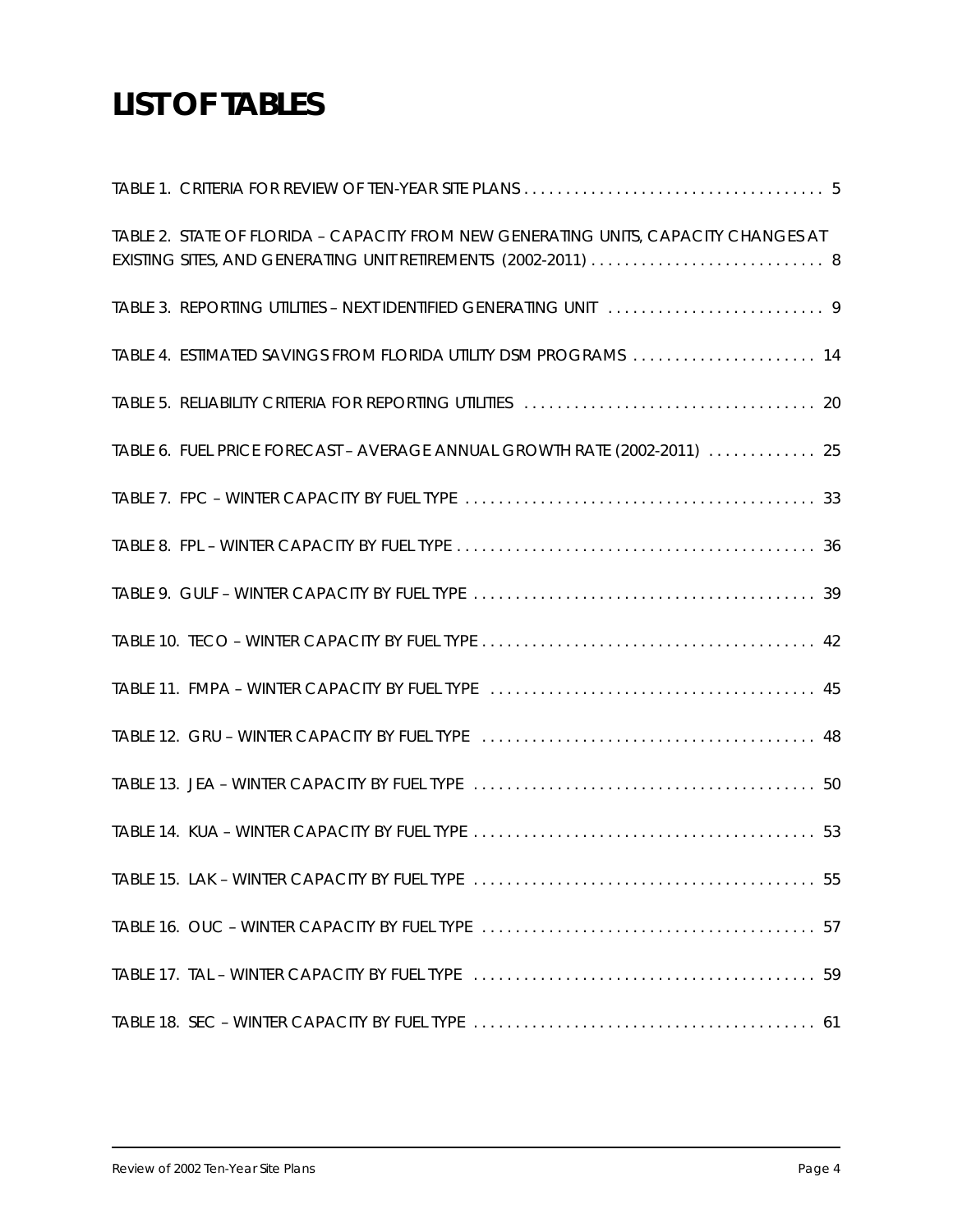# **1.0 INTRODUCTION**

# **1.1 STATUTORY AUTHORITY**

Section 186.801, Florida Statutes, requires that all major generating electric utilities in Florida submit a *Ten-Year Site Plan* to the Florida Public Service Commission (Commission) for review. Each *Ten-Year Site Plan* contains projections of the utility's electric power needs for the next ten years and the general location of proposed power plant sites and major transmission facilities. In accordance with Section 186.801, Florida Statutes, the Commission performs a preliminary study of each *Ten-Year Site Plan* and must determine whether it is "*suitable*" or "*unsuitable*." The Commission considers the comments of local and state planning agencies regarding various issues of concern. Upon completion and approval, the *Ten-Year Site Plan* review is forwarded to the Florida Department of Environmental Protection (DEP). Section 186.801, Florida Statutes, specifies the criteria to be used by the Commission in its review. These criteria are summarized in Table 1.

| <b>REQUIREMENT</b>                                                        | <b>COMMISSION ACTION</b>                                                                                                                                                                                                               |
|---------------------------------------------------------------------------|----------------------------------------------------------------------------------------------------------------------------------------------------------------------------------------------------------------------------------------|
| Review the need for electrical power in the area                          | Reviewed load forecasts, demand-side management (DSM)                                                                                                                                                                                  |
| to be served                                                              | assumptions, and reliability criteria.                                                                                                                                                                                                 |
| Review possible alternatives to the proposed                              | Reviewed DSM assumptions, fuel forecasts, and sensitivities to the                                                                                                                                                                     |
| Plan                                                                      | base-case expansion plan.                                                                                                                                                                                                              |
| Review anticipated environmental impact of                                | Solicited comments from DEP regarding environmental impact                                                                                                                                                                             |
| proposed power plant sites                                                | and compliance. Comments are summarized herein.                                                                                                                                                                                        |
| Consider views of local and state agencies on                             | Solicited comments from DCA, water management districts, and                                                                                                                                                                           |
| water and growth management issues                                        | regional planning councils. Comments are summarized herein.                                                                                                                                                                            |
| Determine consistency of Plan with the State<br><b>Comprehensive Plan</b> | Evaluated energy-related aspects of the Comprehensive Plan.<br>Reviewed comments provided by DCA and by regional and<br>local planning agencies on growth management and<br>Comprehensive Plan issues. Comments are summarized herein. |
| Review Plan for information on energy                                     | Reviewed load forecast data and methodologies used to arrive                                                                                                                                                                           |
| availability and consumption                                              | at load and energy forecasts.                                                                                                                                                                                                          |

# **TABLE 1.** *CRITERIA FOR REVIEW OF TEN-YEAR SITE PLANS*

To fulfill the requirements of Section 186.801, Florida Statutes, the Commission has adopted Rules 25-22.070 through 25-22.072, Florida Administrative Code. Rule 25-22.071, Florida Administrative Code, requires the *Ten-Year Site Plan* to be submitted annually by April 1. Utilities whose existing generating capacity is below 250 megawatts (MW) are exempt from this requirement unless the utility plans to build a new generating unit larger than 75 MW.

The *Ten-Year Site Plan* review contained herein also fulfills an additional statutory requirement. Section 377.703(e), Florida Statutes, requires the Commission to analyze and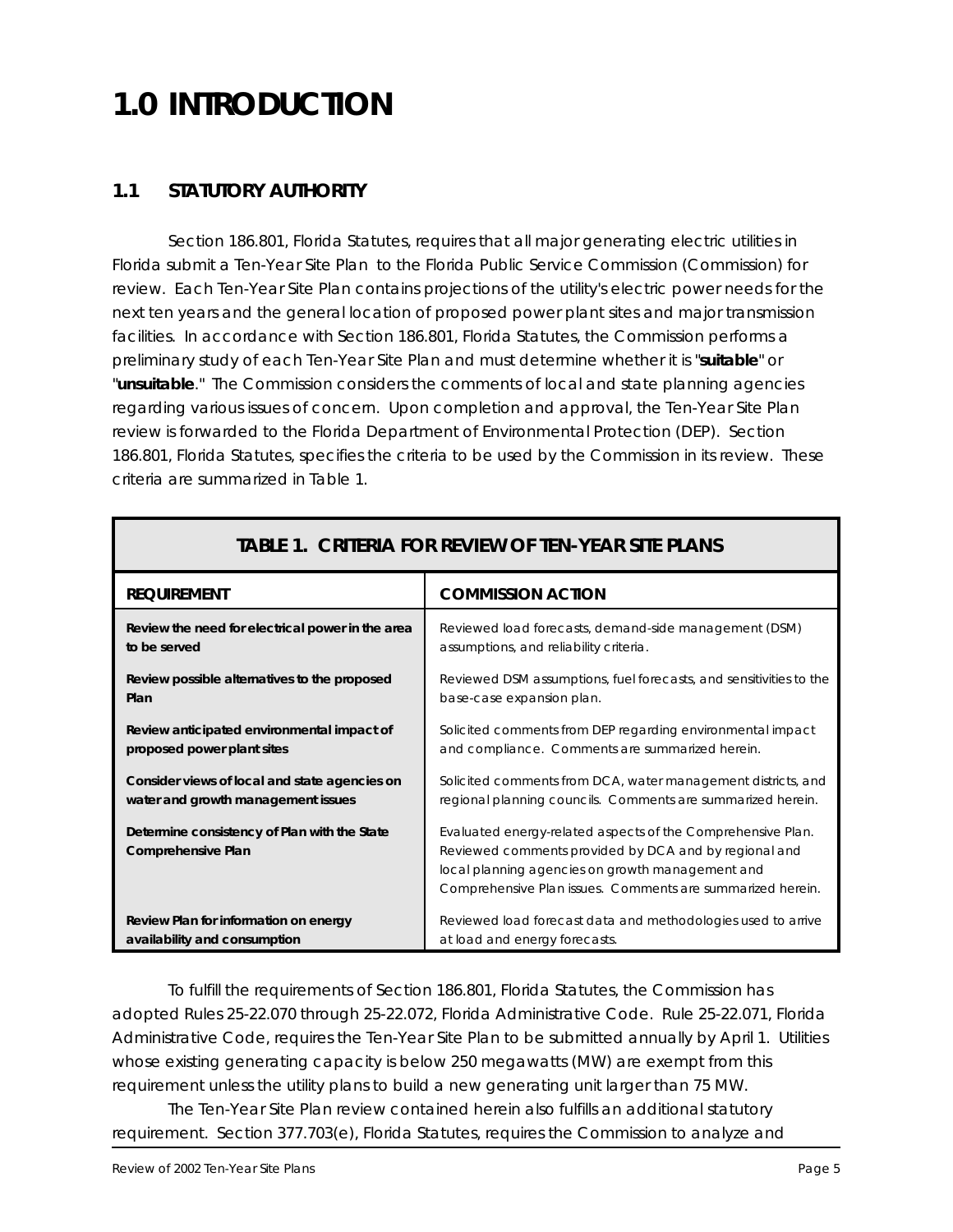provide natural gas and electricity forecasts for analysis by the Florida Department of Community Affairs (DCA). The Commission forwards its *Ten-Year Site Plan* review to DCA to satisfy this statutory requirement.

# **1.2 PURPOSE**

The *Ten-Year Site Plan* gives state and local agencies advance notice of proposed power plants and transmission facilities. The *Ten-Year Site Plan* is not intended to be a binding plan of action on electric utilities. As such, the Commission's classification of a utility's *Ten-Year Site Plan* as *suitable* or *unsuitable* also has no binding effect on the utility. Such a classification does not constitute a finding or determination in subsequent docketed matters before the Commission. If a utility's *Ten-Year Site Plan* raises a concern requiring Commission action, such action is formally undertaken after a public hearing.

Because the *Ten-Year Site Plan* is a planning document containing tentative data, it may not contain sufficient information to allow regional planning councils, water management districts, and other review agencies to fully assess site-specific issues within their jurisdictions. Such detailed data, based on in-depth environmental assessments, are provided by the utility when seeking local permits for a project or, if required, during Power Plant Siting Act or Transmission Line Siting Act certification proceedings. This fact underscores the purpose of the *Ten-Year Site Plan* as an advance notification process rather than a binding plan of action.

# **1.3 PUBLIC INVOLVEMENT**

Pursuant to the State of Florida's policy of "government in the sunshine," all Commission workshops and hearings are open to the public. Members of the public may directly participate in any Commission proceeding.

The Commission held a public workshop on August 16, 2002 to solicit public comments on the *Ten-Year Site Plans*. Prior to the workshop, state, local, and regional government agencies submitted written comments on the *Ten-Year Site Plans*. All comments are summarized in Section 4.0 of this review and are available upon request.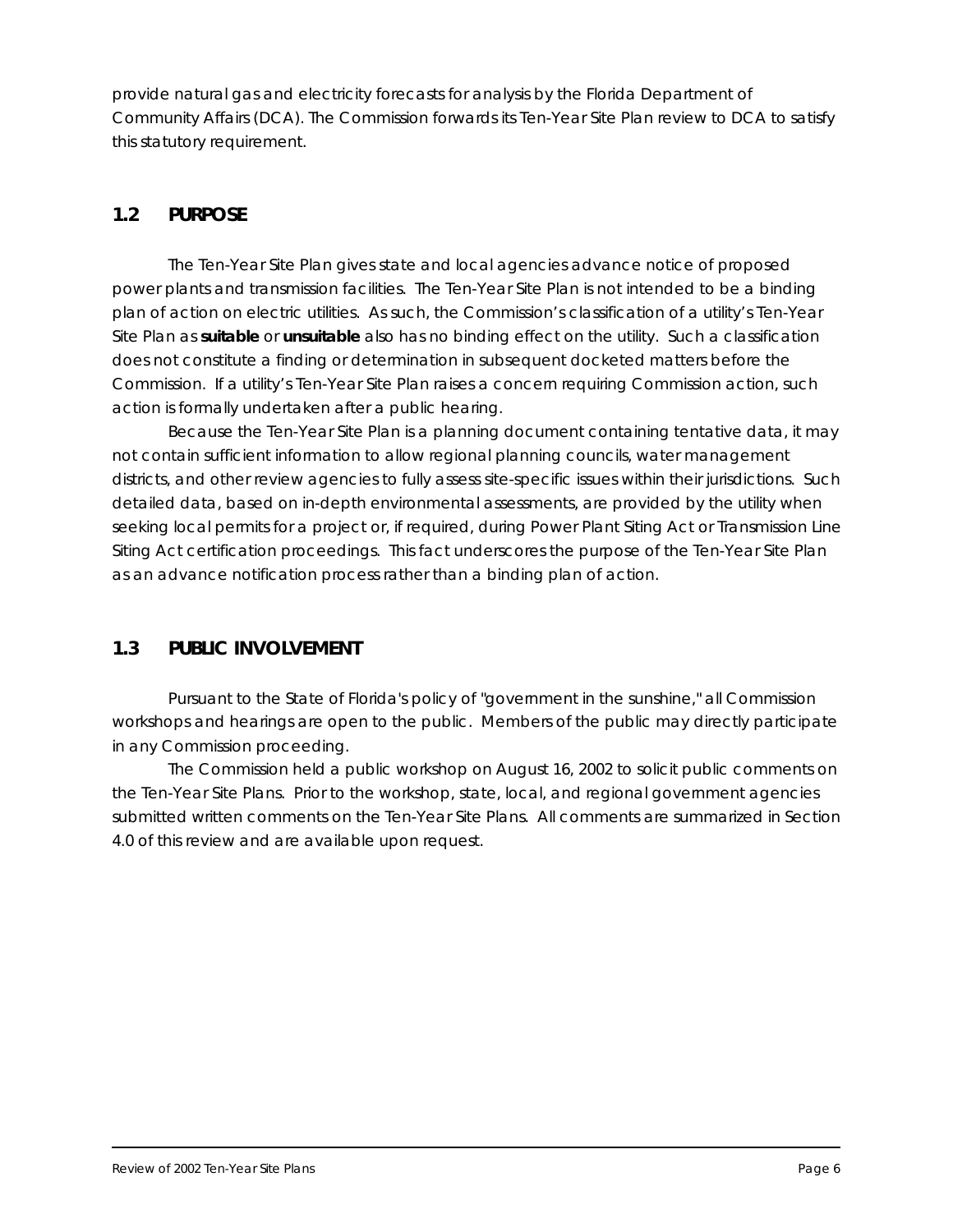# **2.0 EXECUTIVE SUMMARY**

# **2.1 SUITABILITY**

The Commission has reviewed *Ten-Year Site Plans* filed by twelve (12) reporting utilities and two (2) merchant plant companies. The Commission has determined that the *Ten-Year Site Plans* filed by the utility companies are *suitable* for planning purposes. Forecasted statewide reserve margins range from 24% to 27% during summer peak seasons, and from 27% to 31% during winter peak seasons. The Commission makes no determination on the suitability of the merchant plant filings.

# **2.2 SUMMARY OF RESOURCE ADDITIONS**

Figure 1, shown below, and Tables 2 and 3, shown on the next two pages, summarize the aggregate plans for the State of Florida's utilities. These illustrations show the current and future resource mix, total planned capacity additions by type, and the next identified generating unit planned by each reporting utility.



**Figure 1**. *STATE OF FLORIDA – ELECTRIC UTILITY RESOURCE MIX BY PLANT TYPE / PRESENT AND FUTURE*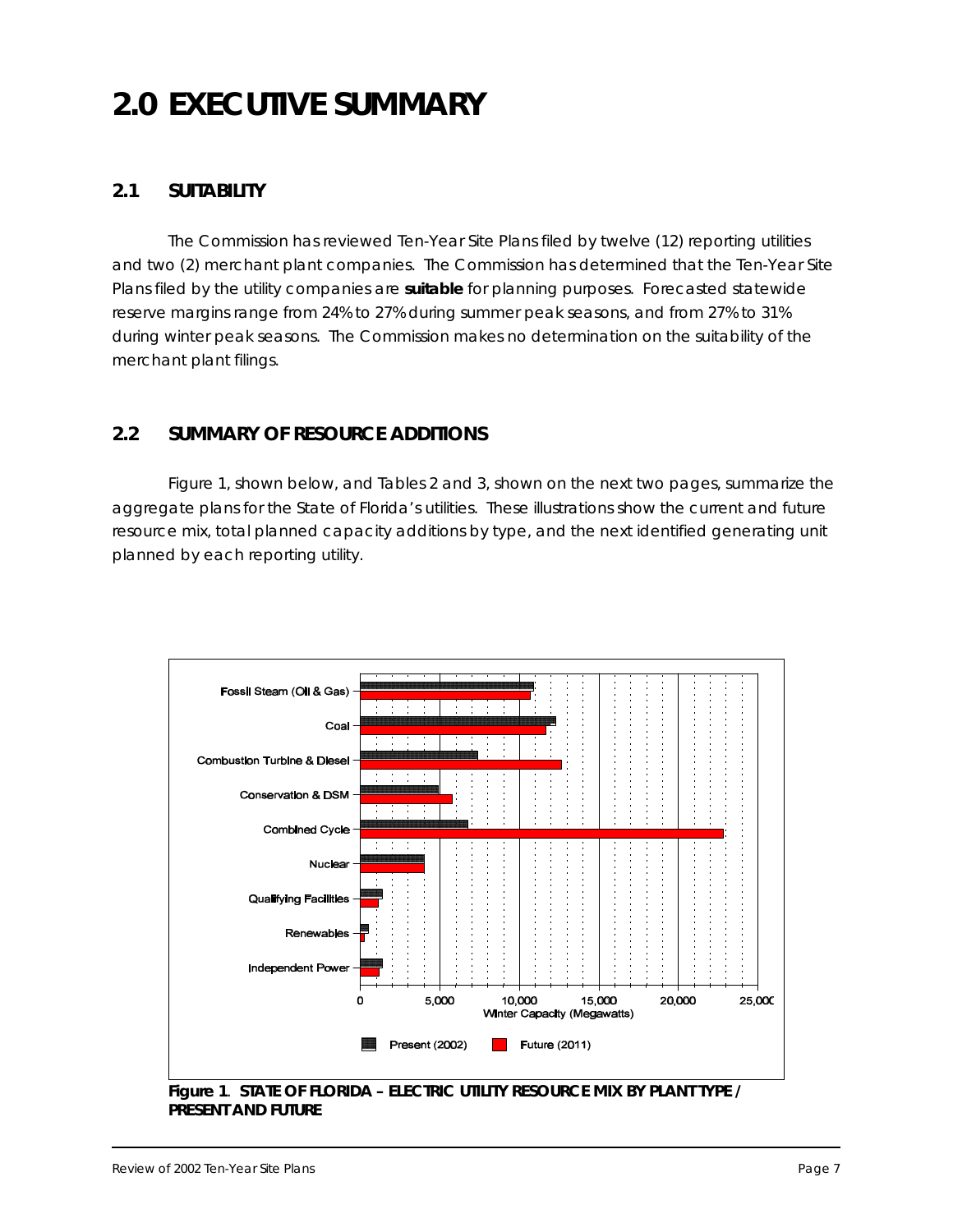# **TABLE 2.** *STATE OF FLORIDA – CAPACITY FROM NEW GENERATING UNITS, CAPACITY CHANGES AT EXISTING SITES, AND GENERATING UNIT RETIREMENTS (2002-2011)*

|                                                                                           | <b>WINTER CAPACITY</b> |
|-------------------------------------------------------------------------------------------|------------------------|
|                                                                                           | (MW)                   |
| <b>CAPACITY FROM NEW GENERATING UNITS - planned by electric utilities</b>                 |                        |
| <b>Combined Cycle</b>                                                                     | 11,333                 |
| <b>Combustion Turbine</b>                                                                 | 4,844                  |
| Coal                                                                                      | 250                    |
| <b>TOTAL</b>                                                                              | 16,427                 |
| <b>CAPACITY CHANGES AT EXISTING SITES - repowering, fuel conversion, return from cold</b> |                        |
| standby                                                                                   |                        |
| <b>Combined Cycle</b>                                                                     | 4,699                  |
| Combustion Turbine                                                                        | 446                    |
| Coal                                                                                      | $-895$                 |
| Oil and Gas Fossil Steam                                                                  | 60                     |
| <b>TOTAL</b>                                                                              | 4,310                  |
| <b>GENERATING UNIT RETIREMENTS - planned by electric utilities</b>                        |                        |
| <b>Combustion Turbine</b>                                                                 | $-60$                  |
| Oil and Gas Fossil Steam                                                                  | $-196$                 |
| <b>TOTAL</b>                                                                              | $-256$                 |
| <b>TOTAL NET ELECTRIC UTILITY ADDITIONS</b>                                               | 20,481                 |

| <b>EXPIRATION OF NON-UTILITY GENERATOR CONTRACTS (for firm capacity)</b> |      |  |  |
|--------------------------------------------------------------------------|------|--|--|
| Cogeneration <sup>1</sup>                                                | -559 |  |  |
| Independent Power Producers <sup>2</sup>                                 | -242 |  |  |
| TOTAL NET CHANGES TO NON-UTILITY GENERATION                              | -801 |  |  |

| <b>TOTAL NET FIRM CAPACITY ADDITIONS</b> | 19,680 |
|------------------------------------------|--------|
|                                          |        |

<sup>&</sup>lt;sup>1</sup> Sixteen firm capacity contracts (559 MW total) are set to terminate over the next ten years. As these contracts expire, the capacity becomes uncommitted (merchant) capacity.

 $^2$  OUC's purchased power contracts with Reliant - Indian River Units 1-3 are set to expire by 2006. At that time, the capacity becomes uncommitted (merchant) capacity. OUC has a new purchased power contract, with the merchant portion of Stanton Energy Center Unit A, set to start in 2003.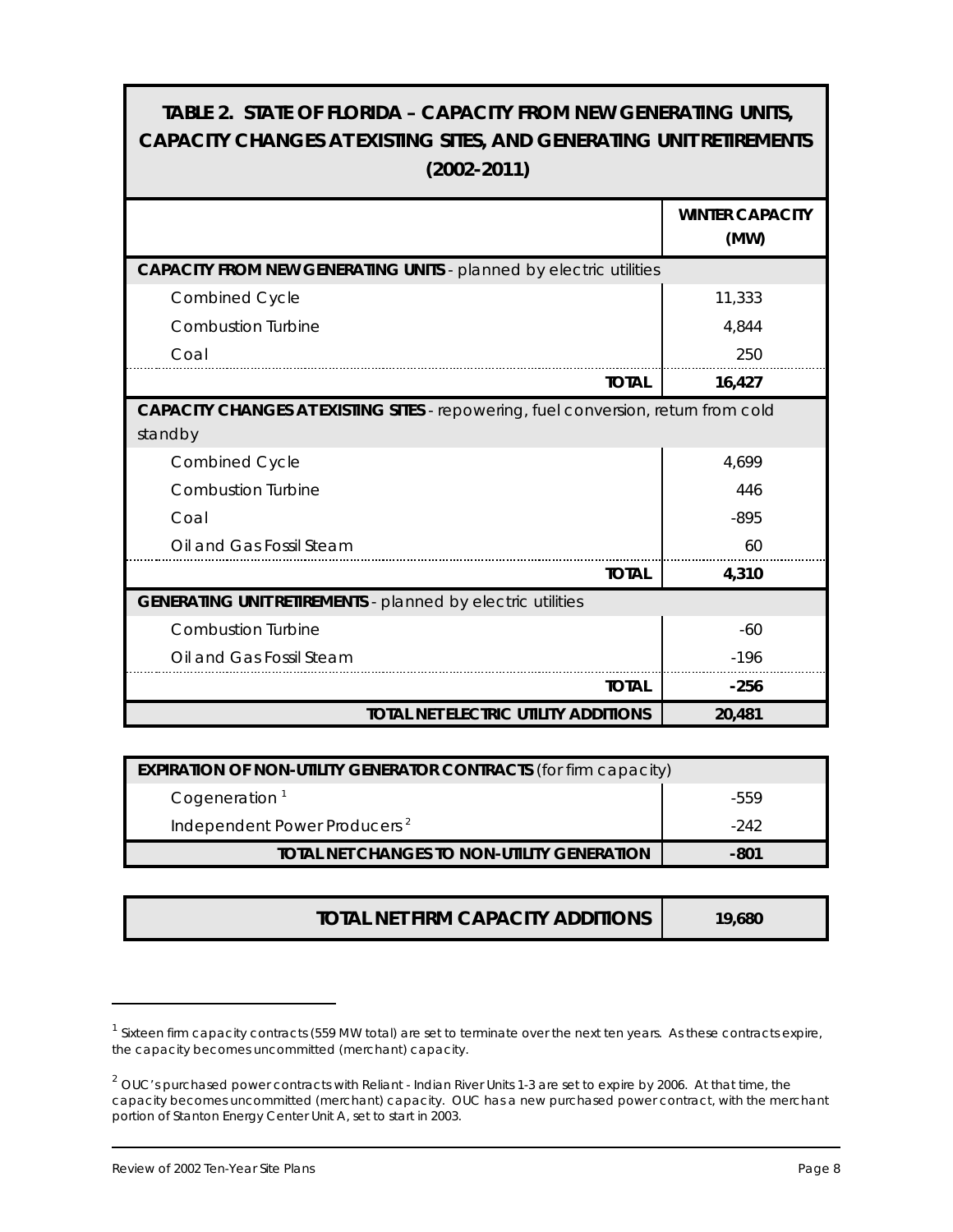| Table 3. <i>Reporting utilities – Next Identified Generating unit</i> |                                   |                            |                                         |                                  |  |  |
|-----------------------------------------------------------------------|-----------------------------------|----------------------------|-----------------------------------------|----------------------------------|--|--|
| <b>UTILITY</b>                                                        | <b>GENERATING UNIT</b>            | <b>UNIT</b><br><b>TYPE</b> | <b>WINTER</b><br><b>CAPACITY</b><br>MW) | <b>IN-SERVICE</b><br><b>DATE</b> |  |  |
| Florida Power Corporation (FPC)                                       | Hines Unit 3                      | CC                         | 582                                     | 11/2005                          |  |  |
| Florida Power & Light Company<br>(FPL)                                | Ft. Myers Units 13-14             | <b>CT</b>                  | 362                                     | 5/2003                           |  |  |
| Gulf Power Company (Gulf)                                             | Smith Unit 4                      | <b>CT</b>                  | 157                                     | 6/2008                           |  |  |
| Tampa Electric Company (TECO)                                         | Bayside Unit 1 <sup>3</sup>       | CC                         | 1045                                    | 5/2003                           |  |  |
| <b>Florida Municipal Power Agency</b><br>(FMPA)                       | Stanton Unit A <sup>4</sup>       | CC                         | 22                                      | 10/2003                          |  |  |
| <b>Gainesville Regional Utilities</b><br>(GRU)                        | none planned                      |                            |                                         |                                  |  |  |
| <b>JEA</b>                                                            | Brandy Branch Unit 4 <sup>5</sup> | <b>HRSG</b>                | 191                                     | 6/2004                           |  |  |
| Kissimmee Utility Authority (KUA)                                     | Stanton Unit A <sup>4</sup>       | CC.                        | 22                                      | 10/2003                          |  |  |
| City of Lakeland (LAK)                                                | McIntosh Unit 5 <sup>6</sup>      | <b>HRSG</b>                | 120                                     | 4/2002                           |  |  |
| <b>Orlando Utilities Commission</b><br>(OUC)                          | Stanton Unit A <sup>4</sup>       | <b>CT</b>                  | 181                                     | 10/2003                          |  |  |
| City of Tallahassee (TAL)                                             | unknown (2 units)                 | <b>CT</b>                  | 100                                     | 5/2005                           |  |  |
| Seminole Electric Cooperative<br>(SEC)                                | Payne Creek Unit 2                | C <sub>T</sub>             | 182                                     | 6/2003                           |  |  |

<sup>3</sup> Conversion of **Gannon Unit 5**, formerly a coal-fired generating unit, to combined cycle operation.

<sup>4</sup> **Stanton Unit A** is a 585 MW CC unit jointly owned by FMPA, KUA, OUC, and Southern Company-Florida, LLC.

 $^5$  Two 191 MW CT units are currently in operation. A 191 MW heat recovery steam generator is planned to be added in June, 2004 to these two CT units, creating a 573 MW combined cycle unit.

 $6$  A 268 MW CT unit is currently in operation. A 120 MW heat recovery steam generator was added in April, 2002, creating a 388 MW combined cycle unit.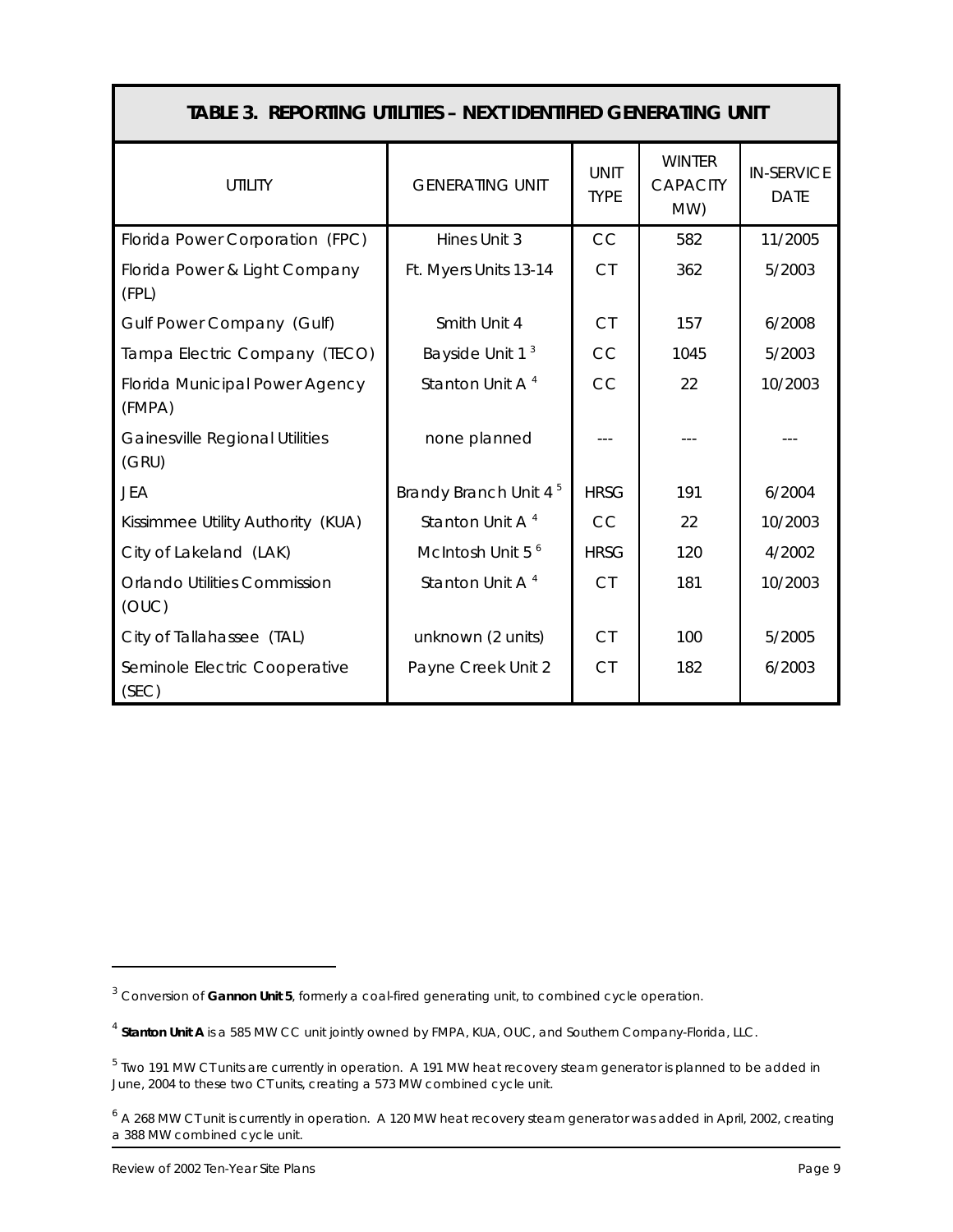# **3.0 REVIEW & ANALYSIS - STATE PERSPECTIVE**

# **3.1 FLORIDA RELIABILITY COORDINATING COUNCIL**

A region of the North American Electric Reliability Council, the Florida Reliability Coordinating Council (FRCC) has a formal reliability assessment process to annually review and assess existing and potential issues. FRCC members exchange information in planning and operating areas related to the reliability of the bulk power supply, and review activities within the FRCC region relating to reliability. The FRCC has a reliability assessment group that decides which planning and operating studies will be performed to address these issues.

The FRCC annually publishes two documents which address the reliability of Peninsular Florida's electric grid. The *2002 Regional Load and Resource Plan* contains aggregate data on demand and energy, capacity and reserves, and proposed new unit additions for the FRCC region as well as statewide. The *2002 Reliability Assessment* is an aggregate study of the future reliability of Peninsular Florida's electric grid. The Commission used both FRCC documents to supplement its review of the *Ten-Year Site Plans* filed by the utilities.

# **3.2 ELECTRIC UTILITY RESTRUCTURING**

Several federal and state actions have encouraged a restructuring of the electric industry nationwide. These actions are discussed below.

#### *Energy Policy Act of 1992 (EPAct)*

In 1992, Congress enacted EPAct. EPAct authorized the Federal Energy Regulatory Commission (FERC) to order utilities to transmit, over their own transmission lines, power from wholesale entities. EPAct also requires that a utility refusing to provide wholesale transmission service must show good cause for such refusal. EPAct is considered to be the catalyst for current restructuring of the electric utility industry.

#### *FERC Order Nos. 888 and 889*

In 1996, FERC issued Order No. 888 which required that all transmission-owning public entities make their facilities available to all users in a fair, non-discriminatory manner. Open access transmission was facilitated by utilities through functional unbundling, a process by which the generation and transmission function within a single company are separated. FERC intended that Order No. 888 also encourage the development of *independent system operators (ISOs)* to manage the real-time actions of transmission systems.

In 1996, in response to concerns over the transparency of real-time information, FERC issued Order No. 889 which required the development of an *open-access same-time information system (OASIS)*. OASIS is an interactive database system designed to provide instantaneous information on the availability and price of transmission links between generation centers and load centers. The FRCC implemented Peninsular Florida's OASIS (FLOASIS) in November, 1996.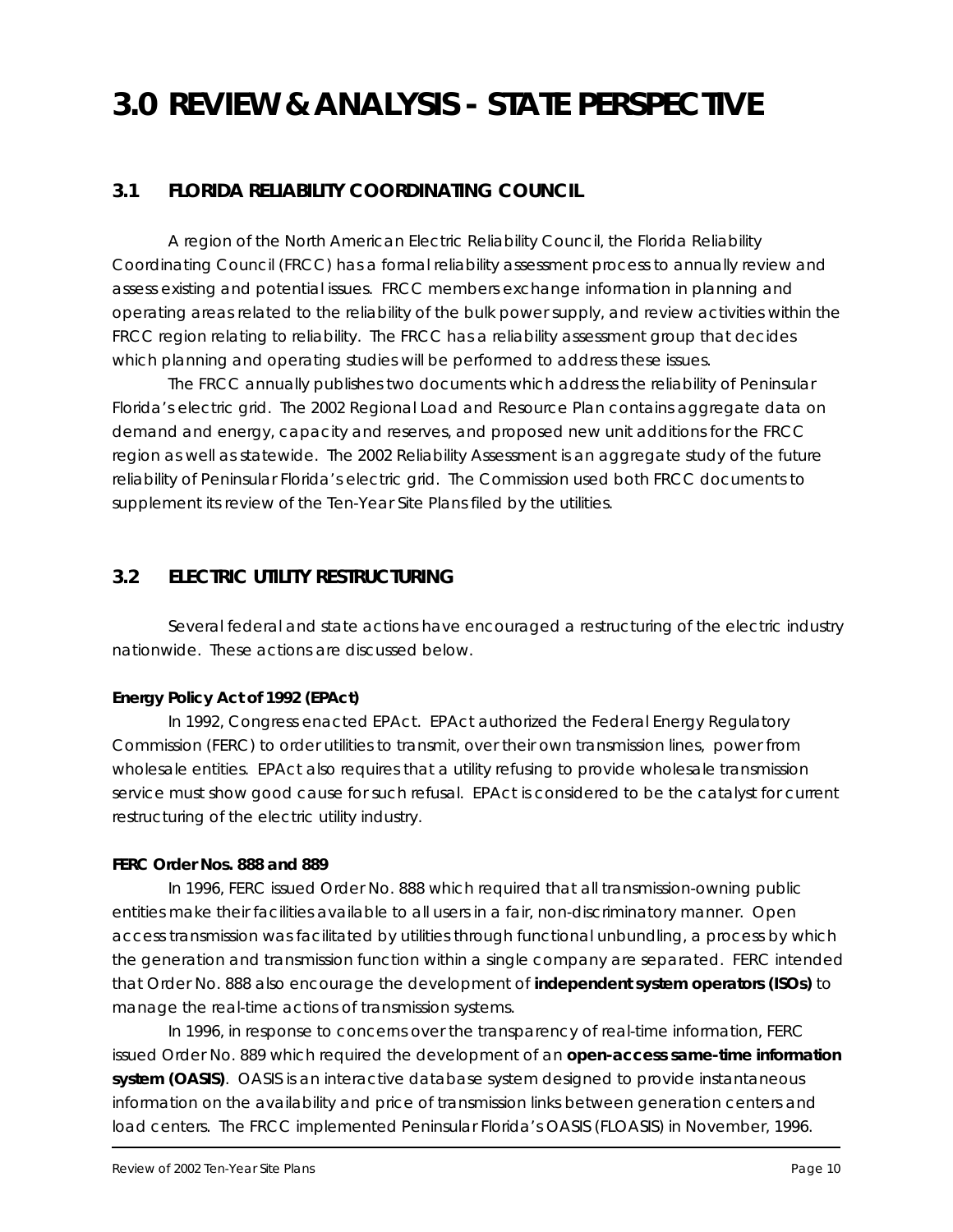#### *FERC Order No. 2000*

In December, 1999, FERC issued Order No. 2000, which required all public utilities that own, operate, or control interstate transmission facilities to propose to participate in a *regional transmission organization (RTO)*. In Order No. 2000, FERC concluded that RTOs would offer advantages over the present system because they will lead to enhanced regional reliability and speed the development of a competitive, wholesale electricity market. FERC also expects that RTOs will remove any potential for discriminatory transmission system access.

#### *GridFlorida*

In October, 2000, Peninsular Florida's three major utilities – FPC, FPL, and TECO – filed a joint RTO proposal, known as *GridFlorida*, with the FERC. In June, 2001, the GridFlorida utilities separately petitioned the Commission to determine the prudence of the formation of, and participation in, GridFlorida. In December, 2001, the Commission found that the utilities were prudent in proactively forming GridFlorida. However, the companies were ordered to file with the Commission a modified RTO proposal that used an ISO structure in which each utility maintains ownership of its transmission facilities.

As a result of the Commission's decision, the GridFlorida utilities filed a modified joint proposal with the Commission in March, 2002. On September 3, 2002, the Commission issued Order No. PSC-02-1199-PAA-EI specifically approving the structure and governance aspects, the planning and operations aspects, and certain aspects of the rate design and pricing protocols of the proposed ISO. Proposed changes to the market design of GridFlorida were to be considered at a hearing to be held in October, 2002. On October 3, 2002, the Florida Office of Public Counsel (OPC) filed a notice of administrative appeal of Order No. PSC-02-1199-PAA-EI to the Florida Supreme Court. The Florida Rules of Appellate Procedure provide that the timely filing of a notice of appeal shall automatically operate as a stay pending review when the state, any public officer in an official capacity, board, commission or other body seeks review. Therefore, on October 28, 2002, the Commission issued Order No. PSC-02-1475-PCO-EI abating further proceedings regarding GridFlorida pending disposition of OPC's appeal of the Commission's order.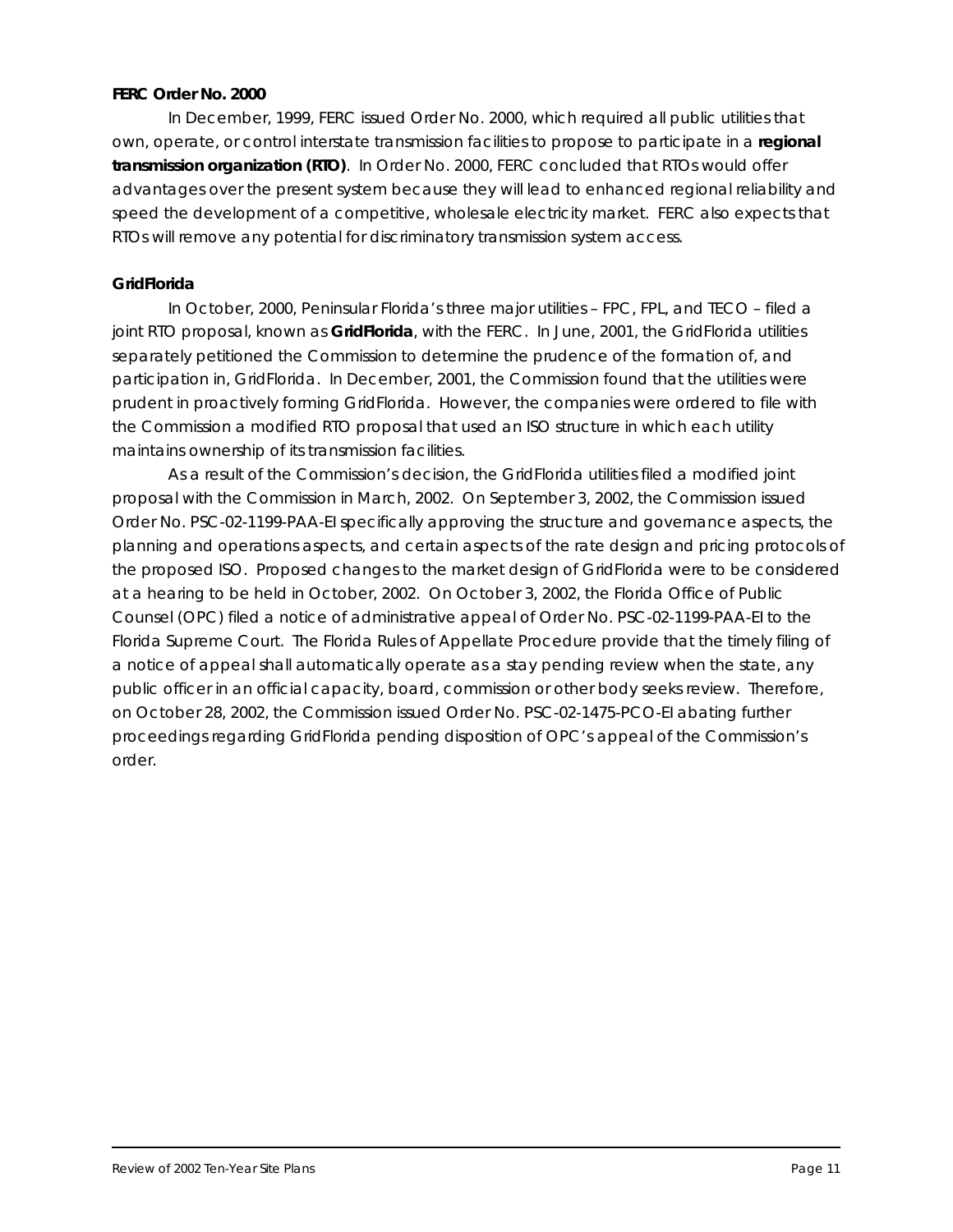# **3.3 LOAD FORECASTS**

Electric utilities perform load forecasts to estimate future energy needs. From these estimates, utilities determine how much, and when, additional generating capacity may be needed. In evaluating a utility's forecast, the Commission uses three types of analyses. The first involves reviewing the forecasting methodology to ensure that it uses reasonable models and assumptions. The second examines the historical forecast accuracy to determine whether or not the forecasting process has performed well in the past. The third compares forecasted values to historical growth patterns.

#### *3.3.1 EVALUATION OF LOAD FORECASTING METHODOLOGY*

Although each reporting utility has its own distinct forecasting process, there are four steps common in all forecast methodologies. These steps are discussed below.

*Collection of Historical Data.* Historical data, the foundation for load and energy forecasts, include energy usage patterns, number of customers, economic, demographic, weather data, and appliance-specific saturation and energy consumption characteristics. The Commission reviewed these data sources for timeliness, reliability, and accuracy.

*Derivation of Forecast Model Parameters.* The parameters of a forecast model quantify the relationship between the economic and demographic data of a utility and the energy usage patterns of its customers. These parameters must be updated periodically to ensure that forecasts produced by the model reflect current consumption patterns.

*Assembly of Forecast Assumptions.* Forecast assumptions represent a utility's expectations of future economic, weather, technological, and demographic conditions in its service territory. In evaluating forecast assumptions, the Commission reviewed the sources for those assumptions, the consistency of those assumptions with other economic and demographic projections, and the validity of any adjustments made to those assumptions arising from known changes in a utility's service territory.

*Calculation of Forecast.* The load forecast is calculated by inputting forecast assumptions into the forecast model. The mathematical result may be adjusted to reflect the forecaster's professional judgement the impact of conservation programs or other events not already quantified. The Commission reviewed any adjustments for reasonableness.

#### *3.3.2 EVALUATION OF HISTORICAL FORECAST ACCURACY*

For each reporting utility, the Commission reviewed the historical forecast accuracy of total retail energy sales for the five-year period from 1997-2001. This review compared actual energy sales for each year to energy sales forecasts made three, four, and five years prior. For example, actual 2001 energy sales were compared to the projected 2001 forecasts made in 1996, 1997, and 1998. These differences, expressed as a percentage error rate, were used to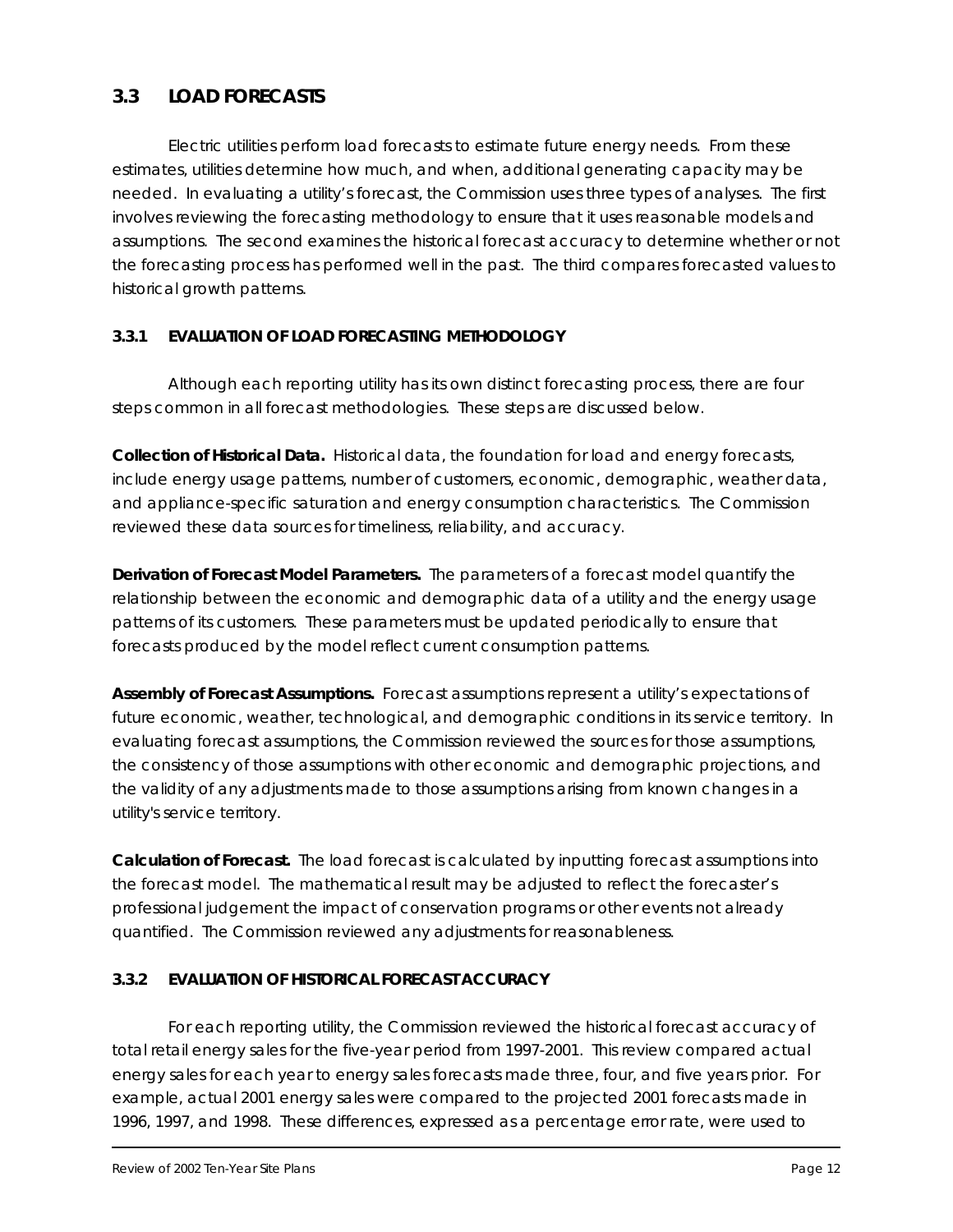calculate two measures of a utility's historical forecast accuracy. The first measure, *average absolute forecast error*, is an average of the percentage error rates calculated by ignoring the positive and negative signs that result when a forecast over- or under-estimates actual values. This calculation provides an overall measure of the accuracy of past utility forecasts. The second measure, *average forecast error*, is an average of the percentage error rates calculated without removing the positive and negative signs. This measure indicates a utility's tendency to overforecast (positive values) or under-forecast (negative values).

The Commission evaluated the historical forecast accuracy of total retail energy sales for nine of the twelve reporting utilities. There were insufficient historical data to analyze the historical forecast accuracy of FMPA, KUA, and OUC. Figure 2 illustrates the historical forecast accuracy for the nine reporting utilities with sufficient historical data. A detailed discussion of the individual utility forecasts is included later in this review.

As a final check of the utility projections, the Commission compares the forecasts to historical growth patterns as well as past load forecasts. Unexpected changes in forecasted growth rates not explicitly accounted for in the forecast methodology may indicate that the load forecast does not properly reflect past consumer behavior, and the forecast likely is in error. As shown in Figure 2, all reporting utilities except FPC have a history of under-forecasting retail energy sales.

A detailed discussion of individual utility load forecasts is contained later in this review. In general, the load forecasting procedures used by the reporting utilities provide reliable forecasts of Florida's future energy needs.



**Figure 2**. *TOTAL RETAIL ENERGY SALES (1997-2001) – HISTORICAL FORECAST ACCURACY*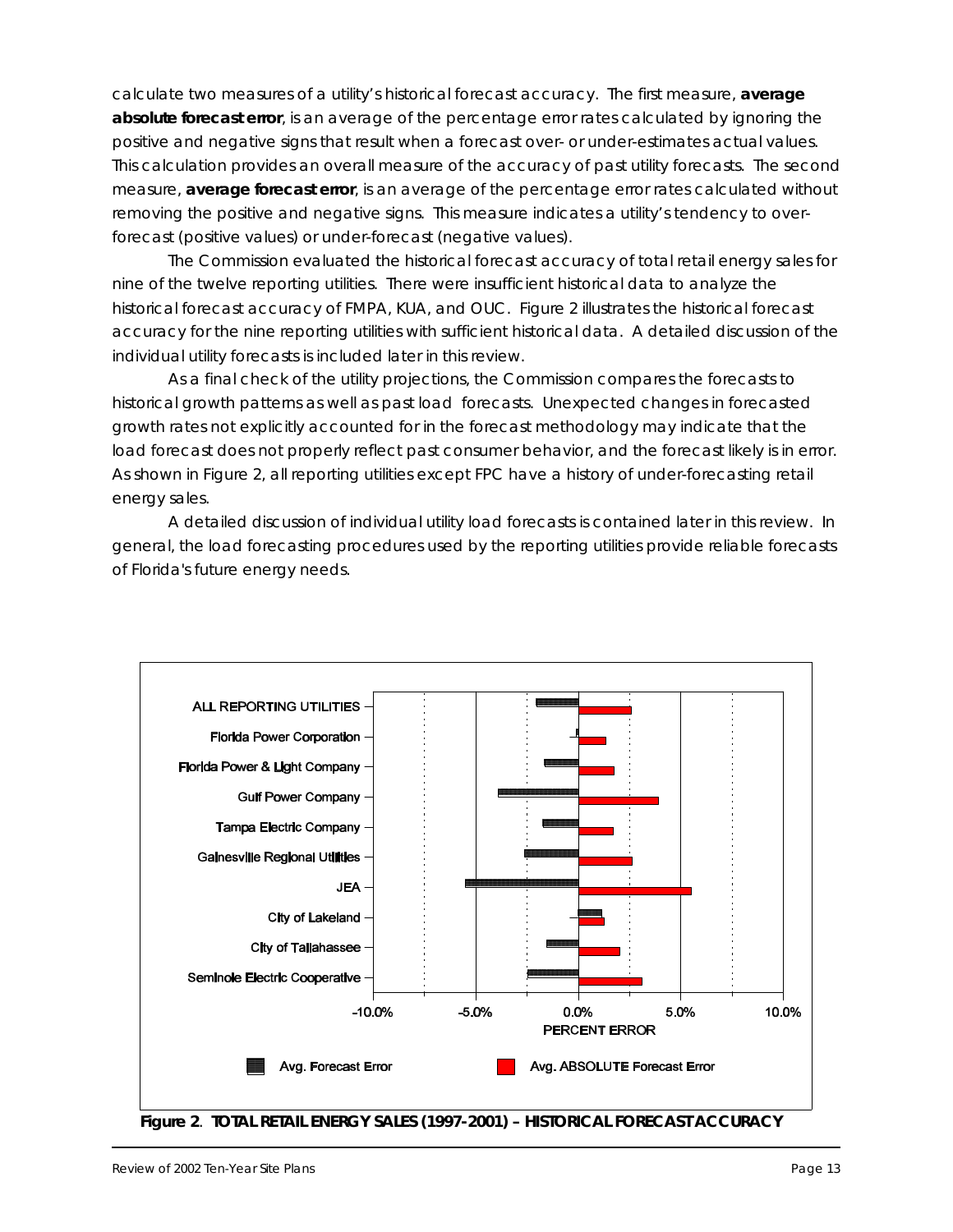# **3.4 DEMAND-SIDE MANAGEMENT**

*Demand-side management (DSM)* reduces customer peak demand and energy requirements, which, in turn, defers the construction of new generating units. DSM programs have been offered since 1980 as a result of the Florida Legislature's enactment of the **Florida Energy Efficiency and Conservation Act (FEECA)**. The Commission's broad-based authority over electric utility conservation measures and programs is embodied in Rules 25-17.001 through 25- 17.015, Florida Administrative Code.

FEECA emphasizes reducing the growth rate of weather-sensitive peak demand, reducing and controlling the growth rate of electricity consumption, and reducing the consumption of expensive resources such as petroleum fuels. To meet these objectives, the Commission has set DSM goals, and the utilities have developed and implemented DSM programs designed to meet these goals.

Florida's electric utilities have been successful in meeting the overall objectives of FEECA. As seen in Table 4, it is estimated that utility conservation programs have reduced statewide summer peak demand by 3481 MW, winter peak demand by 4914 MW, and energy consumption by 1950 GWh. By 2011, DSM programs are forecasted to reduce summer peak demand by 4073 MW, winter peak demand by 5760 MW, and energy consumption by 3566 GWh. These DSM savings are also illustrated in Figures 3, 4, and 5 on the next two pages.

| <b>TABLE 4. ESTIMATED SAVINGS FROM FLORIDA</b><br><b>UTILITY DSM PROGRAMS</b> |          |          |  |  |
|-------------------------------------------------------------------------------|----------|----------|--|--|
|                                                                               | 2002     | By 2011  |  |  |
| Summer Peak Demand                                                            | 3481 MW  | 4073 MW  |  |  |
| Winter Peak Demand                                                            | 4914 MW  | 5760 MW  |  |  |
| <b>Energy Consumption</b>                                                     | 1950 GWh | 3566 GWh |  |  |

#### *3.4.1 DEMAND-SIDE MANAGEMENT GOALS*

The Commission set new numeric demand and energy DSM goals for FPL, FPC, Gulf, and TECO in August, 1999. These four utilities subsequently filed new DSM plans, which the Commission approved in April, 2000. The Commission set new DSM goals for Florida Public Utilities Company (FPUC) in April, 2000 and approved FPUC's DSM Plan in October, 2001. The Commission set numeric goals of **zero** for JEA and OUC in April, 2000 because these two utilities could not identify any additional cost-effective DSM programs.

#### *3.4.2 ENERGY CONSERVATION COST RECOVERY CLAUSE*

Florida's investor-owned utilities have spent a vast amount of money to implement DSM programs. Investor-owned utilities recover prudently incurred expenditures associated with Commission-approved DSM programs through the Energy Conservation Cost Recovery Clause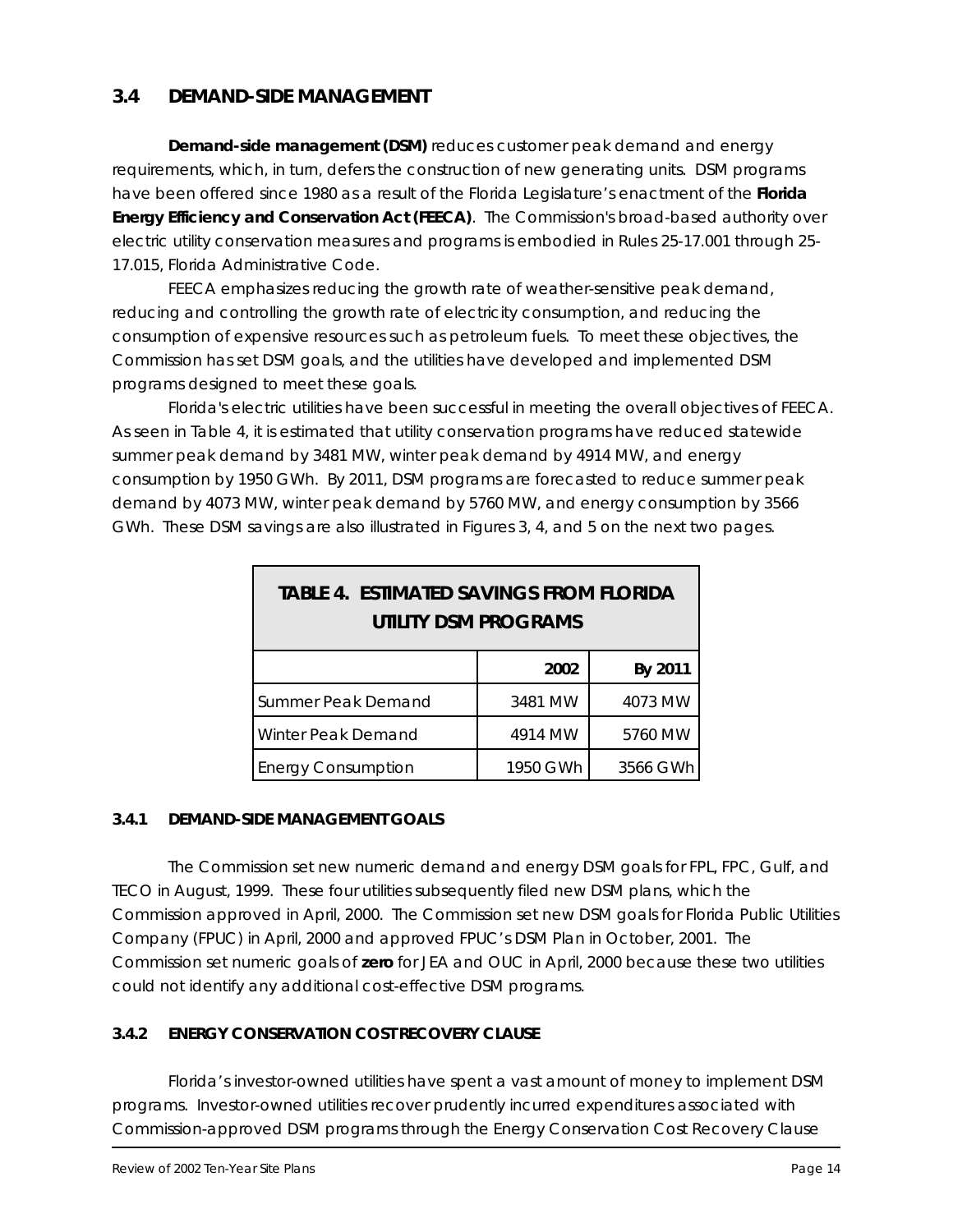(ECCR). Since 1981, Florida's investor-owned utilities have collected over \$3.4 billion through the ECCR clause. Annual ECCR expenditures have remained fairly stable over the past five years due to DSM program saturation and to declining DSM cost-effectiveness caused by the lower cost of new generation.



**Figure 3**. *STATE OF FLORIDA - ESTIMATED IMPACT OF DSM ON SUMMER PEAK DEMAND / HISTORY AND FORECAST*



**Figure 4**. *STATE OF FLORIDA – ESTIMATED IMPACT OF DSM ON WINTER PEAK DEMAND / HISTORY AND FORECAST*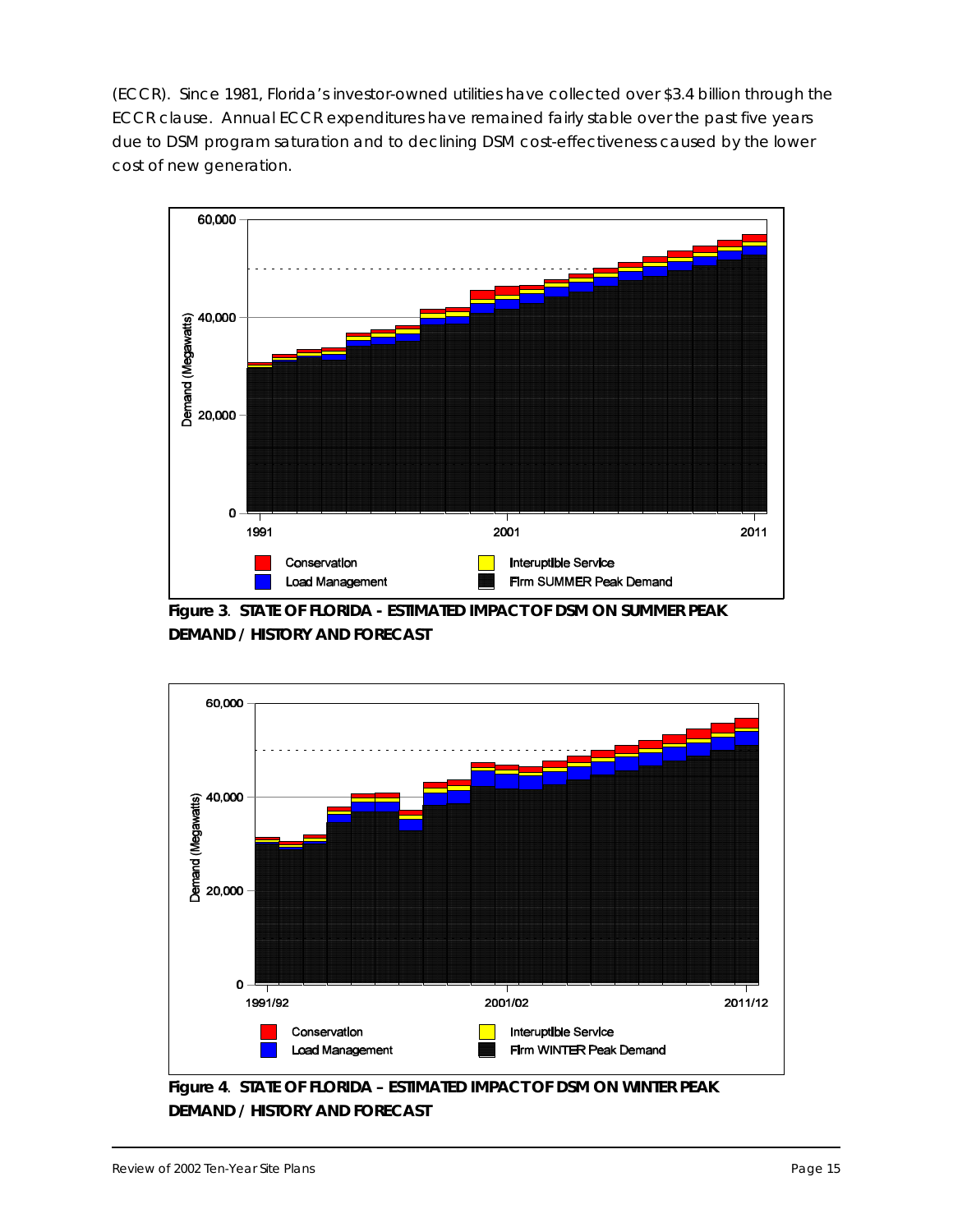

**Figure 5**. *STATE OF FLORIDA – ESTIMATED IMPACT OF DSM ON NET ENERGY FOR LOAD / HISTORY AND FORECAST*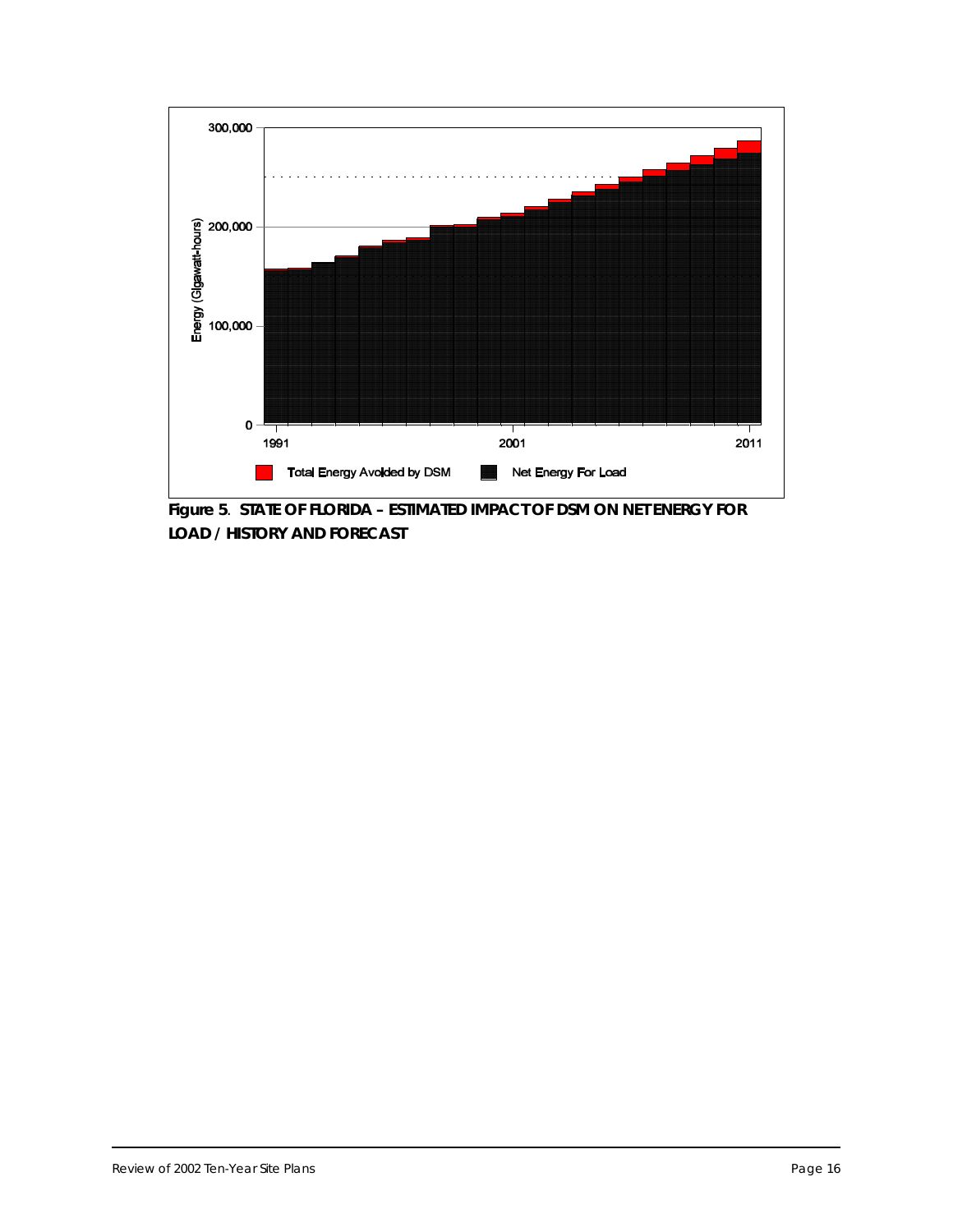#### *3.4.3 STATE COMPREHENSIVE PLAN*

Energy conservation is a component of the State Comprehensive Plan. Section 187.201(12)(a), Florida Statutes, states that "*Florida shall reduce its energy requirements through enhanced conservation and efficiency measures in all end-use sectors, while at the same time promoting an increased use of renewable energy resources."* To meet this goal, the State of Florida has implemented policies to reduce per-capita energy consumption through the development and application of end-use efficiency alternatives, renewable energy resources, efficient building code standards, and by informing the public of energy conservation measures. The Commission set DSM goals and approved DSM plans for electric utilities, and continues to work with DCA to ensure a building code that promotes energy-efficient, cost-effective new construction. These activities promote end-use efficiency and reducing per-capita energy consumption from what it otherwise would have been.

In spite of the Commission's efforts, residential per-capita energy consumption has consistently risen over the past ten years, and is expected to continue to increase over the planning horizon. Past and projected increases may be attributed to the following factors: the nominal cost of electricity has remained relatively stable for well over a decade; natural gas, used by many residents nationwide for heating, water heating, and cooking, is relatively unavailable in parts of Florida; the average home size has increased over time; and, many more electricity-consuming appliances exist in the home today than in past years.

Figure 6 illustrates historical and forecasted residential per-capita energy consumption for the state. Per-capita energy consumption increased at an average annual growth rate (AAGR) of 1.5% over the past ten years. For the planning horizon, per-capita energy consumption is forecasted to grow at an AAGR of 1.3%. However, this year's forecasted per-capita energy consumption for the planning horizon is higher than forecasts made each of the past two years for a comparable period.



**Figure 6**. *STATE OF FLORIDA – ENERGY CONSUMPTION PER RESIDENTIAL CUSTOMER / HISTORY AND FORECAST*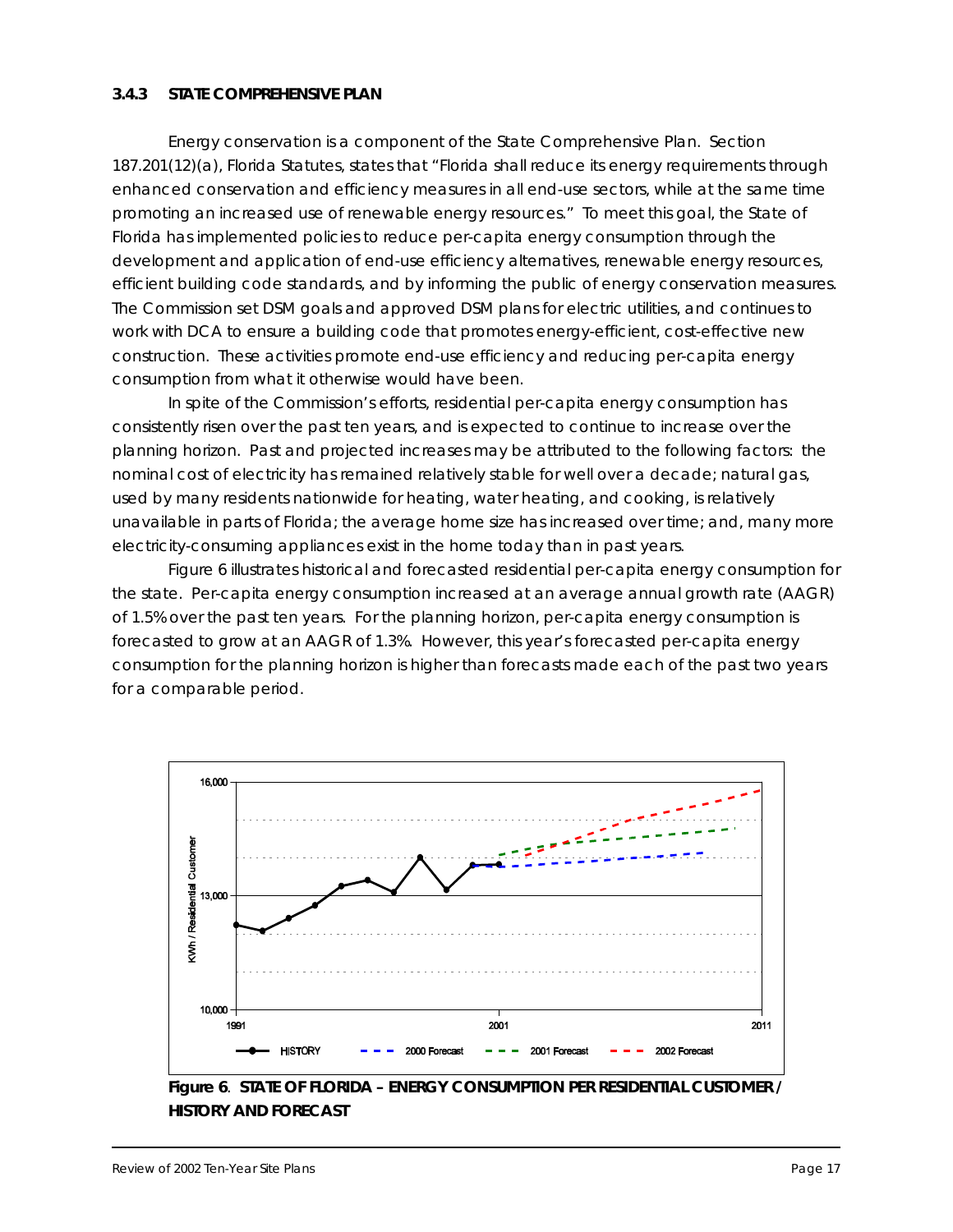# **3.5 NATURAL GAS AVAILABILITY**

For over 40 years, Florida has relied primarily on a single gas transportation pipeline company, Florida Gas Transmission (FGT), to supply natural gas to electric utilities, industrial customers, and local distribution companies. FGT currently has a system pipeline capacity of 1.95 billion cubic feet per day (Bcf/day). In May, 2002, the Gulfstream Natural Gas System went into service with a pipeline capacity of 1.1 Bcf/day. As shown in Figure 7, over 80% of the existing pipeline capacity is used for electricity generation, both by utilities and nonutility generators.



**Figure 7**. *NATURAL GAS USAGE BY END-USER – 2001*

Electric utilities forecast a

significant (125%) increase in natural

gas requirements over the next ten years. As a result, it is estimated that an additional 0.41 Bcf/day of pipeline capacity will be required by 2011.

# *3.5.1 PROPOSED PIPELINE PROJECTS*

#### *FGT*

FGT is implementing the third and fourth stages of its Phase V expansion project. These final stage of Phase V are expected to add 0.13 Bcf/day, increasing FGT's total system capacity to 2.08 Bcf/day. All stages of Phase V are expected to be completed in mid-2003.

FGT has also planned to implement a Phase VI expansion project. FGT applied for Federal Energy Regulatory Commission (FERC) approval in November, 2001. Phase VI will add 33.3 miles of new pipeline and an additional 18,600 horsepower of compression. Completion of Phase VI is expected to increase system pipeline capacity by 0.12 Bcf/day, bringing FGT's total capacity to 2.2 Bcf/day upon completion. Construction of Phase VI is expected to begin late in 2002 with an projected in-service date of November, 2003.

#### *Gulfstream*

Owned by Duke Energy and Williams, Gulfstream Natural Gas (Gulfstream), Florida's second major interstate pipeline, has placed in service Phase I of its two-phase natural gas transmission system. Phase I, with a capacity of 1.1 Bcf/day, crosses the Gulf of Mexico between Pascagoula, Mississippi and Manatee County, Florida with more than 430 miles of 36 inch pipe. The pipeline then extends across Manatee, Hardee, Polk, and Osceola counties. A planned Phase II expansion would extend the pipeline east to Fort Pierce and south to Palm Beach County. The 173-mile Phase II expansion has an anticipated in-service date of June, 2003.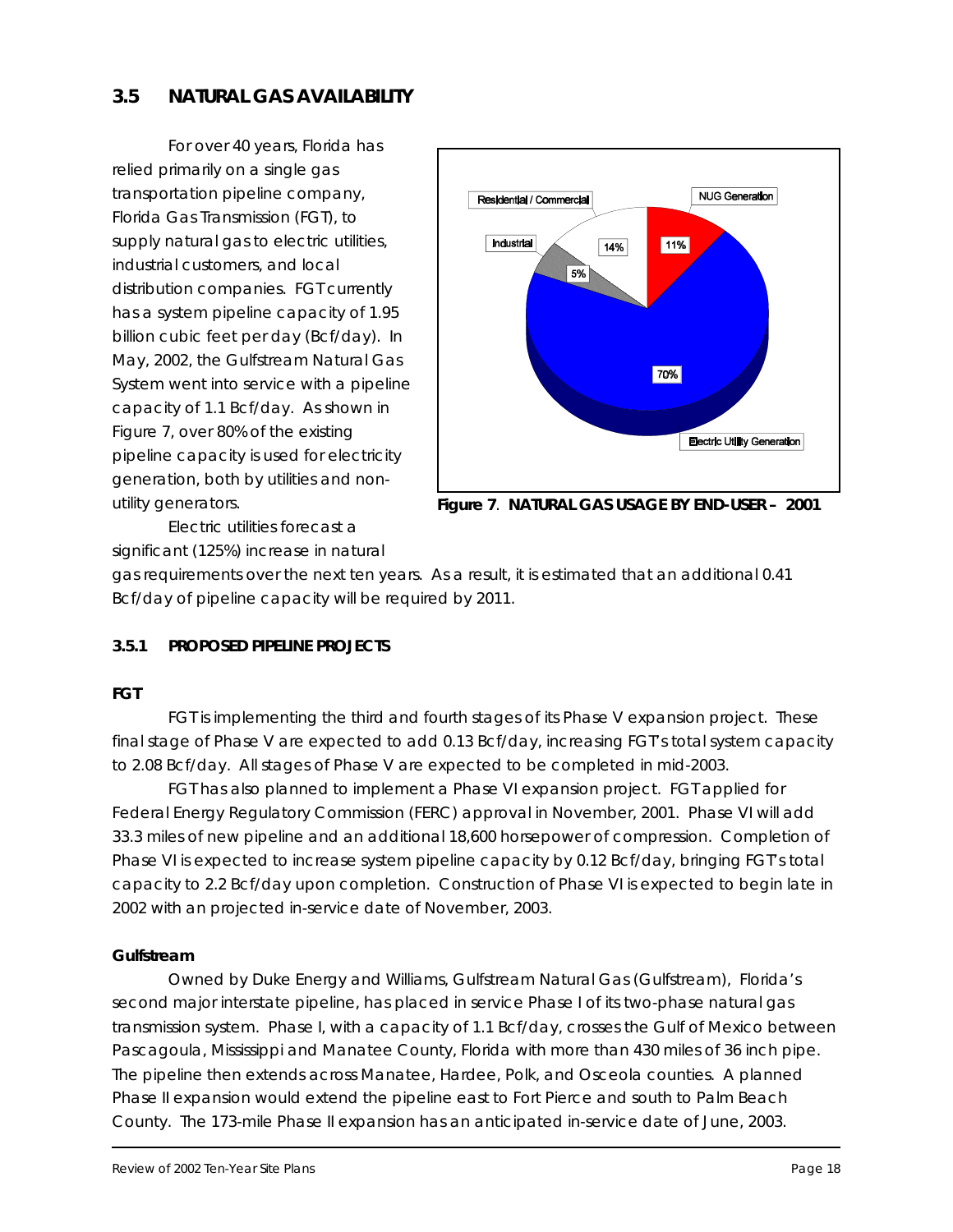#### *Seafarer*

On May 21, 2002, El Paso Corporation announced an open season for the Seafarer Pipeline System. As proposed, this pipeline will transport reliquified natural gas (LNG) from El Paso Global's proposed LNG terminal on Grand Bahama Island to Palm Beach County. The pipeline is then projected to extend westward, delivering natural gas at an interconnection with FGT and at a delivery point in Martin County. The 26-inch pipeline is expected to have a delivery capacity of up to 0.7 Bcf/day and is expected to be in service in late 2005.

#### *Calypso*

Calypso Pipeline, LLC, a subsidiary of Enron Global LNG, applied for FERC approval in July, 2001 to construct a new pipeline from a proposed LNG plant on Grand Bahama Island to an interconnection point on FGT's system in Broward County. Subsequently, the pipeline became part of the Enron bankruptcy proceedings and has since been purchased by Tractabel North American, Inc. The 24-inch pipeline is expected to have a delivery capacity of up to 0.832 Bcf/day. Construction could begin in late 2003 with an anticipated in-service date in 2006.

#### *AES*

AES Ocean Express, LLC submitted an application to Minerals Management Service in February, 2002, for the construction of a 54.3-mile 24-inch pipeline and a two million barrel LNG import and storage facility on Ocean Cay. The pipeline will originate in Ocean Cay and come ashore east of Dania, Florida. The proposed pipeline is designed to transport up to 0.842 Bcf/day. As proposed, the pipeline would interconnect with the FGT system and with an FPL gas line that serves the Lauderdale Plant. The Ocean Express project has an anticipated in-service date of March, 2005.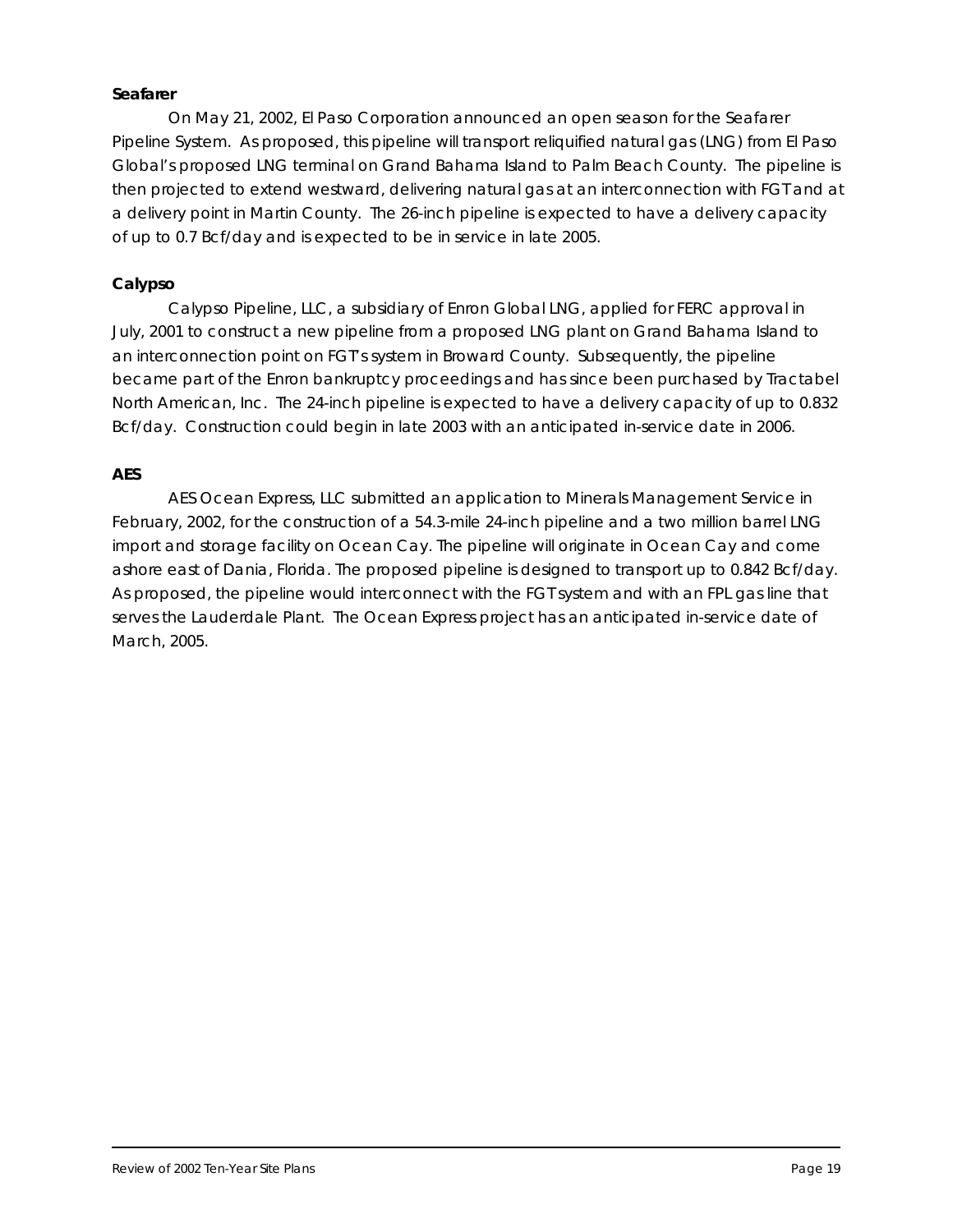#### **3.6 RELIABILITY REQUIREMENTS**

#### *3.6.1 RELIABILITY CRITERIA*

Utilities plan resource additions to meet peak demand plus allow for planned maintenance and forced outages of generating units, as well as variation from base-case weather or forecasting assumptions. To determine when additional future resources are required, utilities generally use two types of reliability criteria: *deterministic* and *probabilistic*. The reliability criteria used by each reporting utility are shown in Table 5.

#### *Deterministic Criteria*

Most utilities use a deterministic reliability criterion. The primary criterion, *reserve margin*, is the amount of capacity that exceeds firm peak demand. This value may be expressed in megawatts or as a percentage exceeding firm peak demand. Reserve margin is comprised of demand-side (non-firm) resources and supply-side (capacity) resources. TECO also uses a *supply-side reserve margin* component which indicates the amount of firm capacity resources that exceed firm peak demand.

Reserve margin estimates system reliability only at the single peak hour of the summer or winter season. As a result, reserve margin cannot capture the impact of random events on system reliability throughout the year. Generating unit forced outages can adversely affect system reliability during off-peak months when many units are out of service for maintenance.

| <b>UTILITY</b>                        | <b>RESERVE MARGIN</b>             | LOLP (days/yr) | EUE/NEL (%) |
|---------------------------------------|-----------------------------------|----------------|-------------|
| Florida Power Corporation             | 15% Summer/Winter <sup>7</sup>    | 0.1            |             |
| Florida Power & Light Company         | 15% Summer/Winter <sup>7</sup>    | 0.1            |             |
| <b>Gulf Power Company</b>             | 13.5% Summer $8$                  |                |             |
| Tampa Electric Company                | 15% Summer/Winter <sup>7, 9</sup> |                |             |
| Florida Municipal Power Agency        | 18% Summer / 15% Winter           |                |             |
| <b>Gainesville Regional Utilities</b> | 15% Summer/Winter                 |                |             |
| JEA                                   | 15% Summer/Winter                 |                |             |
| Kissimmee Utility Authority           | 15% Summer/Winter                 |                |             |
| City of Lakeland                      | 20% Summer / 22% Winter           |                |             |
| <b>Orlando Utilities Commission</b>   | 15% Summer/Winter                 |                |             |
| City of Tallahassee                   | 17% Summer                        |                |             |
| Seminole Electric Cooperative         | 15% Summer/Winter                 |                | 1%          |

# **TABLE 5.** *RELIABILITY CRITERIA FOR REPORTING UTILITIES*

 $<sup>7</sup>$  FPC, FPL, and TECO will increase their reserve margin criterion to 20% effective Summer, 2004.</sup>

<sup>8</sup> Gulf's reserve margin criterion increases to 15% starting in the fourth year of the planning horizon (in this case, 2005).

 $^9$  TECO has adopted a 7% summer supply-side reserve margin component effective Summer, 2004.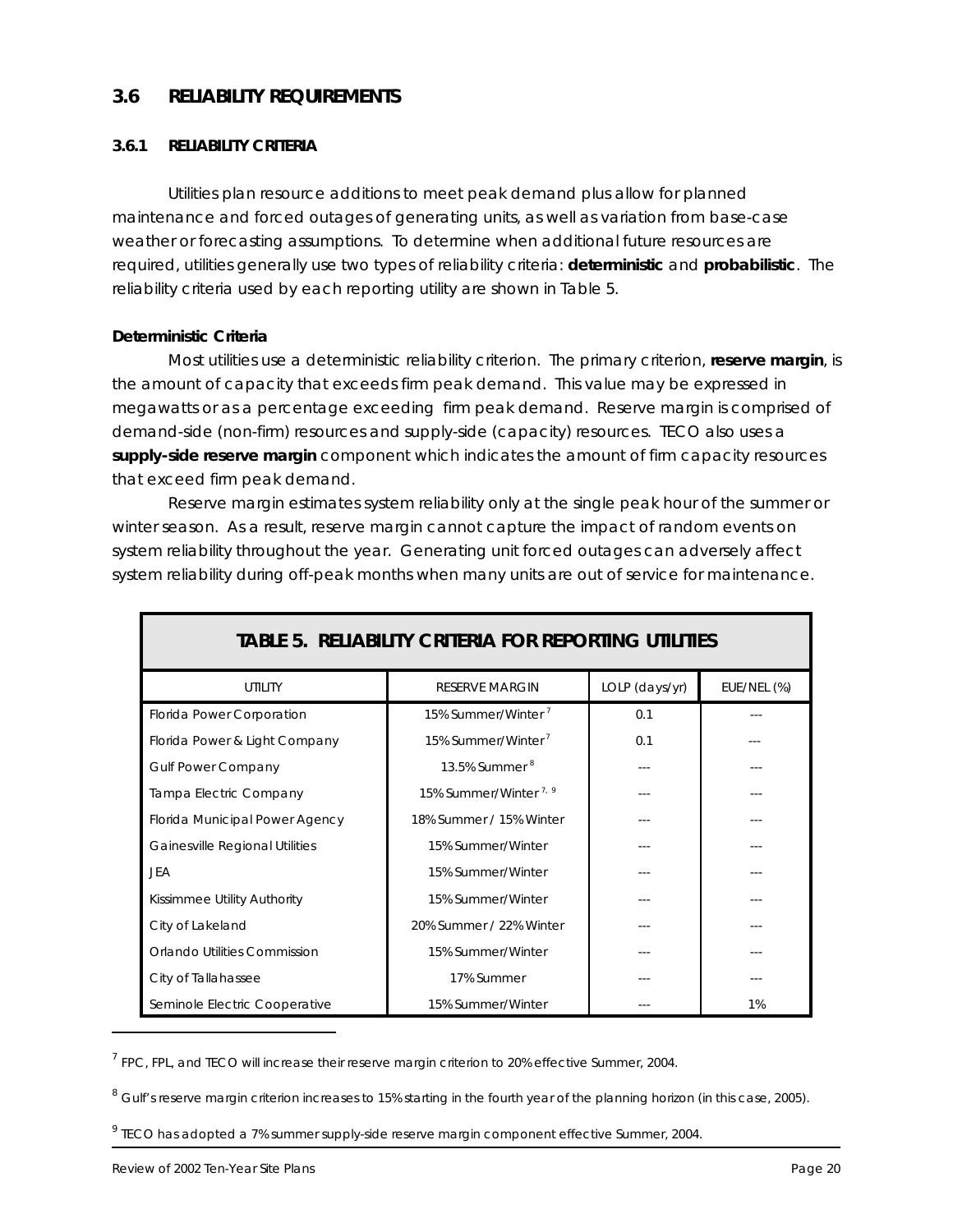#### *Probabilistic Criteria*

Because of the limitations of reserve margin, some utilities also use probabilistic reliability criteria. The most common one is *loss of load probability (LOLP)*, expressed in days per year. The typical LOLP criterion used for planning purposes is 0.1 days per year. This means that, on average, a utility will likely be unable to meet its daily firm peak load on one day in ten years. The LOLP criterion allows a utility to calculate and incorporate its ability to import power from neighboring utilities. However, LOLP does not measure the magnitude of a forecasted capacity shortfall. A second probabilistic method, *expected unserved energy (EUE)*, accounts for both the probability *and* magnitude of a forecasted energy shortfall. EUE is normally measured as a ratio of expected unserved energy to net energy for load (EUE/NEL), and the typical criterion is 1% EUE/NEL. This means that, on average, a utility will likely be unable to serve 1% of its annual net energy requirements in a given year.

#### *3.6.2 ROLE OF RELIABILITY CRITERIA IN PLANNING*

Once reliability criteria are established, utilities apply their load forecast to existing system resources. Reliability concerns arise if a utility's reserve margin falls below established criteria or the LOLP exceeds one day in ten years. In those instances, the utility must build or purchase additional capacity (supply-side options) or reduce peak load through additional cost-effective conservation programs (demand-side options). An integrated resource plan is developed by combining supply-side and demand-side options to satisfy the utility's reliability criteria in a costeffective manner. This underscores the fact that reliability criteria decide the **timing** of planned resource additions.

As recently as ten years ago, a 15% reserve margin in Peninsular Florida was approximately equivalent to an LOLP of 0.1 days per year. FRCC studies currently show that a 15% reserve margin correlates to LOLP values substantially lower than 0.1 days per year. These LOLP values are believed to result from the high unit availability and low forced outage rates resulting from better maintenance practices on older generating units. Therefore, reserve margin has become the primary criterion driving the need for additional capacity.

Figures 8 and 9, on the next page, show the forecasted summer and winter reserve margin over the next ten years, for the State of Florida and for Peninsular Florida's utilities. Both figures show the expectation that Peninsular Florida's summer and winter reserve margins will meet or exceed 20% each year during the planning horizon.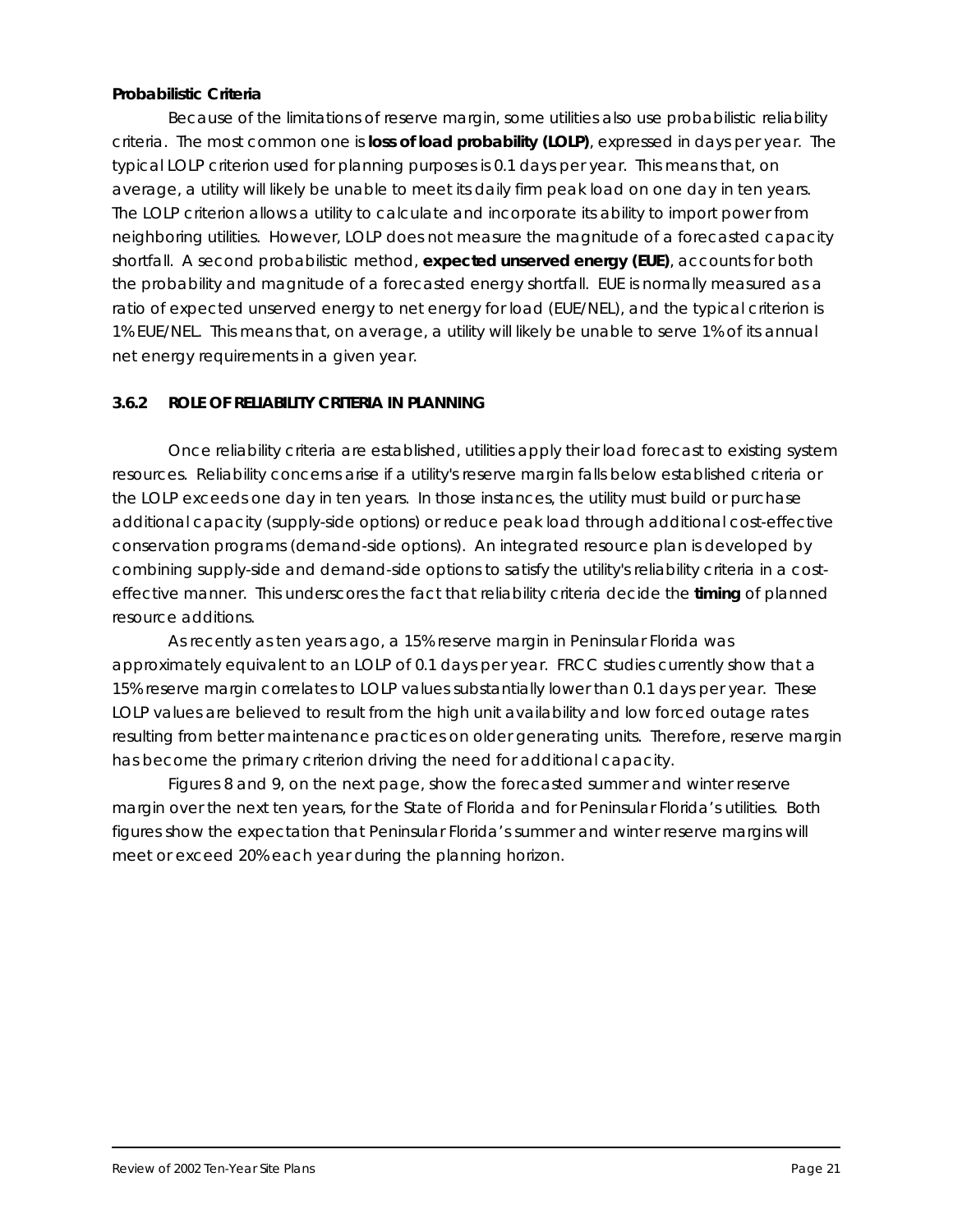

**Figure 8**. *FORECASTED SUMMER RESERVE MARGIN*



**Figure 9**. *FORECASTED WINTER RESERVE MARGIN*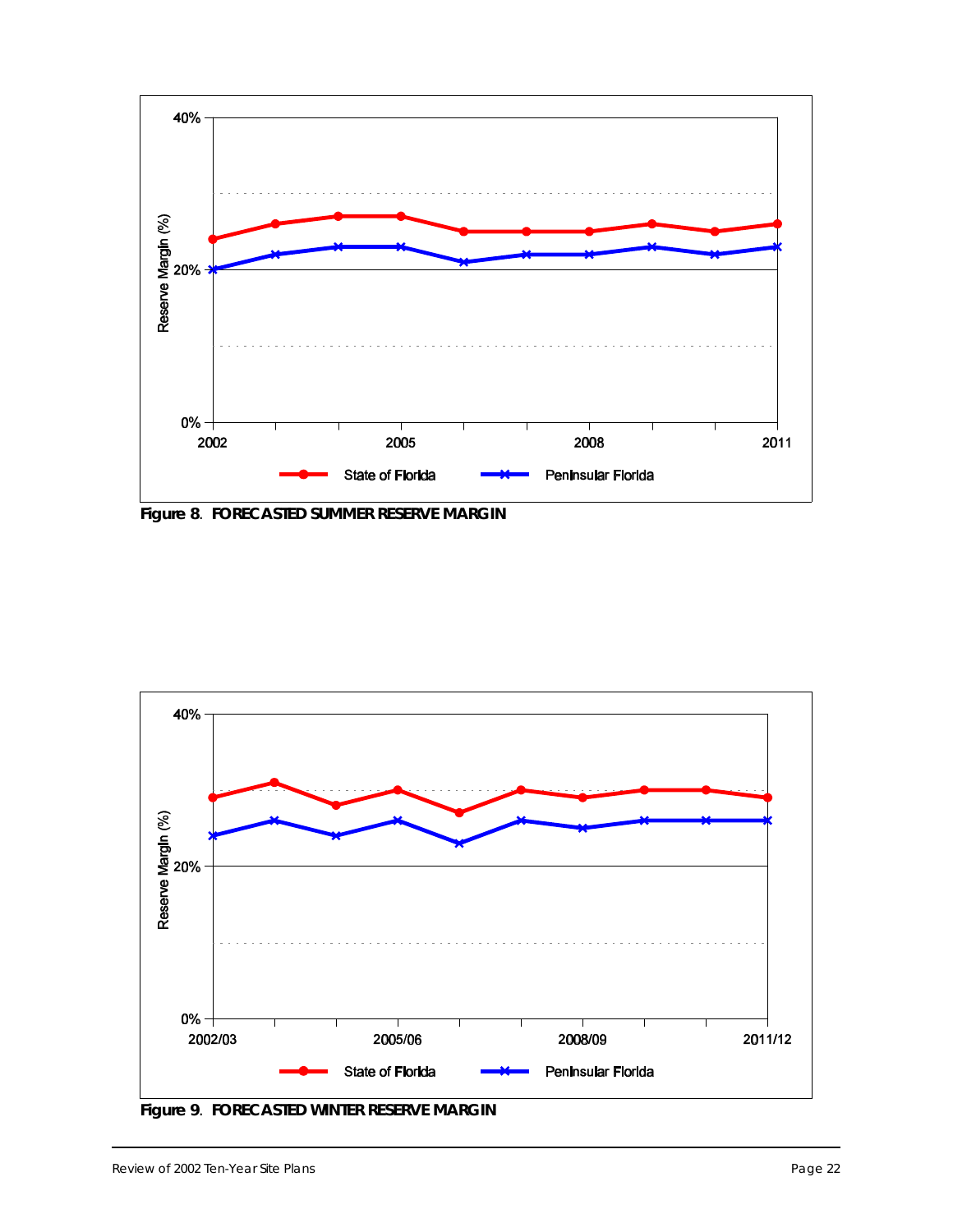#### *3.6.3 COMMISSION ACTIONS AFFECTING RELIABILITY*

In the late 1990's, the Commission became increasingly concerned with the declining reserve margins forecasted by Florida's utilities and the impact of such declines on reliability. However, much of the Commission's concerns on reliability have been mitigated by two actions:

#### *Reserve Margin Agreement (FPC, FPL, and TECO)*

In 1999, the Commission approved an agreement by FPC, FPL, and TECO to adopt a 20% reserve margin planning criterion starting in Summer, 2004. The agreement does not extend to municipal and cooperative electric utilities, who can therefore carry their current level of reserves. However, since FPC, FPL, and TECO make up approximately 75% of Peninsular Florida's generation, all municipal and cooperative utilities could carry exactly the FRCC minimum 15% reserve margin and the weighted average reserve margin for Peninsular Florida would still be nearly 19%. It should be noted that Florida's municipal and cooperative utilities are forecasting reserves that meet or exceed 20% in most years of the planning horizon.

#### *Planned New Merchant Plant Capacity in Florida*

There has been considerable interest in constructing merchant plants in Florida. Most of these planned and prospective units are natural gas-fired combustion turbine or combined cycle generators. Merchant plant owners may sell electricity in Florida's wholesale market. However, unless specific contracts exist, Florida's load-serving utilities have no obligation to purchase electricity from merchant plants. Likewise, merchant plants have no obligation to sell electricity to Florida's load-serving utilities absent a contract. As a practical matter, most sales from in-state merchant plants will likely stay in-state because of transmission line constraints on the Southern Company-FRCC interface.

During periods of capacity shortages, merchant plants may enhance the reliability of Peninsular Florida's grid without putting retail ratepayers at risk for the cost of the facility. When a merchant plant is unavailable due to planned or forced outages, or is uneconomical to operate due to high fuel costs, merchant plant owners bear the costs rather than retail customers.

Several companies have announced plans to build merchant plants in Florida by 2005. The FRCC compiled a list of planned and prospective merchant plant additions in its *2002 Regional Load and Resource Plan*. Fifteen of these units, totaling just over 2,500 MW of winter capacity, entered commercial service in 2002. Approximately 1,500 MW of this capacity is currently under contract with utilities. Fifty-three additional merchant plants, totaling nearly 8,100 MW of winter capacity, have been proposed. The Commission has determined that if all available, uncommitted merchant plant capacity was sold on a firm basis to Peninsular Florida's load-serving utilities, Peninsular Florida reserve margins could potentially increase from 26% to 45% by Winter, 2005/06. However, it is more likely that some proposed merchant plants will either not be built or will defer planned utility generating units if purchased power contracts are signed.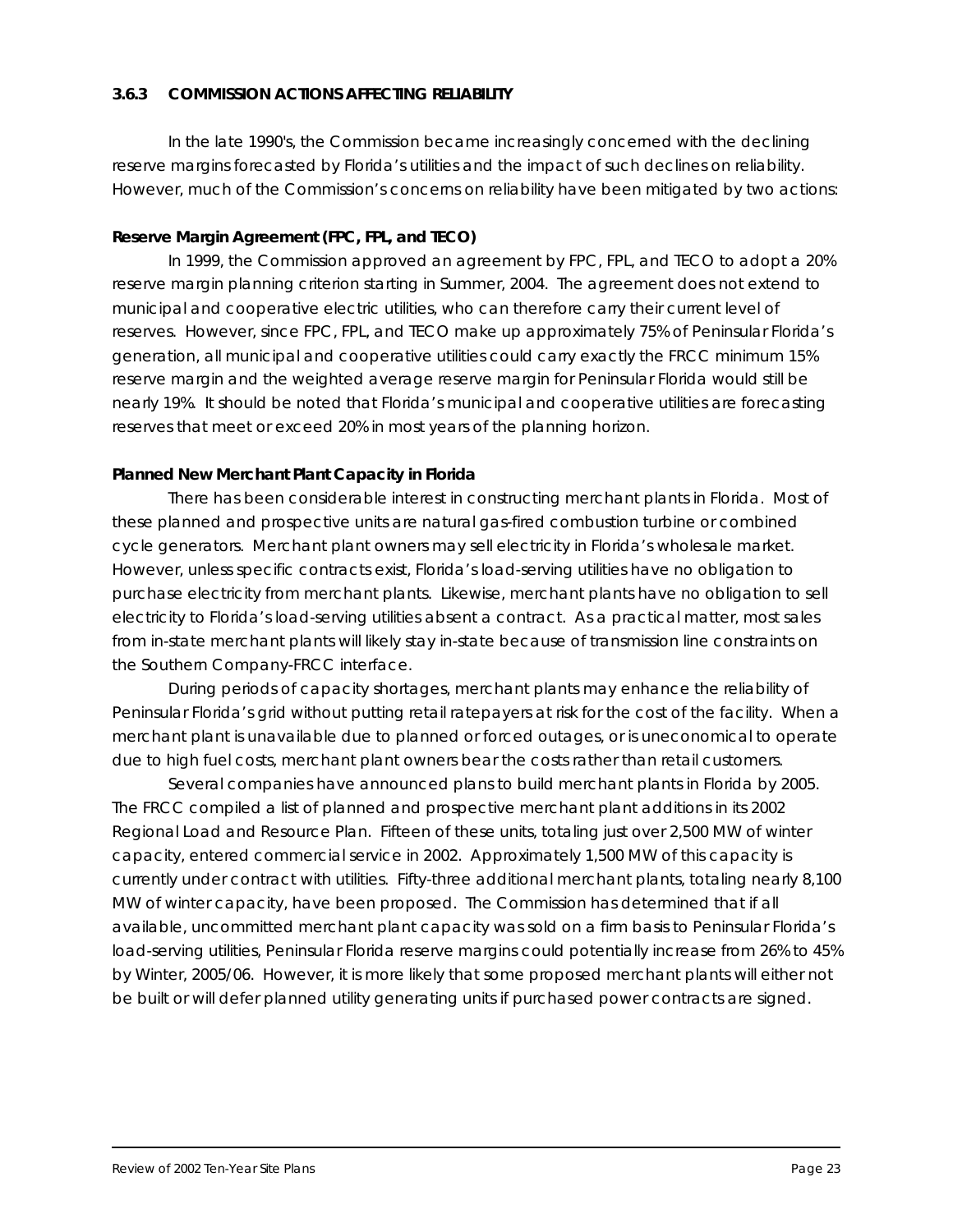# **3.7 FUEL FORECASTS**

Florida's electric utilities consider several strategic factors – such as fuel availability, fuel mix, and environmental compliance – prior to selecting a supply-side resource. However, fuel price is the primary factor affecting the **type** of generating unit added. The reporting utilities produced base-case fuel price forecasts for most fuels. Some utilities produced high- and lowprice sensitivities.

The Commission has compared each utility's fuel price forecast to an outside source, the U.S. Energy Information Administration (EIA). EIA's comprehensive fuel price forecasts fall within a reasonable range of forecasts provided by the other outside sources. Table 6, on the next page, shows the forecasted annual average growth rate (AAGR) in price for each fuel, as forecasted by the reporting utilities and by EIA.

#### *3.7.1 COAL*

The average U.S. delivered cost of coal in 2001 increased to \$24.68 per ton, up \$0.40 per ton from 2000. The demand for coal increased in early 2001, as crude oil prices doubled and natural gas prices quadrupled from previous levels. The increase in coal demand, combined with a relatively stable supply, caused coal prices to increase. Through 2011, EIA forecasts that delivered coal prices will increase at a rate of around 1.5% per year. Florida's utilities forecast changes in coal prices ranging from -2.9% to +4.0% per year during the planning horizon.

#### *3.7.2 NATURAL GAS*

The average cost of natural gas for electric utilities nationwide in 2001 was \$4.52/MMBtu, up 3% from 2000. Several factors influence short-term natural gas prices: gas availability, storage levels, short-term fluctuations in residual and distillate oil prices, and weather implications. Through 2011, EIA forecasts that long-term natural gas prices will increase at approximately 6.0% per year. Florida's utilities forecast changes in natural gas prices ranging from 0.5% to 5.2% per year during the planning horizon.

The Commission examined the status of proven natural gas reserves at both the national and regional level. If sufficient quantities of natural gas are not available, prices may rise to such high levels that natural gas-fired generation may become more costly than generation from other fuel types. At the end of 2000, EIA estimated that U.S. proven natural gas reserves were approximately 177.4 trillion cubic feet (Tcf), a significant (6%) increase over year-earlier estimates. However, most natural gas consumed in Florida originates either from the Gulf of Mexico or from states adjacent to this region. Proven natural gas reserves in the Gulf of Mexico region were approximately 82.3 Tcf, a 3% increase from year-earlier estimates. EIA also estimated natural gas production in this region at approximately 11.7 Tcf in 2000.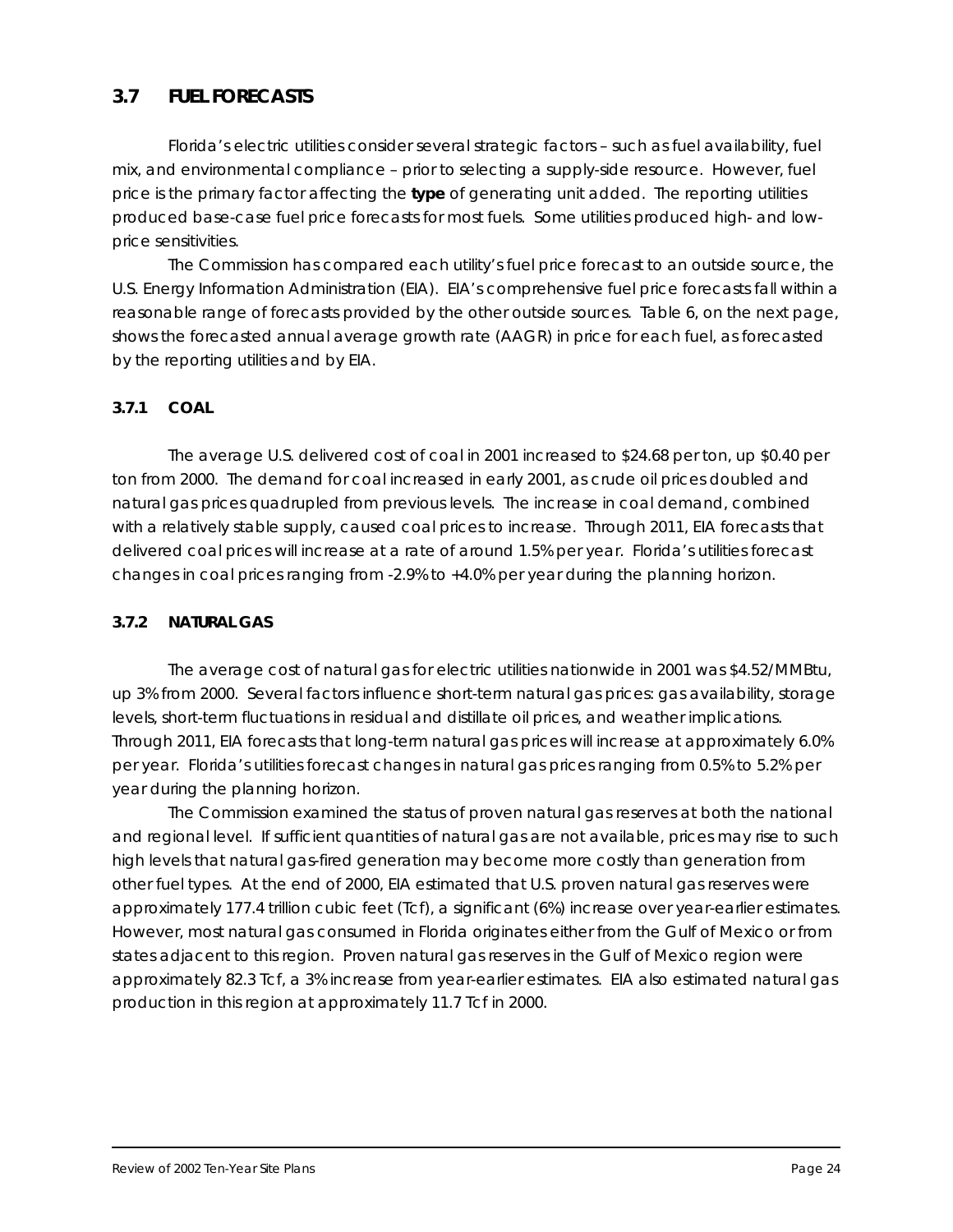| TABLE 6. FUEL PRICE FORECAST - AVERAGE ANNUAL GROWTH RATE (2002-2011) |             |                       |                        |                          |                |
|-----------------------------------------------------------------------|-------------|-----------------------|------------------------|--------------------------|----------------|
| <b>UTILITY</b>                                                        | <b>COAL</b> | <b>NATURAL</b><br>GAS | <b>RESIDUAL</b><br>OIL | <b>DISTILLATE</b><br>OIL | <b>NUCLEAR</b> |
| EIA                                                                   | 1.5%        | 6.0%                  | 3.1%                   | 2.7%                     | N/A            |
| Florida Power Corporation                                             | $-0.2%$     | 4.1%                  | 1.4%                   | 1.4%                     | $-0.4%$        |
| Florida Power & Light Company                                         | 1.0%        | 2.0%                  | $-0.1%$                | 0.5%                     | 1.2%           |
| <b>Gulf Power Company</b>                                             | $-2.9%$     | 1.0%                  | N/A                    | 1.2%                     | N/A            |
| Tampa Electric Company                                                | 0.6%        | 0.7%                  | 1.9%                   | 2.8%                     | N/A            |
| Florida Municipal Power Agency                                        | 1.3%        | 3.2%                  | 5.2%                   | 5.2%                     | 2.4%           |
| Gainesville Regional Utilities                                        | 0.5%        | 4.6%                  | 4.6%                   | 3.5%                     | 4.1%           |
| JEA                                                                   | $-0.3%$     | 5.2%                  | 3.1%                   | 2.4%                     | N/A            |
| Kissimmee Utility Authority                                           | 0.6%        | 3.1%                  | 5.1%                   | 4.0%                     | 2.5%           |
| City of Lakeland                                                      | 2.6%        | 3.7%                  | 2.5%                   | 6.5%                     | N/A            |
| <b>Orlando Utilities Commission</b>                                   | 4.0%        | 1.9%                  | 1.7%                   | 0.8%                     | 2.6%           |
| City of Tallahassee                                                   | 1.6%        | 0.5%                  | 0.3%                   | 0.7%                     | N/A            |
| Seminole Electric Cooperative                                         | 0.7%        | 0.7%                  | 2.9%                   | 4.6%                     | 1.9%           |

#### *3.7.3 OIL*

#### *Residual (#6) Oil*

EIA reports that the average U.S. delivered cost of residual oil in 2001 was \$3.55/MMBtu, down from \$4.01/MMBtu in 2000. Through 2011, EIA anticipates that long-term residual oil prices will increase at around 3.1% per year. Florida's utilities forecast changes in residual oil prices ranging from -0.1% to +5.2% per year during the planning horizon.

#### *Distillate (#2) Oil*

EIA reports that the average U.S. delivered cost of distillate oil in 2001 was \$6.93/MMBtu, down from \$7.55/MMBtu in 2000. Through 2011, EIA anticipates that long-term distillate oil prices will increase at around 2.7% per year. Florida's utilities forecast changes in distillate oil prices ranging from 0.5% to 6.5% per year during the planning horizon.

#### *3.7.4 NUCLEAR*

EIA expects that energy generation from nuclear will decrease by 0.1% per year during the planning horizon. By the year 2015, EIA assumes that nationwide nuclear capacity will drop by 18% due to the expected retirement of several nuclear units. However, both FPL and FPC expect their nuclear units to operate throughout the planning horizon.

Spent nuclear fuel disposal is a primary concern to both FPL and FPC. The U.S. DOE has been collecting a 0.1 ¢/kWh fee on nuclear-fired generation to finance the management and disposal of spent nuclear fuel. Nationwide, ratepayers pay approximately \$600 million per year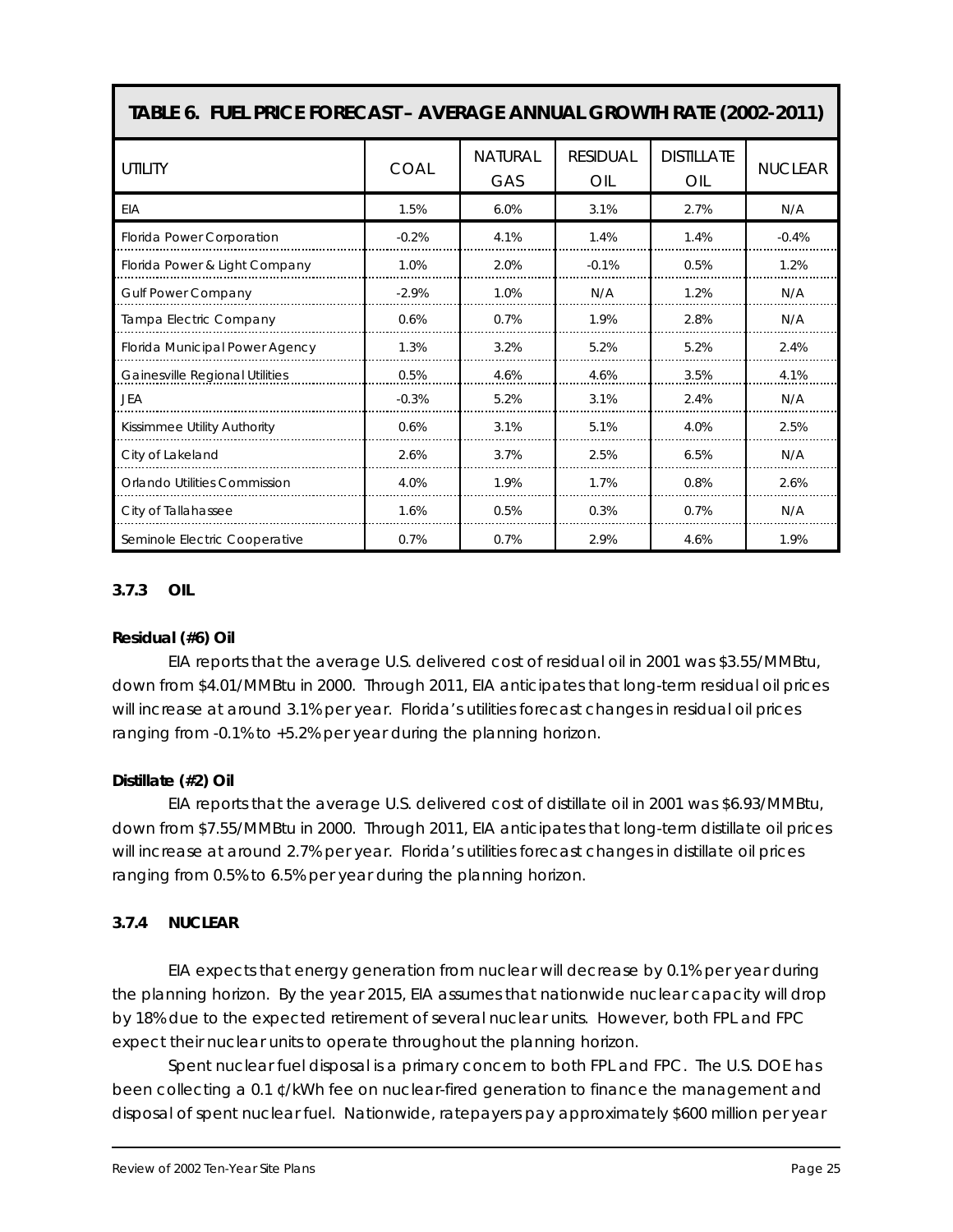into the DOE's Nuclear Waste Fund. FPL and FPC ratepayers pay a combined total of nearly \$25 million per year into the fund. However, DOE has yet to begin accepting spent nuclear fuel, and utilities nationwide may incur significant costs to build additional on-site spent fuel storage capacity. If DOE removal of spent nuclear fuel from reactor sites does not occur, an estimated 80% of the utilities' spent fuel pools will reach capacity by 2010.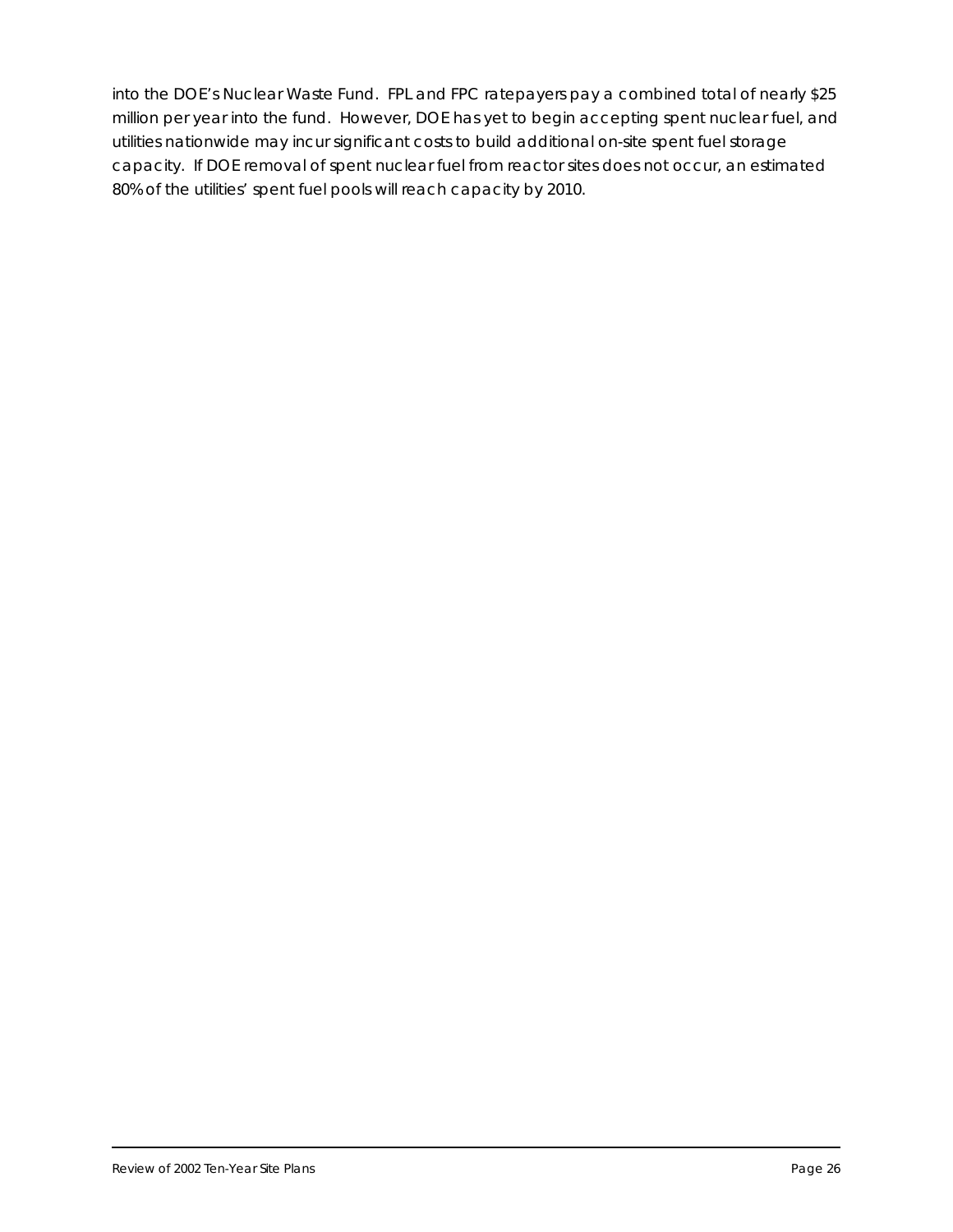# **3.8 GENERATION SELECTION**

Florida's utilities provide electricity from several types of generating units. Prior to the early 1970's, plants in Florida were fueled primarily by oil. While oil-fired generation still provides just under 17% of Florida's energy at present, the oil embargoes of the 1970's forced utilities to turn more to domestic fuels such as coal, nuclear, and natural gas to generate electricity. Figure 10 illustrates historic and forecasted energy generation mix by fuel type for Florida's electric utilities.

Over the next ten years, Florida's utilities forecast a substantial increase in natural gasfired generation. Nearly all gas-fired capacity is expected to come from efficient combined cycle and combustion turbine units. Oil-fired generation is projected to decline, although SEC has twelve oil-fired peaking units in its *Ten-Year Site Plan*. Coal-fired generation is not considered a viable option for most Florida utilities because of high construction costs and environmental constraints, although JEA has a coal-fired unit in its *Ten-Year Site Plan*. Likewise, additional nuclear power plants are not considered a viable option in Florida's future primarily because of high construction costs and uncertainty over spent fuel disposal.

#### *3.8.1 NATURAL GAS*

Florida's utilities project a substantial increase in natural gas-fired generation over the next ten years, from approximately 19% to 50% of all energy generated. The increase is due to the forecasted net addition of approximately 18,650 MW of gas-fired capacity, in the form of new combined cycle and combustion turbine units, unit repowerings, and fuel conversions. Natural gas consumption forecasts do not include usage from proposed new merchant plants.



**Figure 10**. *ENERGY GENERATION BY FUEL TYPE / HISTORY AND FORECAST*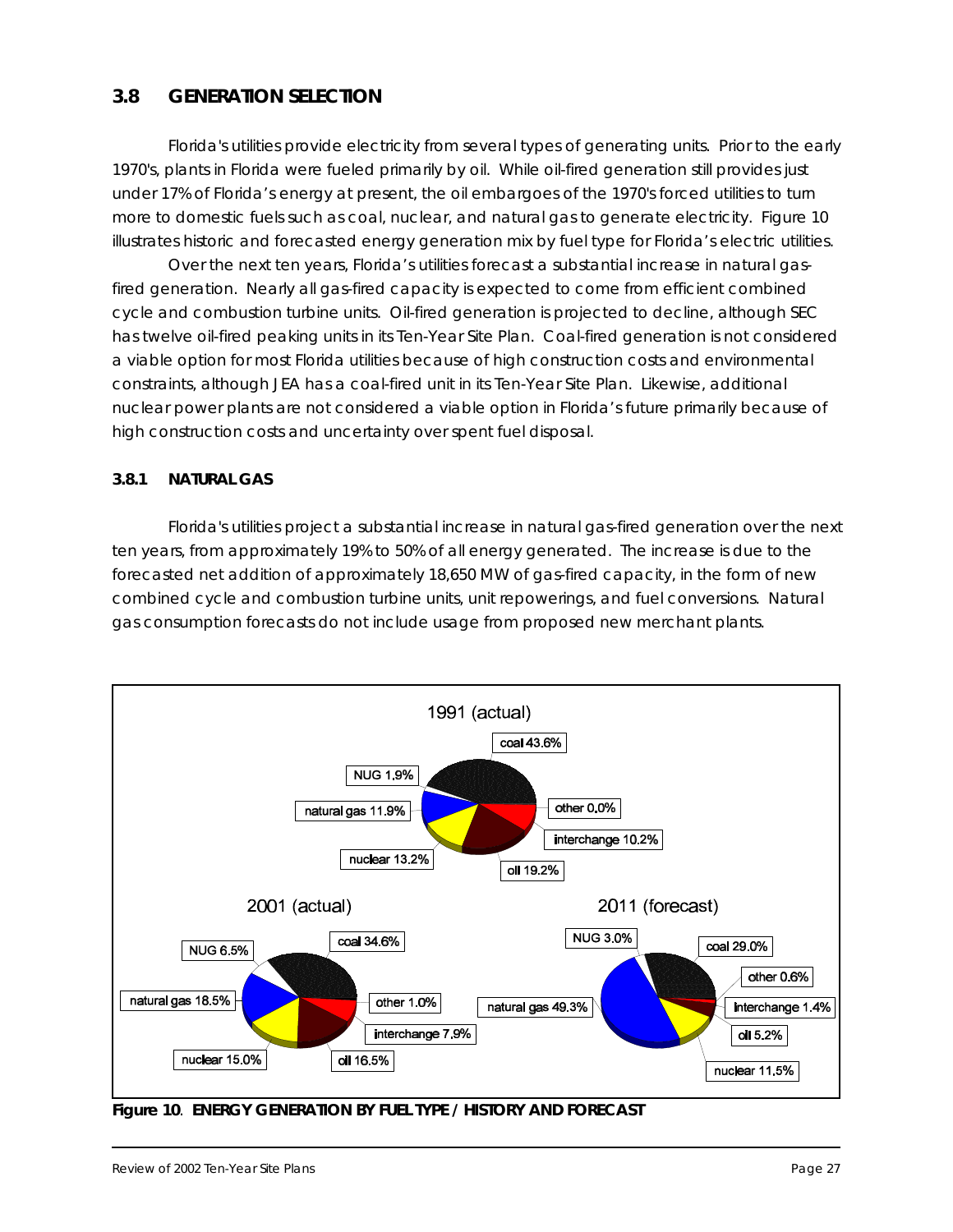#### *3.8.2 OIL*

Oil-fired generation decreased substantially during the 1980's in response to rising oil prices in the 1970's. However, oil is still used by many utilities in peaking combustion turbine units, both as a primary and a secondary fuel. Oil-fired capacity is forecasted to increase by approximately 2,350 MW due primarily to SEC's plan to build twelve 182 MW oil-fired combustion turbine units. Because it is expected that these units will be peaking generators, they are not expected to significantly increase the amount of oil-fired energy generated statewide. In fact, over the next ten years, oil-fired energy is expected to decrease from a current level of approximately 17% down to approximately 5% of statewide energy production.

#### *3.8.3 COAL*

Coal generation increased substantially during the 1980's in response to the oil price increases of the 1970's. Coal plants have traditionally been justified based on low forecasts of coal prices relative to oil or natural gas. However, coal plants are capital-intensive, and there are increased concerns surrounding the emissions of coal plants that may lead to stricter regulations that further increase capital investments at coal plants. While coal-fired capacity in the state is forecasted to decrease by only 645 MW, coal-fired energy is expected to decrease from a current level of 35% down to approximately 29% of statewide energy production over the next ten years.

#### *3.8.4 INTERCHANGE PURCHASES*

Peninsular Florida's utilities continue to rely on capacity and energy purchases from outof-state utilities. Interchange purchases are typically short-term purchases of excess capacity and energy between utilities. Florida can safely import around 3600 MW over the Southern Company-Florida interconnection. Approximately 2500 MW of the interface is currently reserved for firm sales and for delivery of capacity from generating units owned by Florida utilities located in Southern Company's region. Approximately 1100 MW remains available for non-firm, economy transactions.

Florida's utilities predict that the level of interchange energy purchases will remain steady, at approximately 5% of all energy consumed in Florida until 2010. At that time, interchange purchases are forecasted to sharply decrease to just over 1.4% by 2012. The forecasted decrease is due primarily to the increased amount of natural gas generation expected to enter service in the state at that time. While the amount of interchange power is projected to decrease, the transfer capability between Southern Company and Peninsular Florida is expected to remain at approximately 3600 MW. As a result, some capacity from Southern Company may remain available for economy and emergency transactions.

#### *3.8.5 PURCHASES FROM NON-UTILITY GENERATORS*

*Non-utility generators (NUGs)* build and operate power plants to satisfy contractual requirements with retail-serving electric utilities. NUGs supply firm capacity to many of Florida's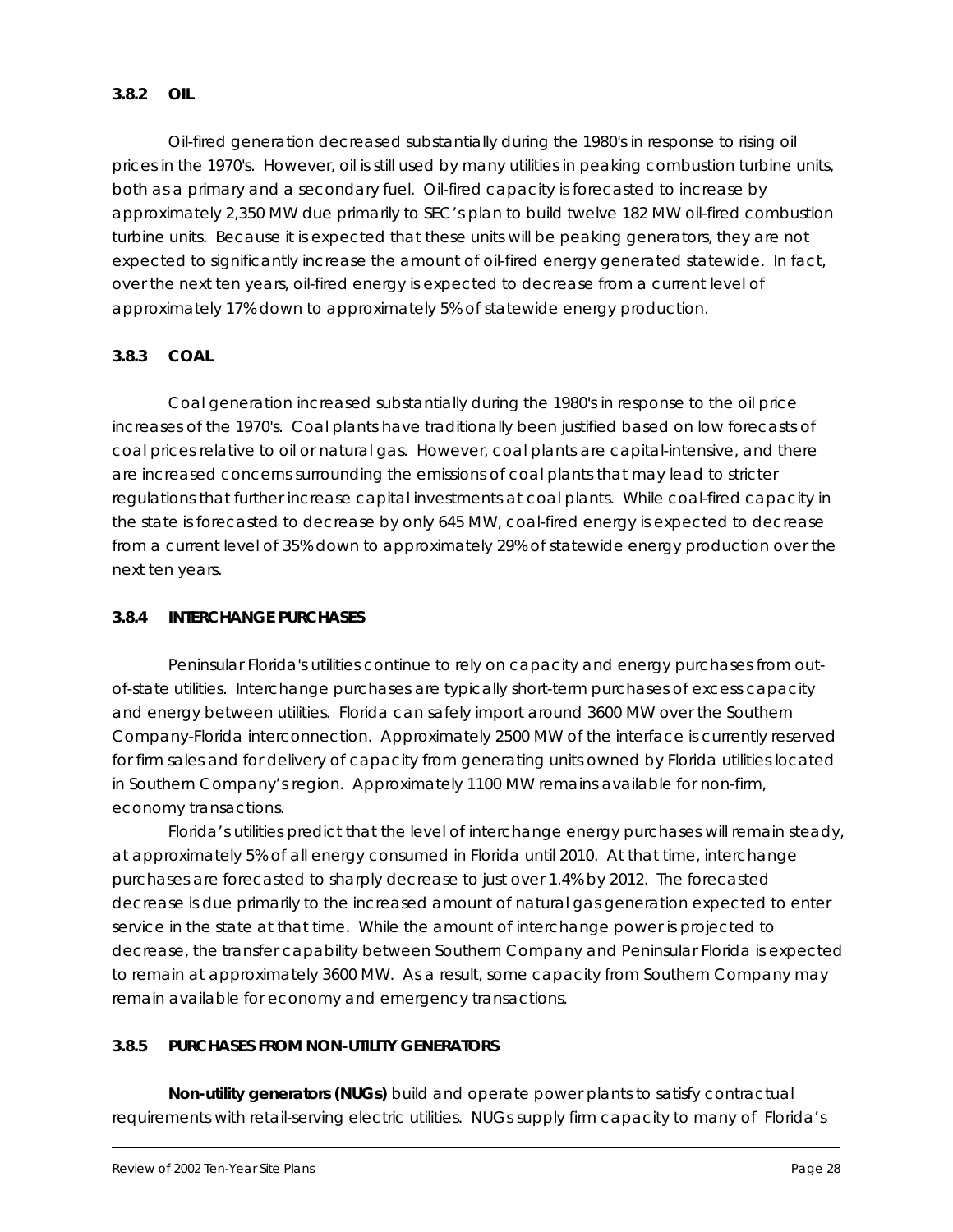utilities under long-term and short-term purchased power contracts. NUGs do not serve retail customers. The amount of NUG electricity purchased by Peninsular Florida's utilities is expected to decrease, from 6.5% to 3.0% of total energy consumed, during the planning horizon. The forecasted decrease is due to the expiration of approximately 550 MW of firm NUG contracts. However, these generators will remain in place once their contracts expire, and the owners of these NUGs may sign new purchased power contracts with utilities at that time.

#### *3.8.6 OTHER SOURCES OF GENERATION*

#### *Coal Gasification*

Coal gasification technology appears to provide utilities the flexibility to meet potential environmental restrictions and address concerns with the high initial capital investment, if the combined cycle portion of the facility is constructed first. If the price of oil and natural gas increase substantially above the price of coal, potential savings from coal gasification might justify additional capital investment. As a result, for power plant siting purposes, it is important to consider whether a site can support coal gasification. No Florida utility currently plans to build a new coal gasification plant.

#### *Renewables*

In Florida, renewable energy comes primarily from *hydroelectric*, *landfill gas*, and *wasteto-energy* sources. Because of relatively high capital and operating costs, renewable energy sources do not account for a large portion of Florida's electricity generation.

Hydroelectric units at two existing sites supply 50 MW of renewable capacity. However, hydroelectric generation accounts for less than 0.1% of Florida's generation mix. There are no planned new units due to the absence of a feasible location. Florida's flat terrain does not lend itself to hydroelectric power.

Landfill gas is used by OUC to supplement coal-fired generation. Landfill gas is also used by JEA in a 3 MW facility.

Refuse-derived fuel is used by LAK to supplement some of its coal-fired generation. In addition, non-utility generators sell around 450 MW of municipal solid waste-fired capacity to Florida's utilities.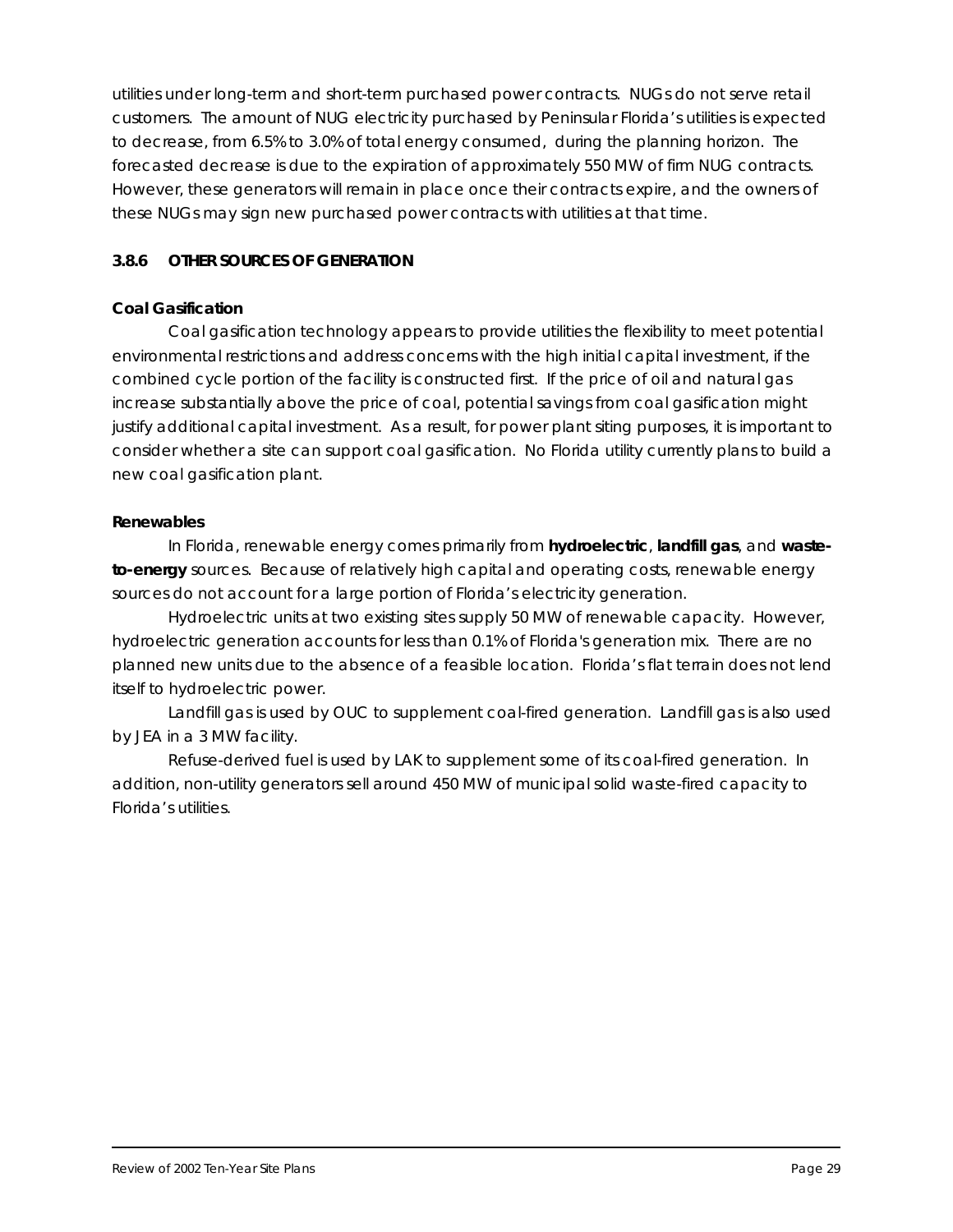# **3.9 STATUS OF NEED DETERMINATIONS & SITE CERTIFICATIONS**

The Commission has granted a Determination of Need for several generating units in recent years. Many of these units have gone on to receive certification under the Power Plant Siting Act (Sections 403.501 through 403.518, Florida Statutes) by Florida's Governor and Cabinet, acting as the Power Plant Siting Board.

The following summary describes those generating units that have received a Determination of Need from the Commission but have yet to be placed into commercial service.

#### *Florida Power Corporation – Hines Unit 2*

In December, 2000, the Commission granted FPC's petition to build a 567 MW gas-fired combined cycle unit at the existing Hines site in Polk County. Certified under the Power Plant Siting Act in September, 2001, Hines Unit 2 has an anticipated November, 2003 in-service date.

Panda Energy International, Inc. (Panda) questioned whether FPC properly evaluated proposed bids offered as alternatives to Hines Unit 2. In February, 2001, Panda appealed the Commission's approval to the Florida Supreme Court. The Supreme Court affirmed the Commission's decision in an order dated February 25, 2002.

#### *JEA – Brandy Branch Unit 4*

In February, 2001, the Commission granted JEA's petition to add a 191 MW heat recovery steam generator (HRSG) at the new Brandy Branch site in Duval County. The HRSG, with an anticipated June, 2004 in-service date, will be fitted to two 191 MW combustion turbine units currently in service, forming a 573 MW combined cycle unit. The unit was certified under the Power Plant Siting Act in March, 2002.

#### *Seminole Electric Cooperative / Calpine Construction Finance Company – Calpine Osprey Unit*

In April, 2001, the Commission granted a joint petition by SEC and Calpine to construct a 529 MW gas-fired combined cycle unit at a new site in Polk County. The unit will be owned by Calpine, who will sell 350 MW of firm capacity to SEC from June, 2004 through May, 2009. The expected in-service date of the unit is October, 2003. Subject to contract reopener provisions, SEC may purchase up to the full output of the unit through May, 2020. The Osprey Unit was certified under the Power Plant Siting Act in June, 2001.

# *Orlando Utilities Commission / Kissimmee Utility Authority / Florida Municipal Power Agency / Southern Company-Florida, LLC – Stanton Unit A*

In April, 2001, the Commission granted a joint petition by OUC, KUA, FMPA, and Southern-Florida to construct a 633 MW gas-fired combined cycle unit at the existing Stanton site in Orange County. Stanton Unit A has an anticipated October, 2003 in-service date. This unit was certified under the Power Plant Siting Act in September, 2001.

#### *Florida Power & Light Company – Martin Unit 8 and Manatee Unit 3*

On November 19, 2002, the Commission granted FPL's petition for approval to construct Martin Unit 8 and Manatee Unit 3. Martin Unit 8 is a 835 MW combined cycle expansion project at the existing Martin plant site in Martin County. Martin Units 8A and 8B, two 181 MW combustion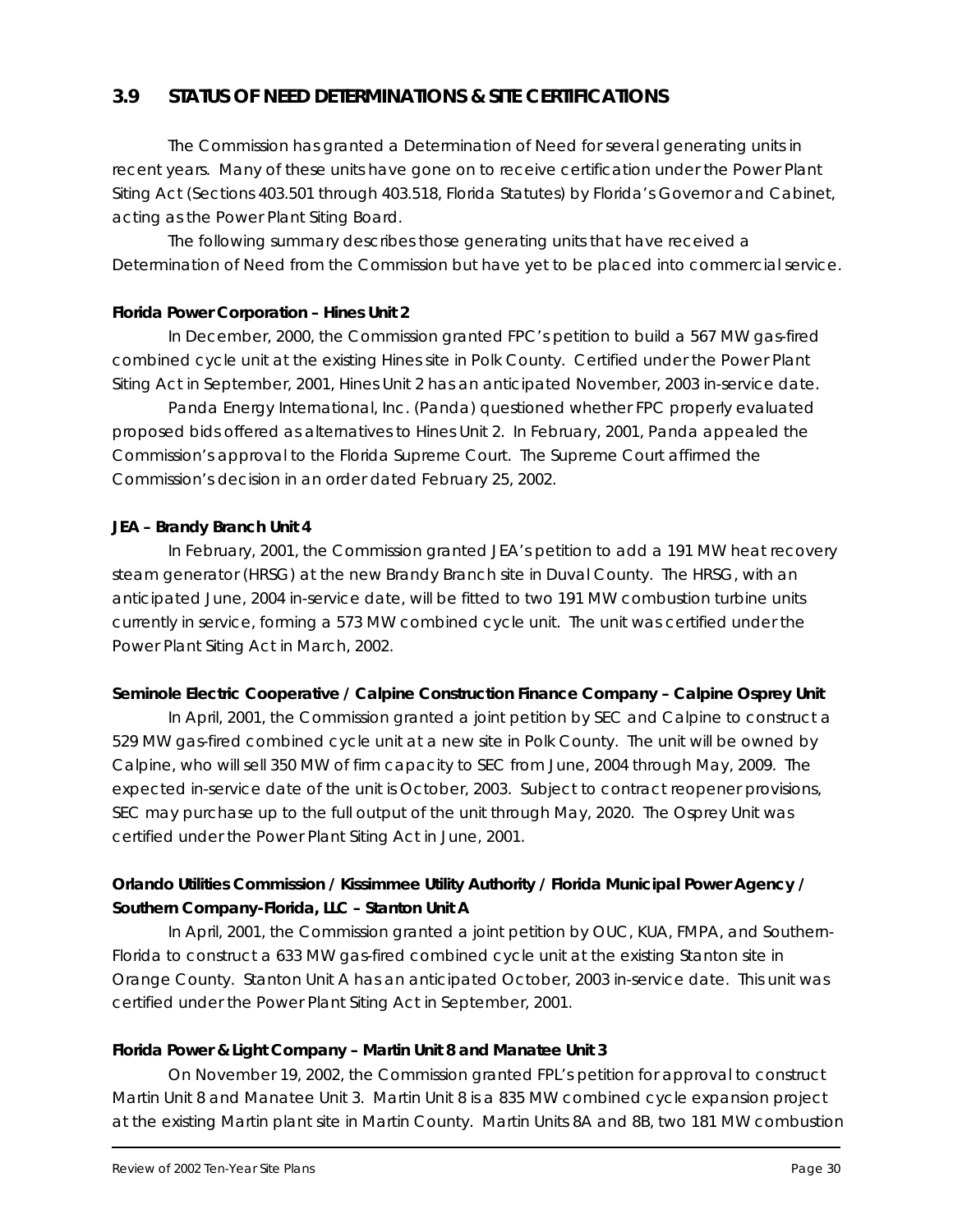turbine units, currently operate at the site. The Martin Unit 8 expansion project will add two identical combustion turbine units, four heat recovery steam generators, and a steam turbine. When completed, Martin Unit 8 will supply 1,197 MW of winter capacity. Manatee Unit 3 is a new 1,197 MW combined cycle unit at the existing Manatee site in Manatee County. Manatee Unit 3 will be identical to the completed Martin Unit 8 expansion project. Both units have an anticipated in-service date of June, 2005. FPL is awaiting a final certification decision from the Power Plant Siting Board.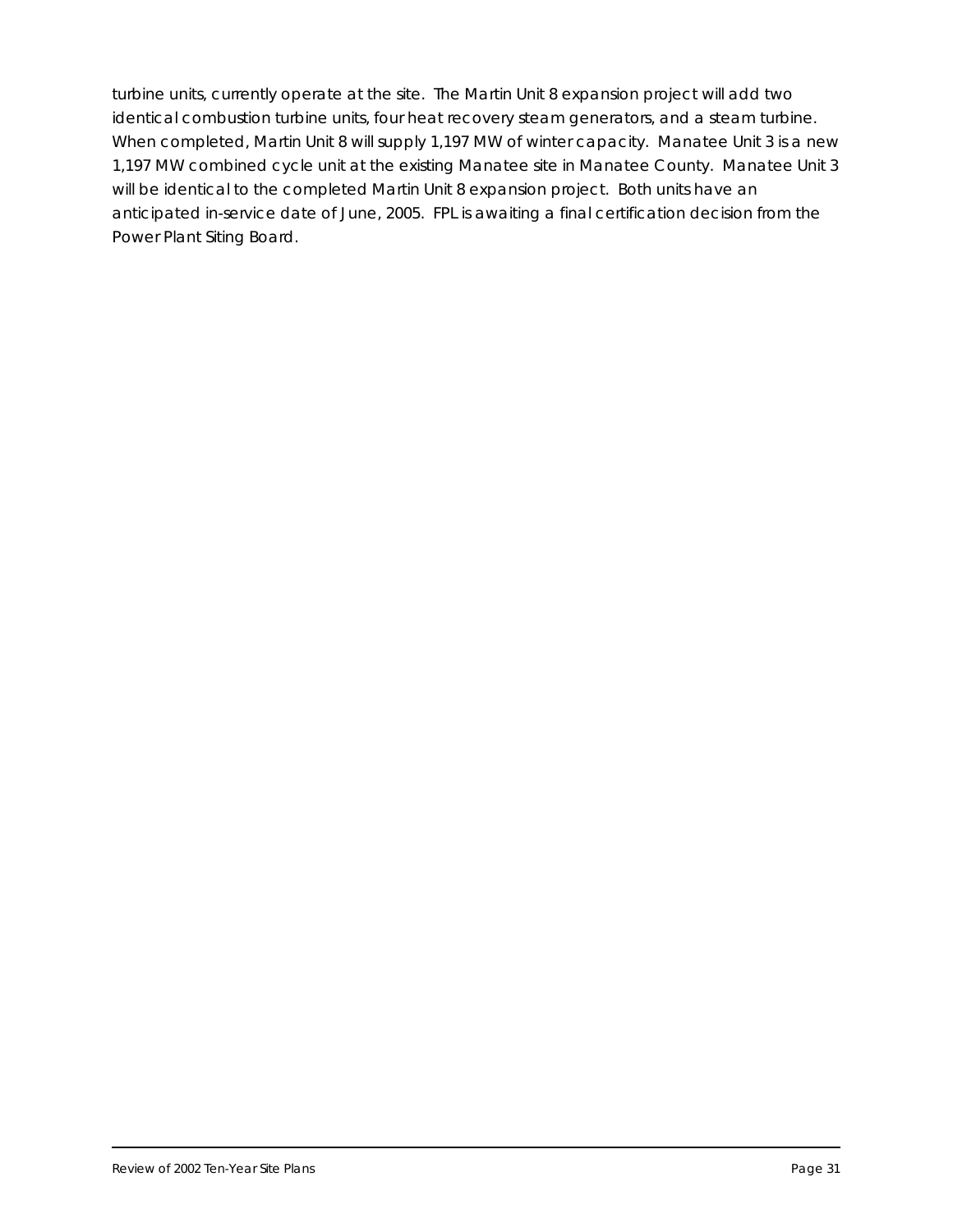# **3.10 PLANNED UTILITY-OWNED GENERATING UNITS REQUIRING CERTIFICATION**

The *Ten-Year Site Plans* filed by the reporting utilities contain proposed generating units which will likely require certification under the Power Plant Siting Act prior to construction. These proposed units are summarized below:

#### *FMPA – Unsited combined cycle unit*

FMPA has proposed to build a new 200 MW gas-fired combined cycle unit at a yet-to-be determined site. The proposed unit has a tentative in-service date of June, 2007.

#### *Florida Power Corporation – Hines Units 3, 4, 5, and 6*

FPC has proposed to add four new 550 MW, gas-fired combined cycle units at the existing Hines plant site in Polk County. Hines Units 3-6 are currently scheduled to be placed into commercial service in November of 2005, 2007, 2009, and 2010, respectively. The Commission is currently reviewing FPC's petition for approval to construct Hines Unit 3, with a hearing scheduled for December 3-4, 2002.

#### *Florida Power & Light Company – Four Unsited combined cycle units*

FPL has proposed to add four new 1,197 MW gas-fired combined cycle units at yet-to-be determined sites. These four units are currently scheduled to be placed into commercial service in June of 2007, 2009, 2010, and 2011, respectively. These units are identical to Martin Unit 8 and Manatee Unit 3, whose need was approved by the Commission on November 19, 2002..

#### *JEA – Unsited combined cycle unit; Unsited Coal Unit*

JEA has proposed to build a new 352 MW gas-fired combined cycle unit at a yet-to-be determined site in Duval County. The proposed unit has a tentative in-service date of June, 2008.

JEA has also proposed to build a 250 MW pulverized coal at a yet-to-be determined site in Duval County. This unit has a tentative in-service date of June, 2010.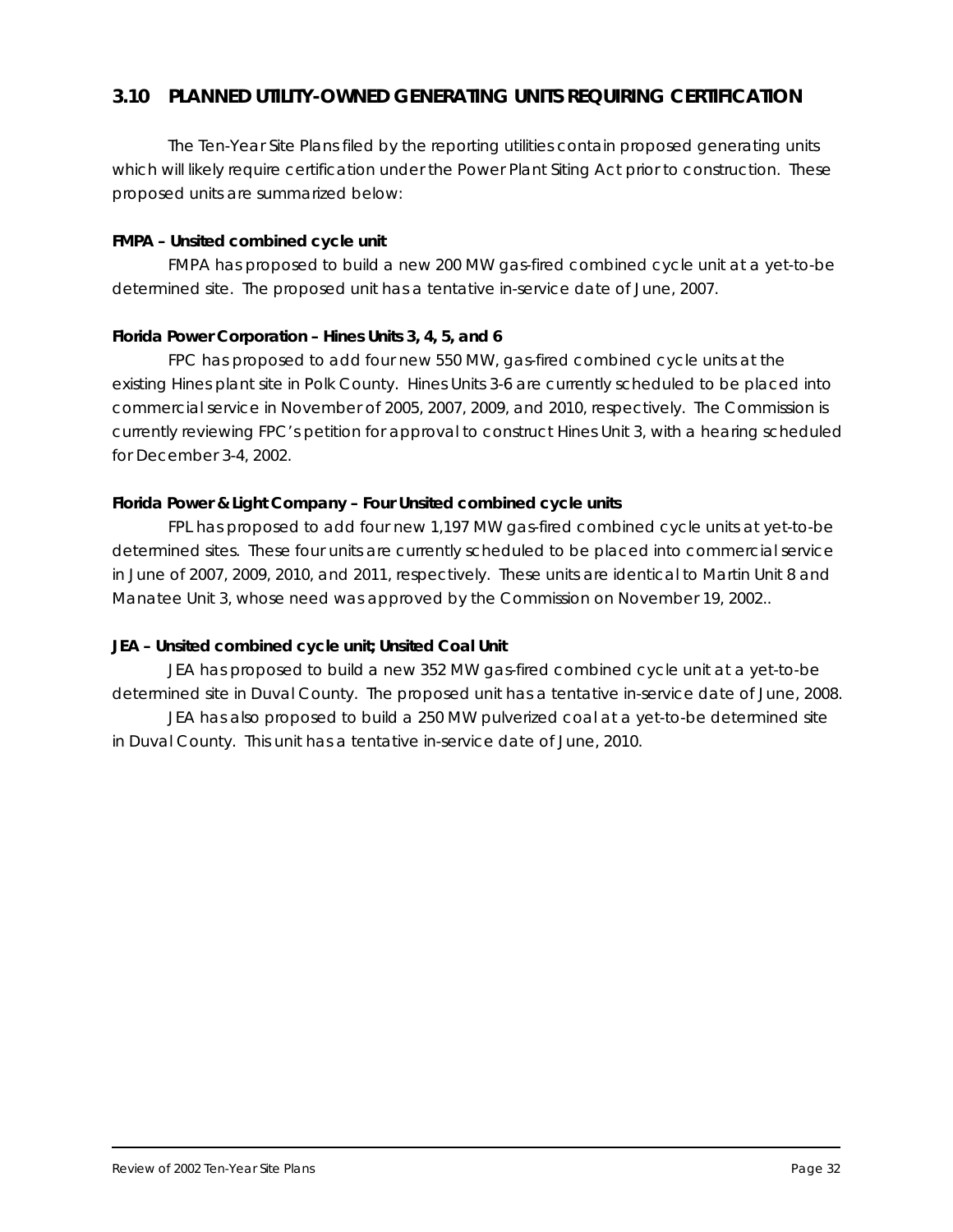# **4.0 REVIEW & ANALYSIS - INDIVIDUAL UTILITIES**

# **4.1 FLORIDA POWER CORPORATION (FPC)**

#### *4.1.1 GENERATION SELECTION*

As seen in Table 7, FPC's system winter capacity is currently 9,865 MW. Of this total, 8,574 MW comes from FPC-owned generation. Firm interchange purchases account for 473 MW, while the remaining 818 MW comes from non-utility generators.

FPC plans to add two 582 MW and three 550 MW gas-fired combined cycle units at the **Hines** site in 2003, 2005, 2007, 2009, and 2010, respectively. Two new 184 MW combustion turbine units are proposed for the **Intercession City** site in 2004 and 2008. FPC plans to retire three fossil steam units with a total generating capacity of 146 MW at the **Suwannee** site. Additionally, FPC expects to lose approximately 160 MW due to the expiration of five cogeneration contracts. Firm capacity imports are forecasted to decrease by 60 MW in 2011.

| <b>TABLE 7. FPC - WINTER CAPACITY BY FUEL TYPE</b> |                                         |                                          |
|----------------------------------------------------|-----------------------------------------|------------------------------------------|
| <b>UNIT TYPE</b>                                   | <b>EXISTING</b><br><b>CAPACITY (MW)</b> | <b>PROPOSED</b><br><b>ADDITIONS (MW)</b> |
| <b>Nuclear</b>                                     | 782                                     | $\Omega$                                 |
| Coal                                               | 2341                                    | $\Omega$                                 |
| Firm Imports                                       | 473                                     | -60                                      |
| Firm Exports                                       | $\Omega$                                | $\Omega$                                 |
| Firm Non-Utility Generation                        | 818                                     | $-160$                                   |
| <b>Combined Cycle</b>                              | 752                                     | 2814                                     |
| <b>Fossil Steam</b>                                | 1642                                    | $-146$                                   |
| <b>Combustion Turbine</b>                          | 3057                                    | 380                                      |
| <b>TOTAL</b>                                       | 9865                                    | 2828                                     |

#### *4.1.2 RELIABILITY CRITERIA*

FPC currently plans its utility system using dual reliability criteria of a 15% summer and winter peak reserve margin and a 0.1 days per year LOLP. FPC will increase its reserve margin criterion to 20% starting in Summer, 2004. FPC currently plans to retain its LOLP planning criterion. FPC is a winter-peaking utility.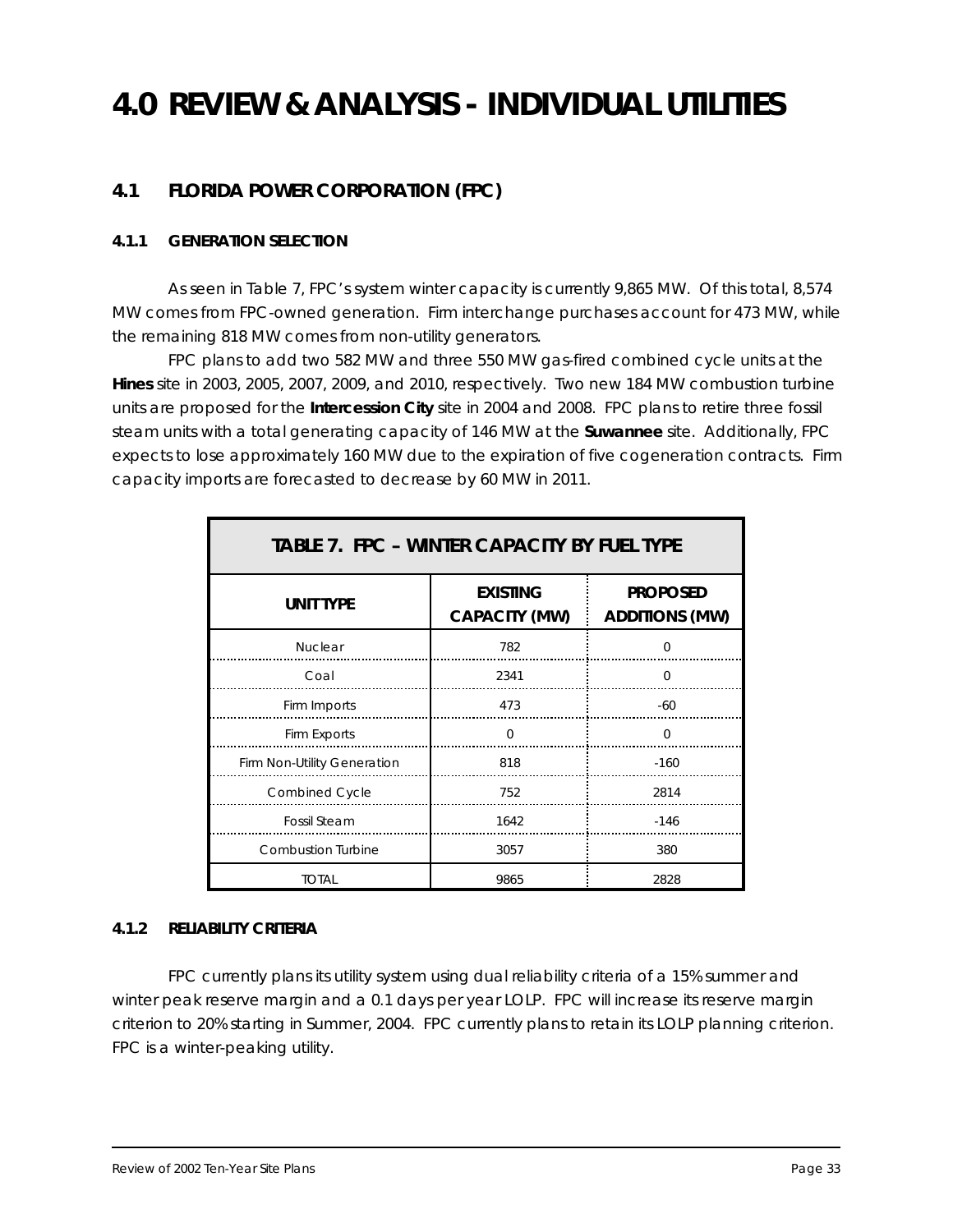#### *4.1.3 LOAD FORECAST*

FPC identifies and justifies its load forecast methodology via its models, variables, data sources, assumptions, and informed judgements. The Commission believes that all of these factors have been accurately documented. Detailed econometric models, by class of business, provide a sound foundation for planning purposes. The variables used were obtained from reputable sources and are representative of a valid load forecast model.

Under base-case assumptions, FPC forecasts that winter peak demand will increase at an AAGR of 2.0% per year over the 2002-2011 planning horizon, which is below the actual 1992-2001 AAGR of 3.41%. Over the next ten years, summer peak demand is forecasted to increase at an AAGR of 1.85%. FPC assumes the termination of a short-term wholesale sales contract with SEC, thus accounting for most of the lower forecasted demand growth. In addition, forecasted retail sector growth is below the historical average due to slower population growth.

FPC's 1997-2001 retail sales forecasts have an absolute forecast error of 1.33%, which is considerably below the 2.57% average of the reporting utilities. Over the same period, FPC's retail sales forecasts have an average forecast error of -0.09%, reflecting a slight tendency to under-forecast.

#### *4.1.4 DEMAND-SIDE MANAGEMENT*

The Commission set new DSM goals for FPC in August, 1999. These goals call for a cumulative reduction of 163 MW of summer peak demand, 426 MW of winter peak demand, and 204 GWh of energy consumption over the next ten years. FPC's DSM Plan was approved by the Commission in April, 2000.

FPC's DSM Plan consists of 14 programs -- five residential, eight commercial/industrial, and one research and development. FPC also has a low income pilot program offered in conjunction with DCA. In total, FPC's DSM programs are forecasted to reduce 2011/12 winter peak demand by 1611 MW (15.8%). Much of FPC's forecasted winter 2011/12 savings are attributed to non-dispatchable conservation programs (632MW), interruptible service tariffs (351 MW), and load management (628 MW). Due to decreased customer participation, residential load management savings are forecasted to drop by approximately 190 MW during the planning horizon.

However, non-firm resources such as interruptible service and load management make up a substantial part of FPC's reserve margin. Non-firm resources currently comprise approximately 82% of FPC's winter reserves. In recent years, the Commission has been concerned with the level of non-firm reserves carried by FPC. However, this appears to be primarily a winter problem and is expected to be short-term. FPC forecasts a considerable level of customer attrition from its load management program, and FPC's reliance on non-firm resources during the winter peak season is expected to drop to 44% over the planning horizon.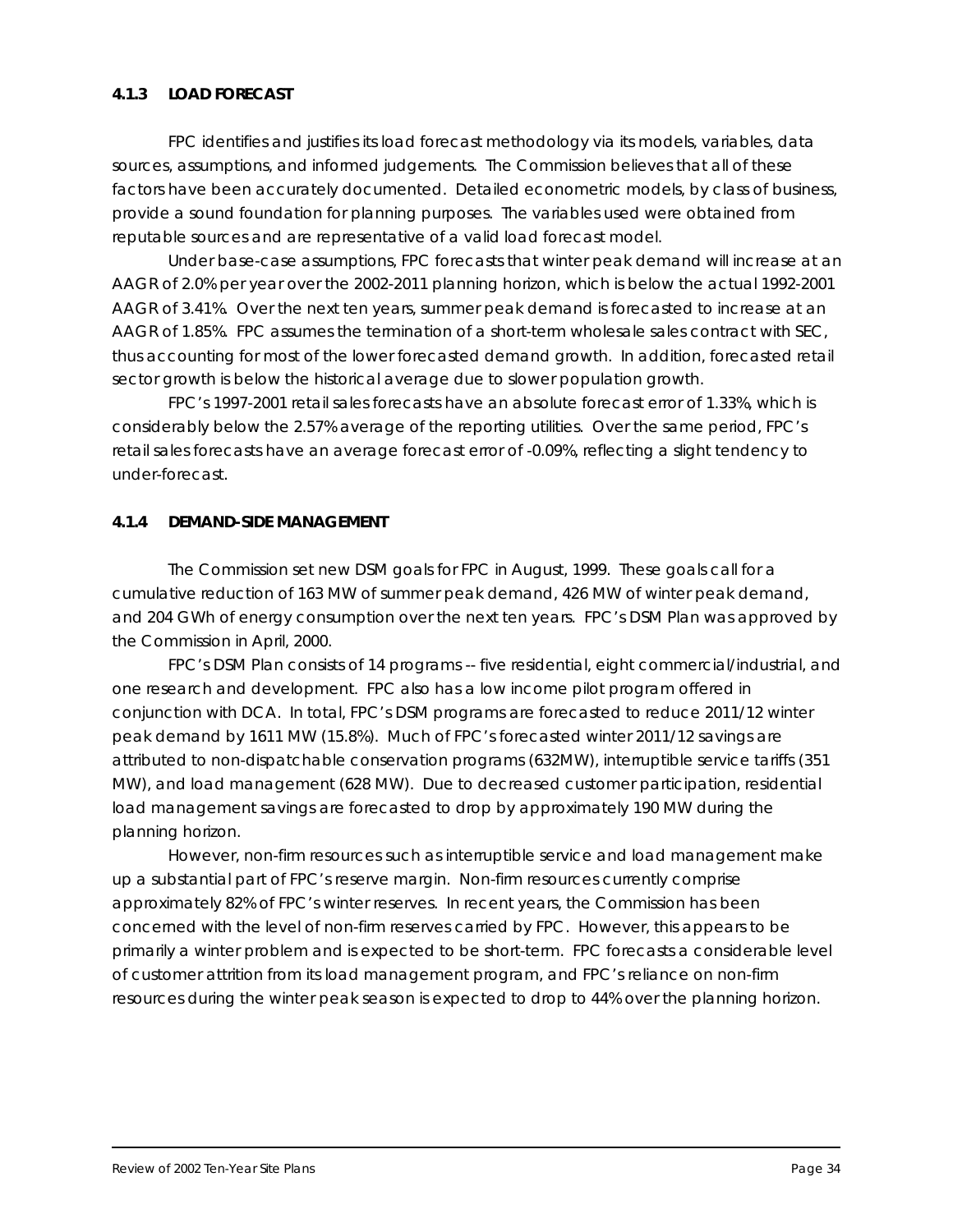#### *4.1.5 STATE, REGIONAL, AND LOCAL AGENCY COMMENTS*

**East Central Florida Regional Planning Council - Proposed expansion at Intercession City site is** desirable due to existence of infrastructure at the site.

**Florida Department of Environmental Protection – Finds that FPC's Ten-Year Site Plan is adequate** for planning purposes.

*South Florida Water Management District –* No adverse comments regarding the suitability of FPC's proposed plant sites.

*Southwest Florida Water Management District –* Has concerns with the number of proposed inland sites for plant expansion. Recommends that utilities consider the use of alternatives to ground water for cooling purposes, such as locating proposed plants on the coast to allow the use of seawater.

#### *4.1.6 SUITABILITY*

Forecasted reserve margins are expected to be at or above FPC's criterion of 15% for each seasonal peak through Summer, 2004, after which time forecasted reserve margins are expected to be at or above the new 20% criterion. The Commission classifies FPC's *Ten-Year Site Plan* as *suitable* for planning purposes.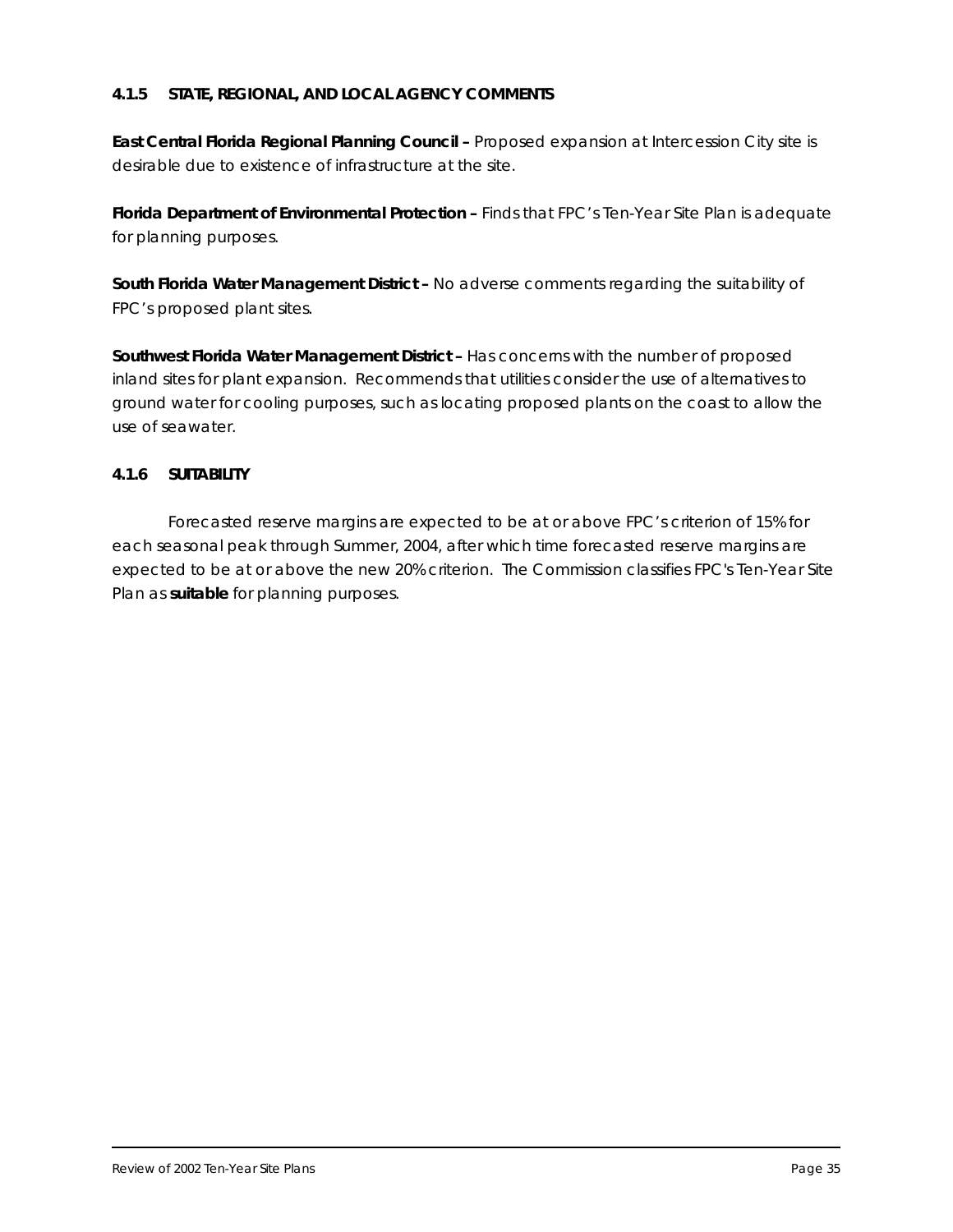# **4.2 FLORIDA POWER & LIGHT COMPANY (FPL)**

#### *4.2.1 GENERATION SELECTION*

As seen in Table 8, FPL's system winter capacity is currently 20,526 MW. Of this total, 17,730 MW comes from FPL-owned generation. Firm capacity purchases from Southern Company, JEA, and others account for another 1,910 MW, while purchases from non-utility generators comprise the remaining 886 MW.

FPL plans to add approximately 6,450 MW of supply-side resources during the planning horizon. FPL is nearing completion of the repowering projects at the existing **Ft. Myers** and **Sanford** sites. These unit repowerings are expected to add 2,277 MW of winter generating capacity to FPL's system by May, 2003. These unit repowerings were exempt from the Power Plant Siting Act and have had no pre-approval from the Commission.

In June, 2001, FPL placed into service two 181 MW CT units at the **Martin** site. FPL plans to add 835 MW of additional capacity to these units by June 2005, resulting in a 1,197 MW CC unit known as **Martin Unit 8**. Also proposed by June, 2005 is **Manatee Unit 3**, a 1,197 MW CC unit also due to be placed into service in June, 2005. FPL also plans to add two 181 MW CT units at the **Ft. Myers** site by May, 2003, as well as four 1,197 MW CC units at yet-to-be determined sites in 2007, 2009, and 2010, and 2011, respectively. Firm capacity imports are expected to increase to near 2,700 MW by 2004, but decrease to 389 MW by 2011. FPL forecasts a loss of approximately 300 MW from non-utility generators during the planning horizon due to the expiration of four cogeneration contracts.

| <b>TABLE 8. FPL - WINTER CAPACITY BY FUEL TYPE</b> |                                         |                                          |
|----------------------------------------------------|-----------------------------------------|------------------------------------------|
| <b>UNIT TYPE</b>                                   | <b>EXISTING</b><br><b>CAPACITY (MW)</b> | <b>PROPOSED</b><br><b>ADDITIONS (MW)</b> |
| <b>Nuclear</b>                                     | 3013                                    | U                                        |
| Coal                                               | 926                                     | $\Omega$                                 |
| Firm Imports                                       | 1910                                    | $-1521$                                  |
| Firm Non-Utility Generation                        | 886                                     | $-291$                                   |
| <b>Combined Cycle</b>                              | 3976                                    | 8262                                     |
| <b>Fossil Steam</b>                                | 7507                                    | $\Omega$                                 |
| <b>Combustion Turbine</b>                          | 2308                                    | $\Omega$                                 |
| Total                                              | 20526                                   | 6450                                     |

#### *4.2.2 RELIABILITY CRITERIA*

FPL currently plans its utility system using dual reliability criteria of a 15% summer and winter peak reserve margin and a 0.1 days per year LOLP. FPL will increase its summer and winter planning reserve margin to 20% starting in Summer, 2004. FPL plans to retain its LOLP planning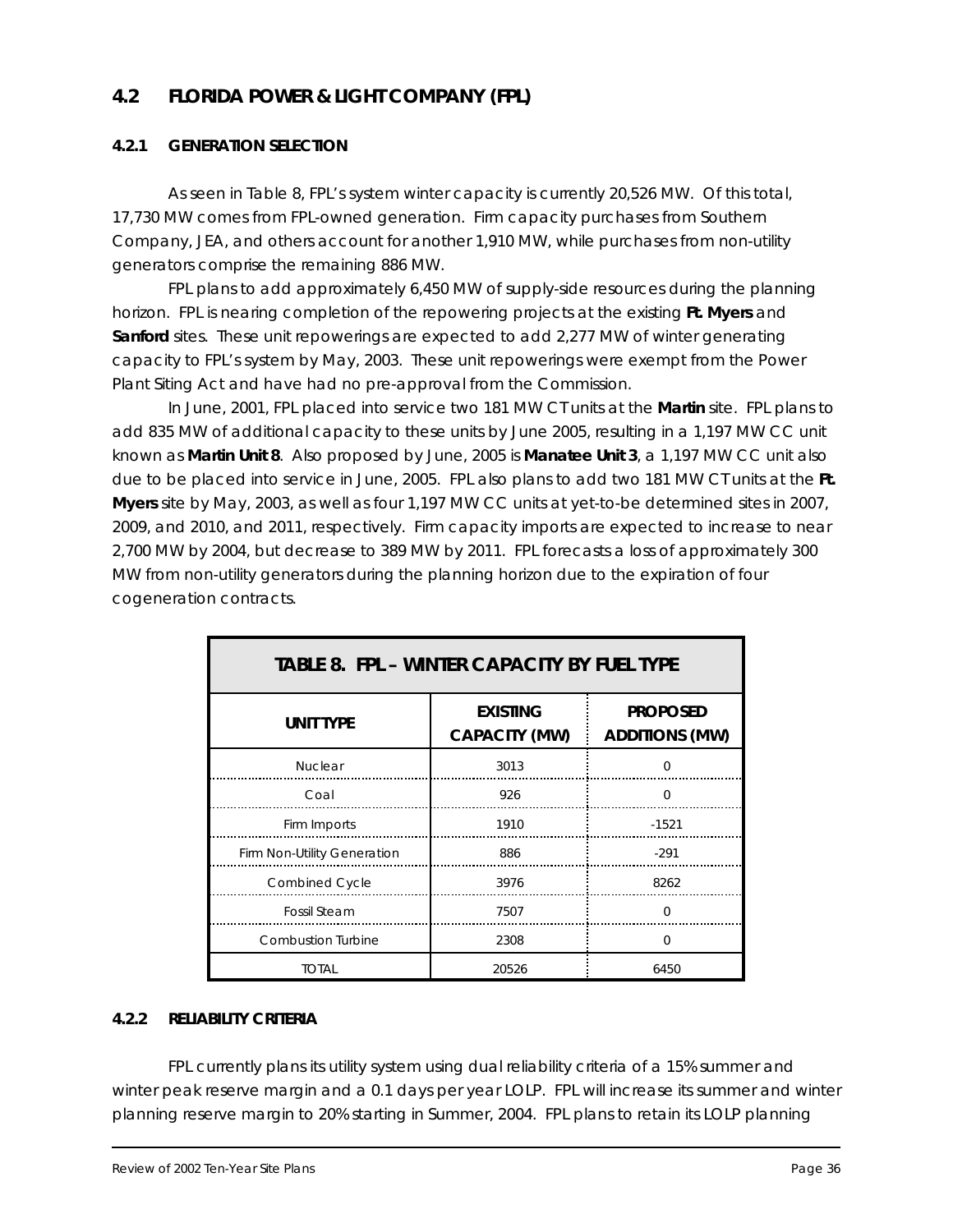criterion. FPL has traditionally been a summer-peaking utility because winter temperatures have been mild in recent years. However, FPL forecasts that winter peak demand will be higher than summer peak during the planning horizon.

#### *4.2.3 LOAD FORECAST*

FPL develops its long-term sales, net energy for load, and peak load forecasts as key inputs into the models used to develop an integrated resource plan. The primary drivers of its models are demographic trends, weather, economic conditions, and electricity price. The regression model for the residential energy sales forecast contains the real residential price of electricity, per-capita income, and cooling and heating degree days. The regression model for the commercial energy sales forecast contains Florida's commercial employment, the real commercial price of electricity, and cooling degree days. FPL adequately identifies and describes the models, variables, data sources, assumptions, and informed judgements used to generate its demand and energy forecasts. The Commission believes that these factors have been accurately documented and that FPL's data sources are credible.

Under base-case assumptions, FPL forecasts that summer peak demand will increase at an AAGR of 1.85% per year over the 2002-2011 planning horizon, which is considerably below the actual 1992-2001 AAGR of 3.29%. Over the next ten years, winter peak demand is forecasted to increase at an AAGR of 1.91%.

FPL's 1997-2001 retail sales forecasts have an absolute forecast error of 1.74%, which is below the 2.57% average of the reporting utilities. For the same five-year period, FPL's retail sales forecasts have an average forecast error of -1.63%, reflecting a tendency to under-forecast.

#### *4.2.4 DEMAND-SIDE MANAGEMENT*

The Commission set new DSM goals for FPL in August, 1999. These goals call for a cumulative reduction of 765 MW of summer peak demand, 505 MW of winter peak demand, and 1,287 GWh of energy consumption over the next ten years. The Commission approved FPL's DSM Plan in April, 2000.

FPL currently offers six residential and eight commercial/industrial DSM programs to its customers. These programs are forecast to reduce peak demand by 1,955 MW by 2011/12 winter, representing approximately 10.3% of FPL's total winter peak demand at that time. These programs are also projected to reduce FPL's system annual energy usage by 1,092 GWh (0.9%) by 2011.

# *4.2.5 STATE, REGIONAL, AND LOCAL AGENCY COMMENTS*

**East Central Florida Regional Planning Council - Recommends that FPL seek alternatives to** ground water for future plant additions at the Sanford site. Anticipates reduction in emissions from repowered Sanford units.

**Florida Department of Environmental Protection – Finds that FPL's** *Ten-Year Site Plan* **is adequate** for planning purposes.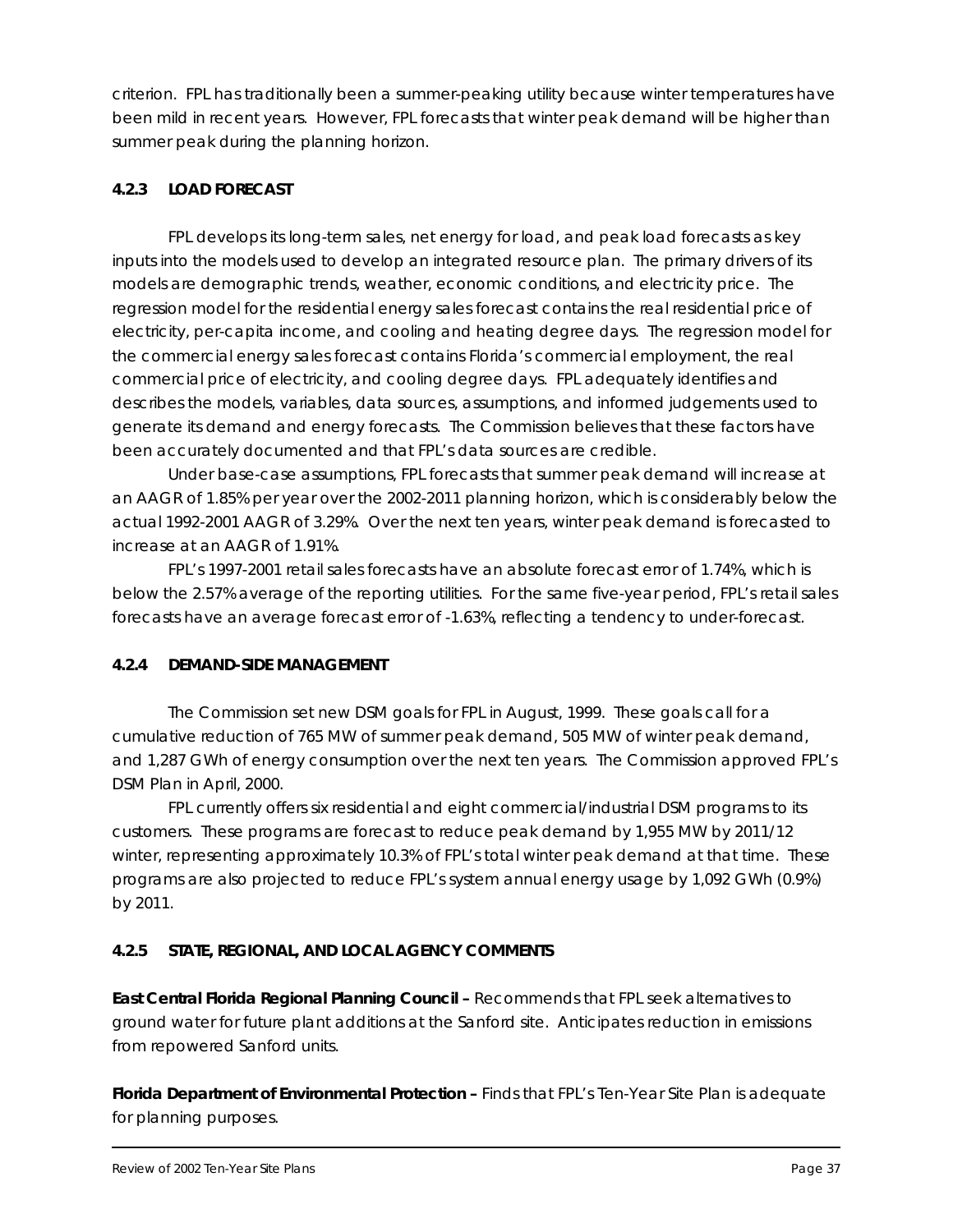*Manatee County –* Provided general comments on Manatee Unit 3 and an associated transmission line.

*Southwest Florida Regional Planning Council –* Supports FPL's Ft. Myers repowering project because of improved air emissions, elimination of a tank farm, and elimination of barge traffic in adjacent waterways.

*South Florida Water Management District –* No adverse comments regarding the suitability of FPL's proposed plant sites.

*Southwest Florida Water Management District –* Has concerns with the number of proposed inland sites for plant expansion. Recommends that utilities consider the use of alternatives to ground water for cooling purposes, such as locating proposed plants on the coast to allow the use of seawater.

*St. Johns Water Management District –* No increase in ground water consumption expected at Sanford or Cape Canaveral sites. Recommend alternatives to ground water for cooling purposes at Cape Canaveral site if future expansion occurs there.

*Treasure Coast Regional Planning Council –* Previously found that expansion at the Martin site does not conflict with regional policies. Agrees with FPL's identification of the Riviera site for possible future expansion because it is an existing site. Provided general comments on its belief that FPL and the State of Florida should develop new programs to reduce reliance on coal and other fossil fuels, increase conservation to offset the need for new plants, and increase reliance on photovoltaic systems to produce electricity.

*Tampa Bay Regional Planning Council –* FPL's *Ten-Year Site Plan* complies with regional policies.

*Volusia County –* Provided general comments on the Sanford site.

#### *4.2.6 SUITABILITY*

Forecasted reserve margins are expected to meet or exceed FPL's 15% criterion for each seasonal peak through Summer, 2004. After that time forecasted reserve margins are expected to meet or exceed the new 20% criterion. The Commission classifies FPL's *Ten-Year Site Plan* as *suitable* for planning purposes.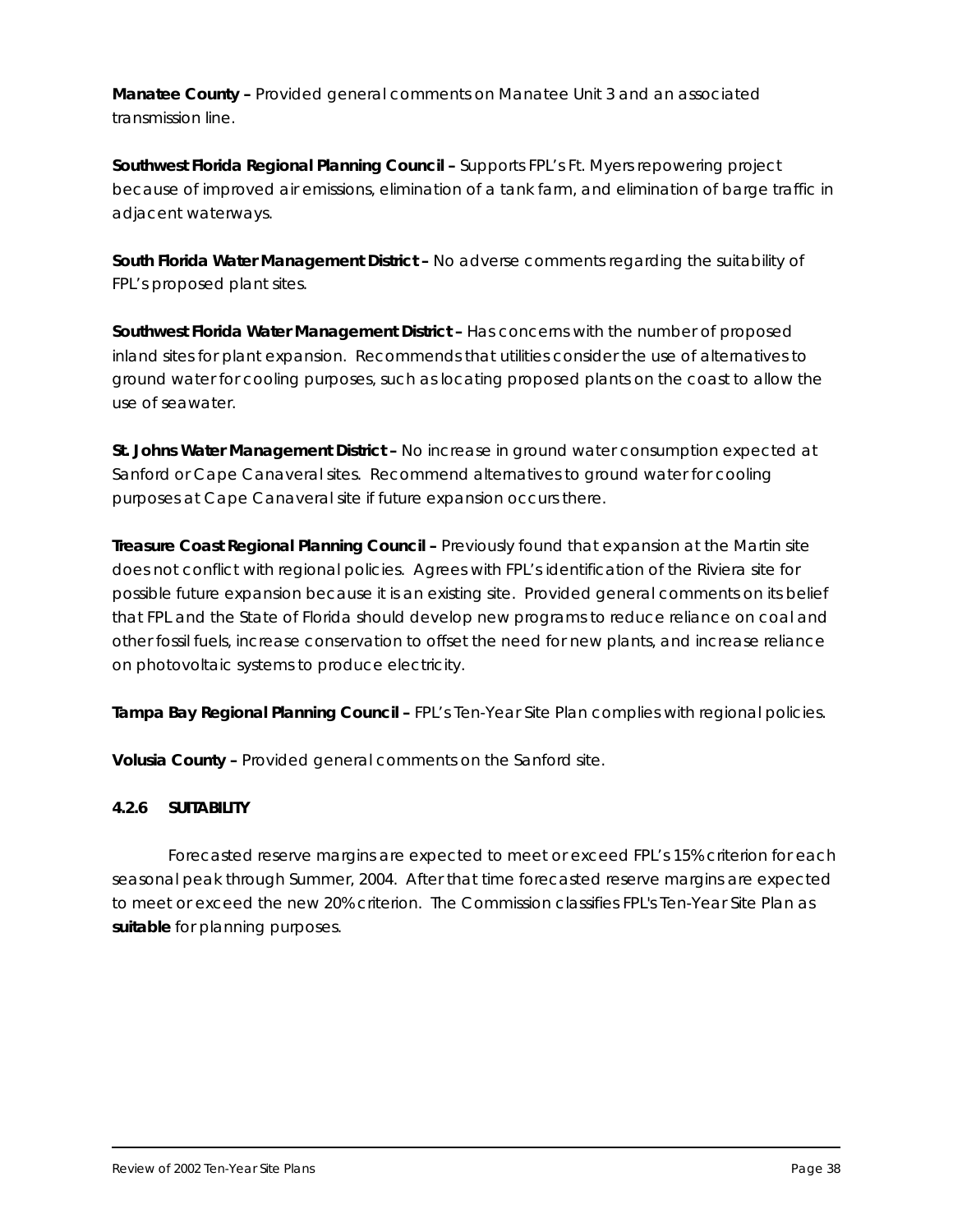# **4.3 GULF POWER COMPANY (Gulf)**

#### *4.3.1 GENERATION SELECTION*

As seen in Table 9, Gulf's system winter capacity is currently 2,383 MW. Gulf owns 2,262 MW of this capacity, purchases 321 MW of firm capacity via interchange, purchases 19 MW from a single non-utility generator, and exports 219 MW to other Southern Company members.

The primary unit addition in Gulf's *Ten-Year Site Plan* is the 574 MW **Smith Unit 3**. This gasfired combined cycle unit was placed into commercial service in June, 2002. Gulf also plans to add a new 157 MW gas-fired combustion turbine unit at the Smith site in 2008. Firm imports are forecasted to drop to approximately 7 MW during the planning horizon, while firm exports are expected to drop to zero by 2011. Gulf also plans to retire a 40 MW combustion turbine at the Smith site in 2006. Finally, Gulf will also lose 19 MW in 2005 due to the expiration of its only cogeneration contract.

| <b>TABLE 9. GULF - WINTER CAPACITY BY FUEL TYPE</b> |                                         |                                          |
|-----------------------------------------------------|-----------------------------------------|------------------------------------------|
| <b>UNIT TYPE</b>                                    | <b>EXISTING</b><br><b>CAPACITY (MW)</b> | <b>PROPOSED</b><br><b>ADDITIONS (MW)</b> |
| Coal                                                | 2159                                    | $\Omega$                                 |
| Firm Imports                                        | 321                                     | $-314$                                   |
| Firm Exports                                        | $-219$                                  | 219                                      |
| Firm Non-Utility Generation                         | 19                                      | $-19$                                    |
| <b>Combined Cycle</b>                               | $\Omega$                                | 574                                      |
| <b>Fossil Steam</b>                                 | 48                                      | $\Omega$                                 |
| <b>Combustion Turbine</b>                           | 55                                      | 117                                      |
| <b>TOTAL</b>                                        | 2383                                    | 577                                      |

#### *4.3.2 RELIABILITY CRITERIA*

Gulf is typically a summer peaking utility because the availability of natural gas (for heating) in its service territory reduces electric winter heating load. Southern Company currently uses a systemwide 13.5% reserve margin criterion for its near-term (3-year) criterion. Beyond three years (in this case, 2005), the reserve margin planning criterion is 15%.

Gulf's *Ten-Year Site Plan* identifies a summer capacity need in 2007 (30 MW) and 2009 (17 MW) to maintain its reserve margin criterion. Gulf's *Ten-Year Site Plan* discusses at length the company's ability to rely on firm capacity interchange from other Southern Company members to meet any capacity deficiencies that may occur on Gulf's system. Gulf expects to be a net purchaser of capacity from the Southern Company pool.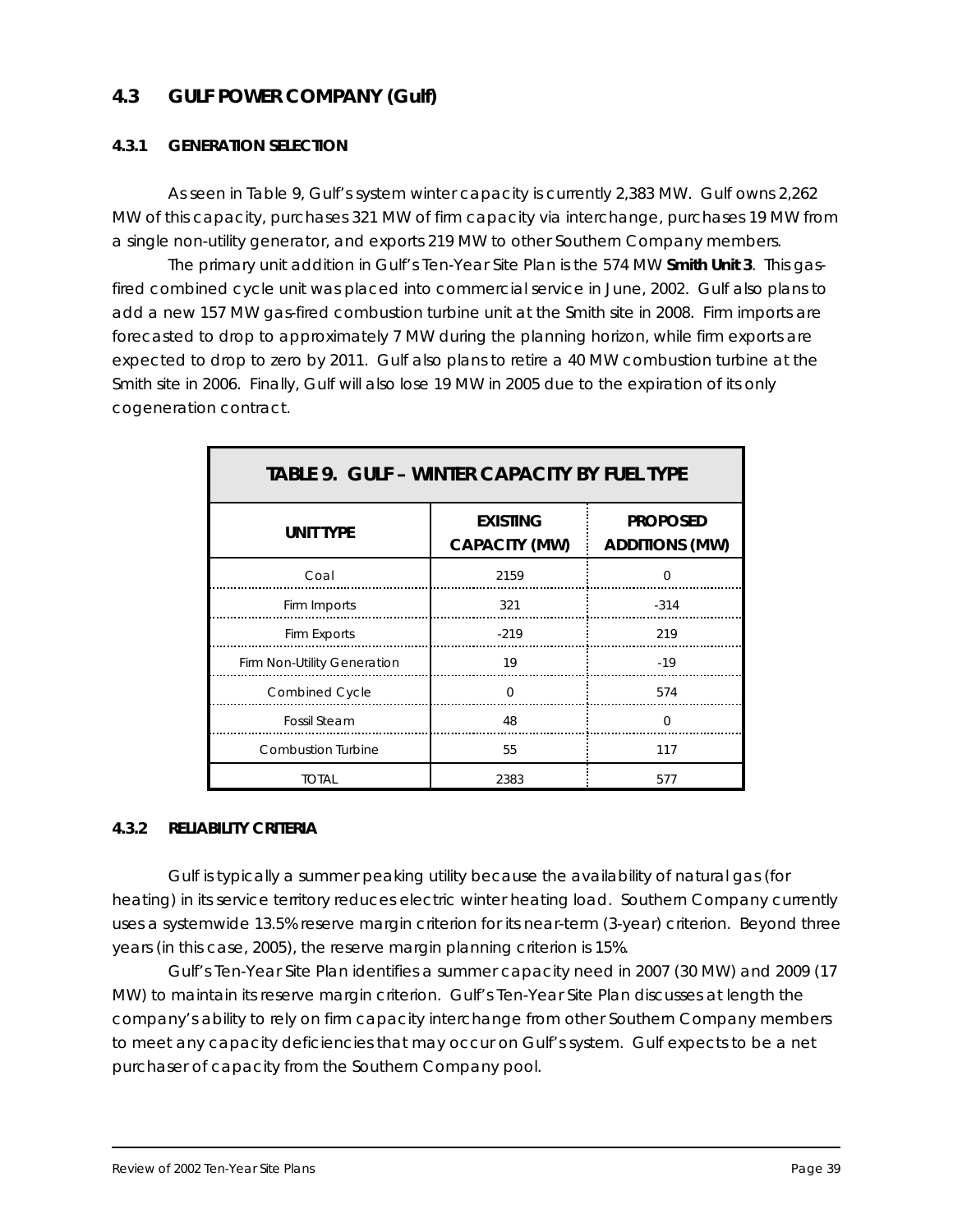#### *4.3.3 LOAD FORECAST*

Gulf uses different methods to produce its short-term (0-2 years) and intermediate/longterm (3-25 years) forecasts. Short-term forecasts are based upon a variety of forecasting methods. Customer growth estimates are made using the aggregate of district projections performed by district personnel based on their contacts with sectors of the local economy and historical trends. Short-term energy sales forecasts are developed using multiple regression analyses. Gulf's intermediate- and long-term forecast models combine end-use and econometric methods. Gulf did not specifically identify its data sources, and low- and highband forecast sensitivities were not performed.

Under base-case assumptions, Gulf forecasts that summer peak demand will increase at an AAGR of 1.1% per year over the 2002-2011 planning horizon, which is less than half of the actual 1992-2001 AAGR of 2.47%. Over the next ten years, winter peak demand is forecasted to increase at an AAGR of 0.9%, which is also less than half of the actual AAGR of 2.55%.

Gulf stated in 1997 that the stabilization of appliance saturation rates and appliance efficiencies are the main factors suppressing demand growth. Another factor believed to be the cause of suppressed demand growth is Gulf's conservation programs. Gulf's projected 1.7% average annual population growth for the 2001-2006 period mirrors the state's forecasted population growth rate. Gulf's average forecast error for retail sales decreased from -4.17% for the 1996-2000 period to -3.89% for the 1997-2001 period, reflecting a continued tendency to under-forecast.

#### *4.3.4 DEMAND-SIDE MANAGEMENT*

The Commission set new DSM goals for Gulf in August, 1999. These goals call for a cumulative reduction of 221 MW of summer peak demand, 235 MW of winter peak demand, and 143 GWh of energy consumption over the next ten years. The Commission approved Gulf's DSM Plan in April, 2000.

Most of Gulf's forecasted demand savings are expected to result from an interruptible service tariff, the Good Cents Home program, and the Advanced Energy Management program (a customer-controlled demand control program in which customers can reduce electricity consumption in response to pricing signals). All of Gulf's existing and new DSM programs are expected to reduce 2011/12 winter peak demand by 532 MW (22.8%). Gulf currently receives only 28 MW of savings from its interruptible service tariff. Gulf does not have dispatchable load management on its system. As a result, only 28 MW (5.6%) of Gulf's 2001/02 winter reserves are comprised of non-firm resources.

#### *4.3.5 STATE, REGIONAL, AND LOCAL AGENCY COMMENTS*

*Florida Department of Environmental Protection –* Finds that Gulf's *Ten-Year Site Plan* is adequate for planning purposes.

*West Florida Regional Planning Council –* Gulf's *Ten-Year Site Plan* does not conflict with regional policies in the West Florida Strategic Regional Policy Plan.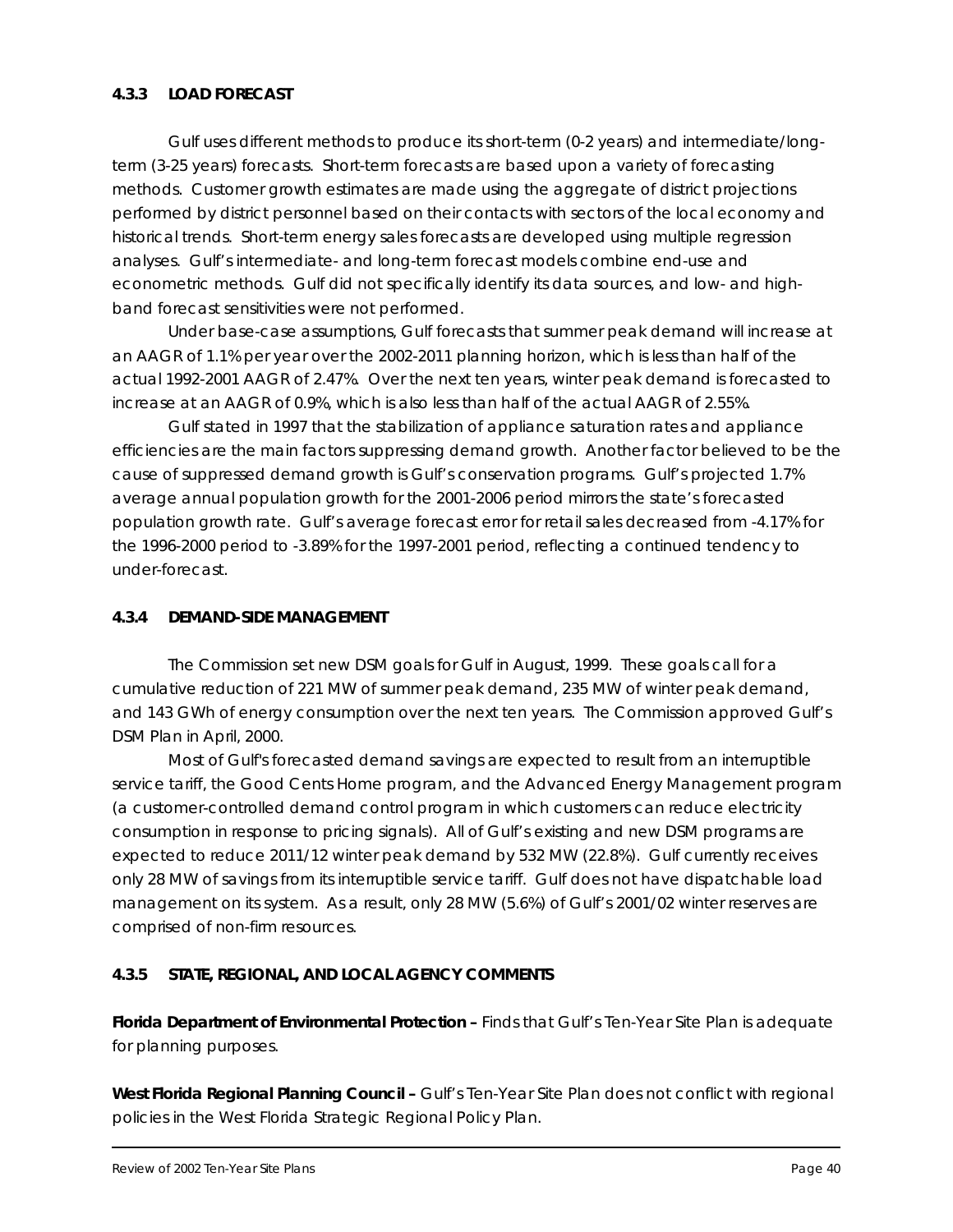#### *4.3.6 SUITABILITY*

The Commission notes that Gulf's 15% reserve margin criteria is forecasted to be violated for two summer seasons during the planning horizon. As it has in past years, Gulf indicates that it will continue to rely on capacity purchases from the Southern Company pool during times of need. It should be noted that Gulf's capacity deficiency is extremely small in magnitude in relation to the size of the Southern Company. For this reason, The Commission classifies Gulf's *Ten-Year Site Plan* as *suitable* for planning purposes.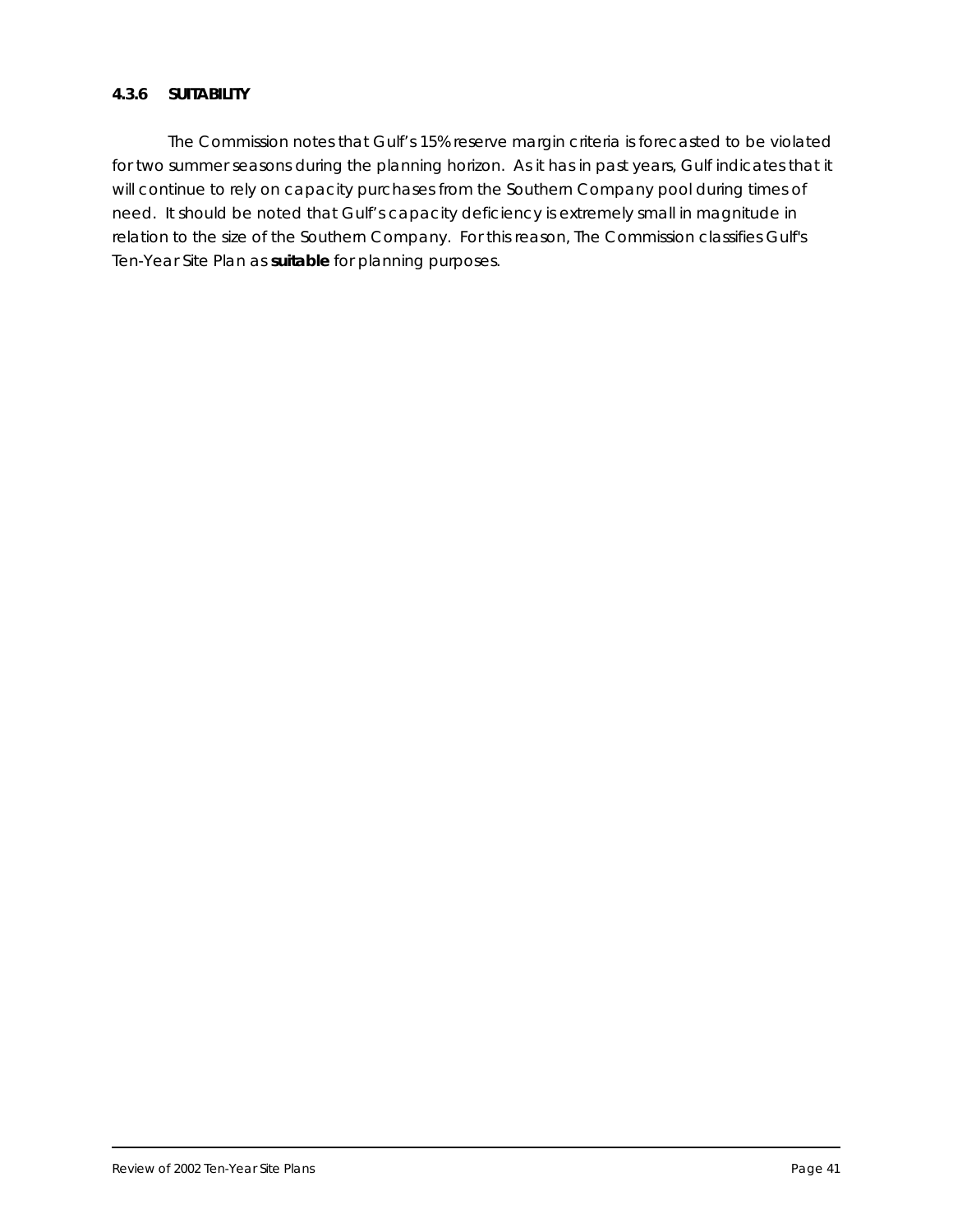# **4.4 TAMPA ELECTRIC COMPANY (TECO)**

#### *4.4.1 GENERATION SELECTION*

As seen in Table 10, TECO's system winter capacity is currently 4,361 MW. Of this total, 3,697 MW comes from TECO-owned generation. TECO currently purchases 749 MW of firm capacity from other utilities and 62 MW from non-utility generators. TECO also currently exports 147 MW of firm capacity to other utilities.

While TECO's installed capacity is primarily coal-fired, supply-side additions during the planning period are expected to consist solely of gas-fired generation. Six 180 MW gas-fired combustion turbine units are included in TECO's *Ten-Year Site Plan*, four at the **Polk** site and two at a yet-to-be determined location. TECO plans to cease all coal operations at the **Gannon** site by the end of 2004, when units 1 through 4 will be placed into long-term reserve shutdown status, causing a reduction of 526 MW. Units 5 and 6 will use the steam output of seven new gas-fired combustion turbine units and seven heat recovery steam generators. The resulting facility, known as **Bayside Power Station**, will have two combined cycle units with a winter capacity of 1842 MW. TECO expects to place these two units into service in 2003 and 2004, respectively.

TECO plans to retire 168 MW of fossil steam capacity at the **Hookers Point** and **Dinner Lake** sites in 2003. Firm capacity imports are forecasted to drop to 449 MW in 2003 and stay at that level for the remainder of the planning horizon. Exports are forecasted to drop to zero by 2003. TECO also expects to lose 41MW due to the expiration of two cogeneration contracts.

| <b>TABLE 10. TECO - WINTER CAPACITY BY FUEL TYPE</b> |                                         |                                          |  |
|------------------------------------------------------|-----------------------------------------|------------------------------------------|--|
| <b>UNIT TYPE</b>                                     | <b>EXISTING</b><br><b>CAPACITY (MW)</b> | <b>PROPOSED</b><br><b>ADDITIONS (MW)</b> |  |
| Coal                                                 | 2882                                    | $-1150$                                  |  |
| Firm Imports                                         | 749                                     | $-300$                                   |  |
| Firm Exports                                         | $-147$                                  | 147                                      |  |
| Firm Non-Utility Generation                          | 62                                      | $-41$                                    |  |
| Integrated Coal Gasified Combined Cycle              | 250                                     | $\Omega$                                 |  |
| Combined Cycle                                       | $\Omega$                                | 1842                                     |  |
| <b>Fossil Steam</b>                                  | 168                                     | $-168$                                   |  |
| <b>Combustion Turbine</b>                            | 397                                     | 1080                                     |  |
| <b>TOTAL</b>                                         | 4361                                    | 1410                                     |  |

#### *4.4.2 RELIABILITY CRITERIA*

TECO has historically been primarily a summer-peaking utility. However, because winter peak demands are a primary concern to utilities in Florida, TECO currently uses a 15% summer and winter peak reserve margin as its reliability criterion.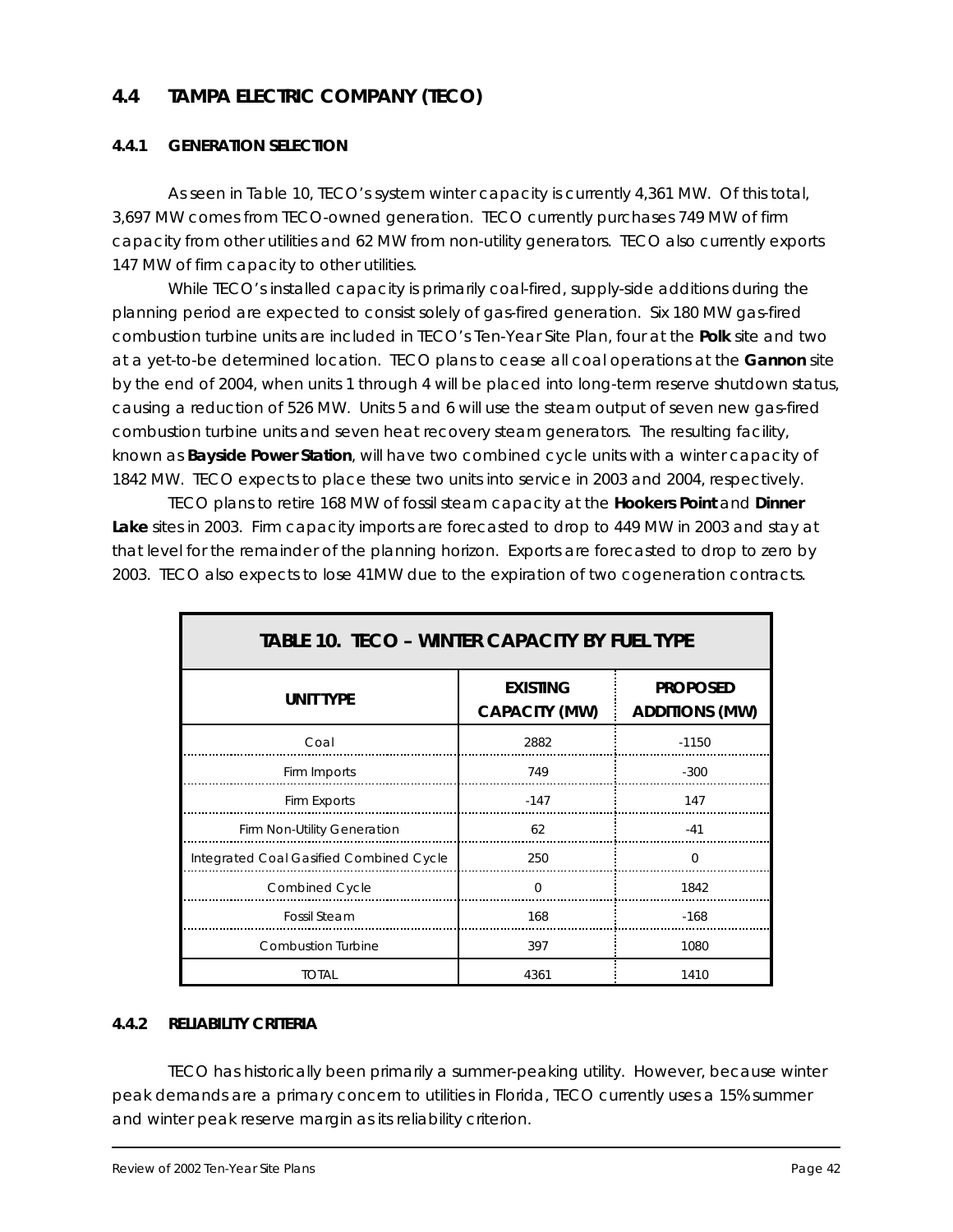TECO will increase its summer and winter planning reserve margin to 20% starting in Summer, 2004. A new subcomponent of TECO's future 20% reserve margin criterion is a 7% summer supply-side component. The supply-side component will require a minimum level of supply-side reserves while not limiting the contributions of non-firm resources. The Commission has not formally approved TECO's 7% summer supply-side reserve margin component.

#### *4.4.3 TREATMENT OF HARDEE POWER STATION*

Hardee Power Partners, Limited, a TECO Power Services Corporation, owns and operates the Hardee Power Station, a 362 MW facility consisting of a 269 MW combined cycle unit and a separate 93 MW combustion turbine unit. Seminole Electric Cooperative (SEC) has first priority use of Hardee Power Station capacity as a reserve resource when its own generating units have capacity deratings or have forced or maintenance outages at its coal-fired generating station. TECO can purchase capacity and energy from Hardee Power Station at times when SEC does not exercise its capacity rights.

Because Hardee Power Station's output is shared by two utilities, there is particular interest in how each utility accounts for the capacity in their respective *Ten-Year Site Plan*. Currently, both TECO and SEC include Hardee Power Station capacity in their reserve margin calculations. However, SEC has first call on this capacity for backup and emergency purposes. Since SEC can call on this capacity at any time during the year, including a seasonal peak, SEC's calculation of reserve margin properly accounts for Hardee Power Station capacity. However, in its *Ten-Year Site Plan*, TECO states that its reserve margin calculation assumes that no forced outages will occur at the time of system peak. TECO has historically purchased most of Hardee Power Station's capacity and energy in past years, particularly during seasonal peaks.

The fact that both TECO and SEC include Hardee Power Station capacity in their respective reserve margins is not of critical concern at this time since statewide reserve margins are forecasted to exceed 20% throughout the planning horizon. However, staff will continue to monitor this issue since reserve margins may change in the future.

#### *4.4.4 LOAD FORECAST*

TECO's retail demand and energy forecast is the result of five separate forecasting methods: *detailed end-use* model, *multiregression* model, *trend analysis*, *phosphate analysis*, and *conservation* programs. The detailed end-use model is the most comprehensive method. The first three models are combined to develop a demand and energy projection. Phosphate demand and energy are forecasted separately and then added to the forecast. Projected demand and energy reductions from conservation, load management, and cogeneration programs are subtracted from the forecast. TECO's end-use methodology takes into account a wide range of forecast variables. TECO also created high- and low-case forecasts based on higher or lower expected growth in the number of customers, employment, and income.

Under base-case assumptions, TECO forecasts that summer peak demand will increase at an AAGR of 3.12% per year over the 2002-2011 planning horizon, which is comparable to the actual 1992-2001 AAGR of 3.06%. Over the next ten years, winter peak demand is forecasted to increase at an AAGR of 4.35%.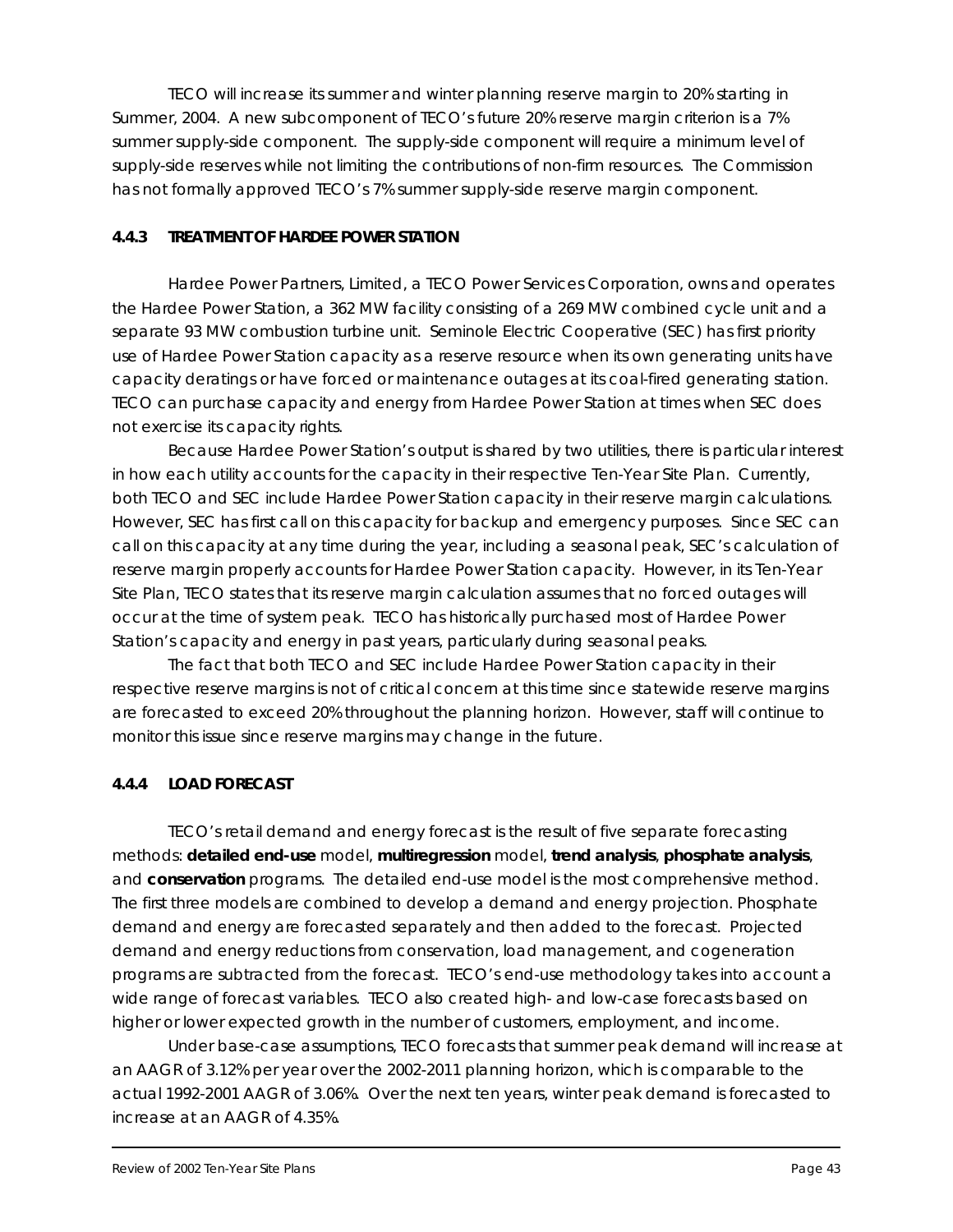TECO's 1997-2001 retail sales forecasts have an absolute forecast error of 1.72, which is below the 2.57% average of the reporting utilities. For the same five-year period, TECO's retail sales forecasts have an average forecast error of -1.72%, reflecting a tendency to underforecast.

#### *4.4.5 DEMAND-SIDE MANAGEMENT*

The Commission set new DSM goals for TECO in August, 1999. TECO's goals call for a cumulative reduction of 71 MW of summer peak demand, 123 MW of winter peak demand, and 189 GWh of energy usage over the next ten years. The Commission approved TECO's DSM Plan in April, 2000.

TECO currently offers eleven DSM programs. Most of TECO's forecasted demand savings are expected to come from non-dispatchable conservation programs (winter demand reduction estimated at 698 MW by 2011/12) and a dispatchable load management program (242 MW by 2011/12). While interruptible service is forecasted to continue during the planning horizon, its contribution to TECO's winter demand savings is forecasted to decrease to 151 MW during the planning horizon. In total, TECO's DSM programs are forecasted to reduce winter peak demand by approximately 1091 MW (24.1%) by 2011/12.

However, non-firm resources such as interruptible service and load management make up a substantial part of TECO's reserve margin. Non-firm resources currently make up nearly 69% of TECO's winter reserves. This is expected to be a short-term event, as TECO has adopted a 7% supply-side reserve margin criterion beginning in 2004.

# *4.4.6 STATE, REGIONAL, AND LOCAL AGENCY COMMENTS*

*Florida Department of Environmental Protection –* Finds that TECO's *Ten-Year Site Plan* is adequate for planning purposes.

**Southwest Florida Water Management District - Has concerns with the number of proposed** inland sites for plant expansion. Recommends that utilities consider the use of alternatives to ground water for cooling purposes, such as locating proposed plants on the coast to allow the use of seawater.

*Tampa Bay Regional Planning Council –* TECO's *Ten-Year Site Plan* is consistent with regional policies. Proposed changes at Big Bend and Gannon (Bayside) will have a net positive effect on air and water quality in the region due to the decreased use of coal.

# *4.4.7 SUITABILITY*

Reserve margins are expected to meet or exceed TECO's 15% reserve margin criterion for each peak through the summer of 2004. After that time, forecasted reserve margins are expected to meet or exceed the new dual 20% overall / 7% supply-side criteria. The Commission classifies TECO's *Ten-Year Site Plan* as *suitable* for planning purposes.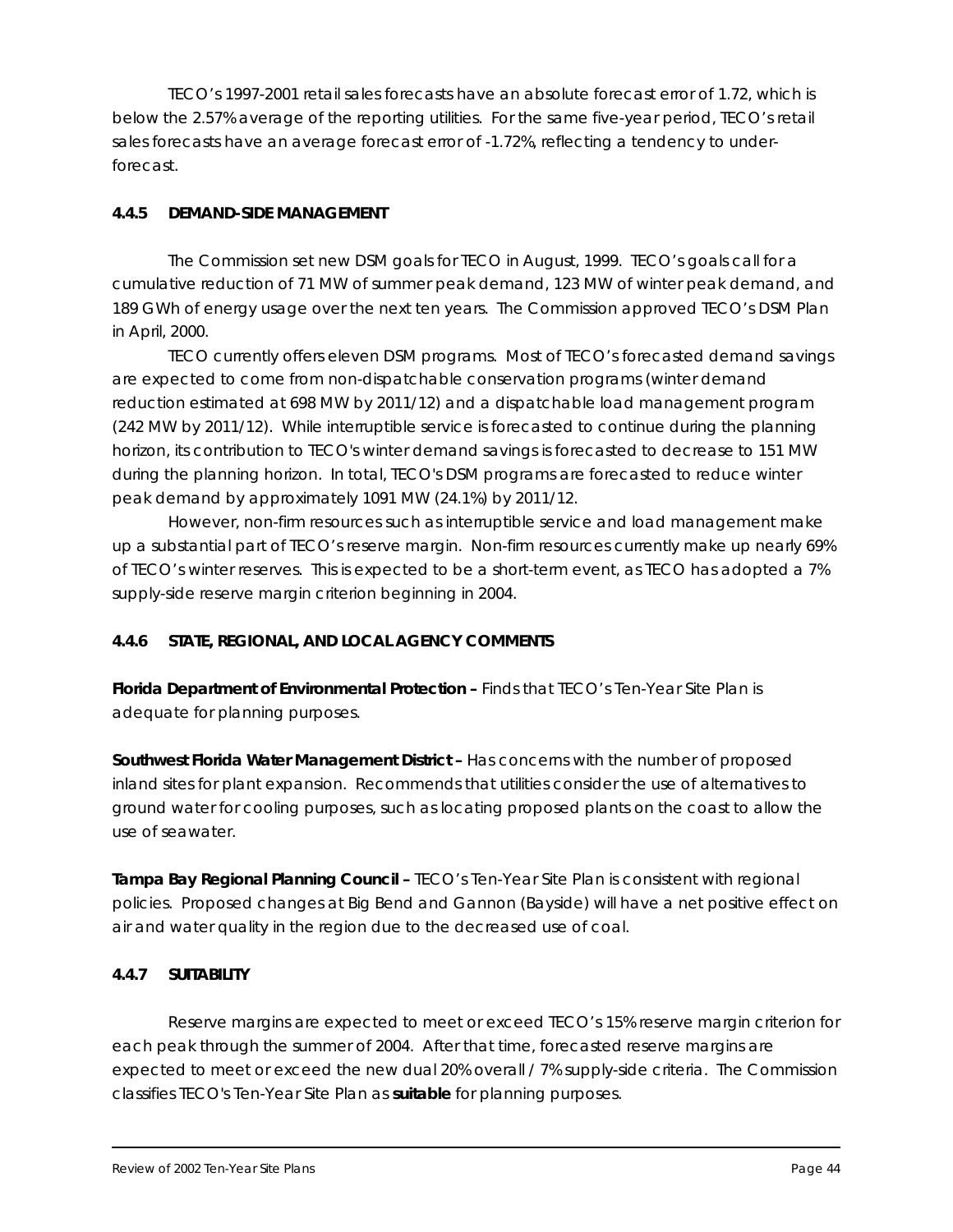# **4.5 FLORIDA MUNICIPAL POWER AGENCY (FMPA)**

FMPA is an organization that jointly manages and operates the activities of 31 municipal electric utilities. FMPA added two new members, the City of Lake Worth (LWU) and the Kissimmee Utility Authority (KUA), in 2002. Fifteen member utilities, including LWU and KUA, currently comprise FMPA's **All-Requirements Project**, meaning that FMPA plans for, and supplies, all power requirements for these members. Member cities not involved in the **All-Requirements Project** are responsible for planning their own generation and transmission needs.

#### *4.5.1 GENERATION SELECTION*

As seen in Table 11, FMPA's **All-Requirements Project** currently has a winter system generating capacity of 1,317 MW. However, the combined generation of FMPA's members, currently 527 MW, is insufficient to meet aggregate load. To serve load that exceeds generation, FMPA currently purchases 790 MW of capacity from other utilities. FMPA has partial requirements contracts with FPC and FPL, who serve the load that exceeds FMPA's own generation and capacity purchases. FMPA's *Ten-Year Site Plan* includes the addition of LWU as an **All-Requirements Project** member but not KUA. KUA's membership will be reflected in FMPA's *Ten-Year Site Plan* for 2003.

FMPA plans to add 396 MW of capacity during the planning period. FMPA plans to add an 18 MW CT in Key West in 2005, a yet-to-be sited 200 MW CC unit in 2007, and a yet-to-be sited 165 MW CT unit in 2009. All other planned additions are expected to come from joint ownership shares in two new generating units: 125 MW from **Cane Island Unit 3**, a CC unit jointly owned with KUA that was placed into commercial service in January, 2002; and, 22 MW from **Stanton Unit A**, a 585 MW CC unit jointly owned with OUC, KUA, and Southern Company-Florida, LLC and scheduled to enter service in October, 2003. Firm imports are forecasted to decrease to 656 MW by 2012.

| <b>TABLE 11. FMPA - WINTER CAPACITY BY FUEL TYPE</b> |                                         |                                          |
|------------------------------------------------------|-----------------------------------------|------------------------------------------|
| <b>UNIT TYPE</b>                                     | <b>EXISTING</b><br><b>CAPACITY (MW)</b> | <b>PROPOSED</b><br><b>ADDITIONS (MW)</b> |
| <b>Nuclear</b>                                       | 75                                      | $\Omega$                                 |
| Coal                                                 | 245                                     | <sup>n</sup>                             |
| Firm Imports                                         | 790                                     | $-134$                                   |
| <b>Combined Cycle</b>                                | 60                                      | 347                                      |
| <b>Combustion Turbine</b>                            | 147                                     | 183                                      |
| <b>TOTAL</b>                                         | 1317                                    | 396                                      |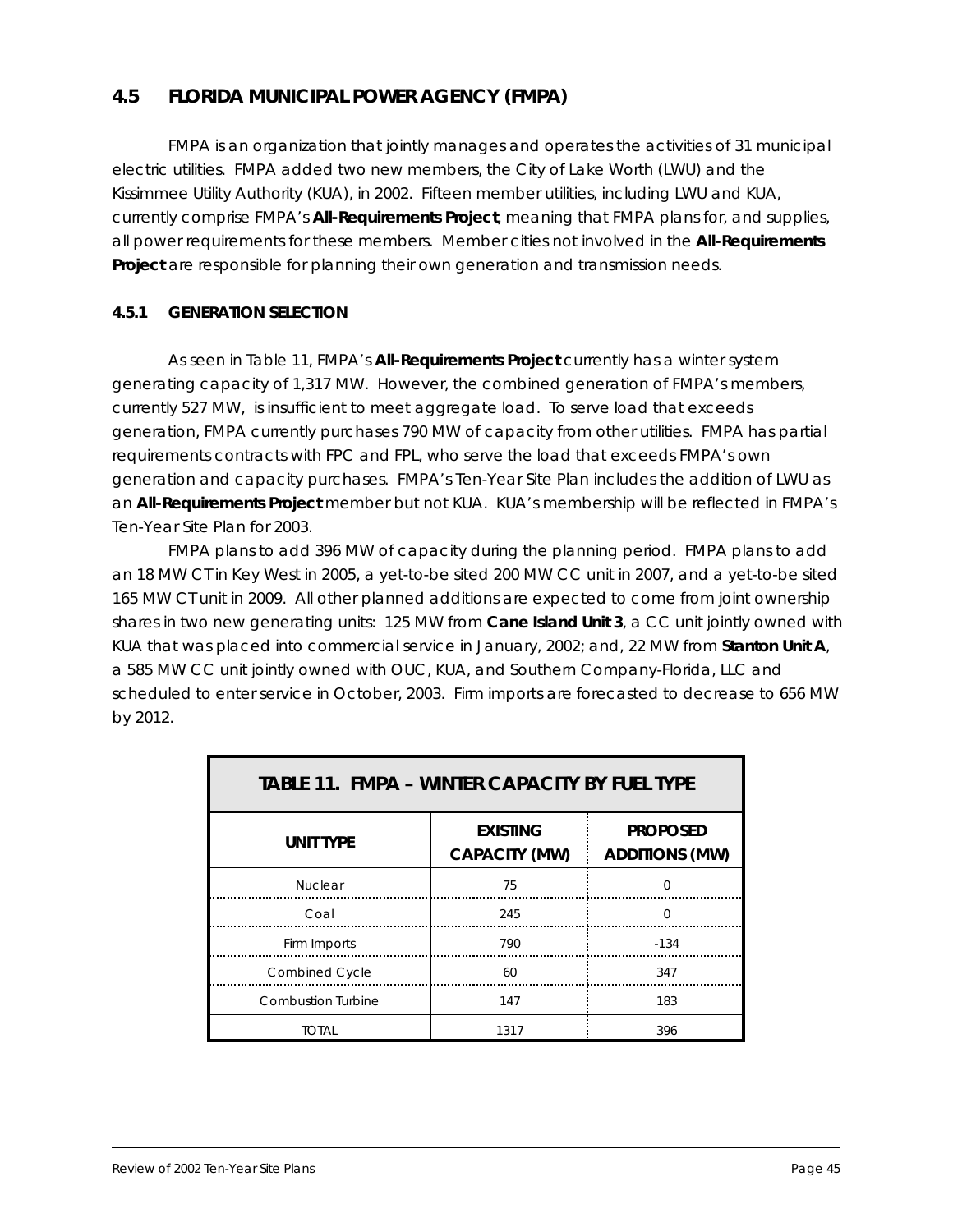#### *4.5.2 RELIABILITY CRITERIA*

FMPA has historically been a summer-peaking entity. As such, FMPA plans its system using a reliability criterion of 18% summer peak / 15% winter peak reserve margin. FMPA indicates that it will rely upon unspecified purchases of 35 MW in 2004, 20 MW in 2005, and 30 MW in 2006 to maintain its reserve margin criteria. In its *Ten-Year Site Plan*, FMPA states that it is currently negotiating contracts for purchased power expected to be supplied by resources within the FRCC region. Further, the Commission has been notified that FMPA has the option to purchase capacity and energy throughout the planning horizon under existing purchased power contracts. These contracts are expected to provide sufficient capacity to meet FMPA's current load forecast.

#### *4.5.3 LOAD FORECAST*

To estimate the energy needs for its **All-Requirements Project** members, FMPA uses econometric modeling and statistical analysis, incremental load analysis, and informed judgement. Some general economic and demographic assumptions are identified, but only one data source is identified. Applying generalized economic assumptions across all relevant member systems may not best represent the load characteristics for these geographicallydispersed municipalities. FMPA did not provide sensitivity analyses based upon varying economic and demographic assumptions, but rather high- and low-bandwidth cases based on different scenarios of events. Further, FMPA has insufficient historical retail sales data to enable the Commission to compare FMPA's forecast accuracy to other utilities.

For the 1992-2001 period, FMPA's base-case peak demand increased at an AAGR of 8.82% (summer) and 10.6% (winter) per year over the 2002-2011 planning horizon, primarily due to the addition of new member utilities. FMPA forecasts that summer peak demand will increase at an AAGR of 3.03% per year over the 2002-2011 planning horizon. Over the same period, winter peak demand is forecasted to increase at an AAGR of 2.97%.

#### *4.5.4 DEMAND-SIDE MANAGEMENT*

Member utilities individually promote their own conservation programs with assistance from FMPA. **All-Requirements Project** participants may choose from among seven conservation programs that have been evaluated to ensure cost effectiveness. These programs are forecasted to reduce the total 2011/12 winter load of FMPA's member utilities by 7 MW (0.5%).

#### *4.5.5 STATE, REGIONAL, AND LOCAL AGENCY COMMENTS*

*Florida Department of Environmental Protection –* Finds that FMPA's *Ten-Year Site Plan* is adequate for planning purposes.

*Indian River County –* FMPA's *Ten-Year Site Plan* is suitable for county land use planning purposes.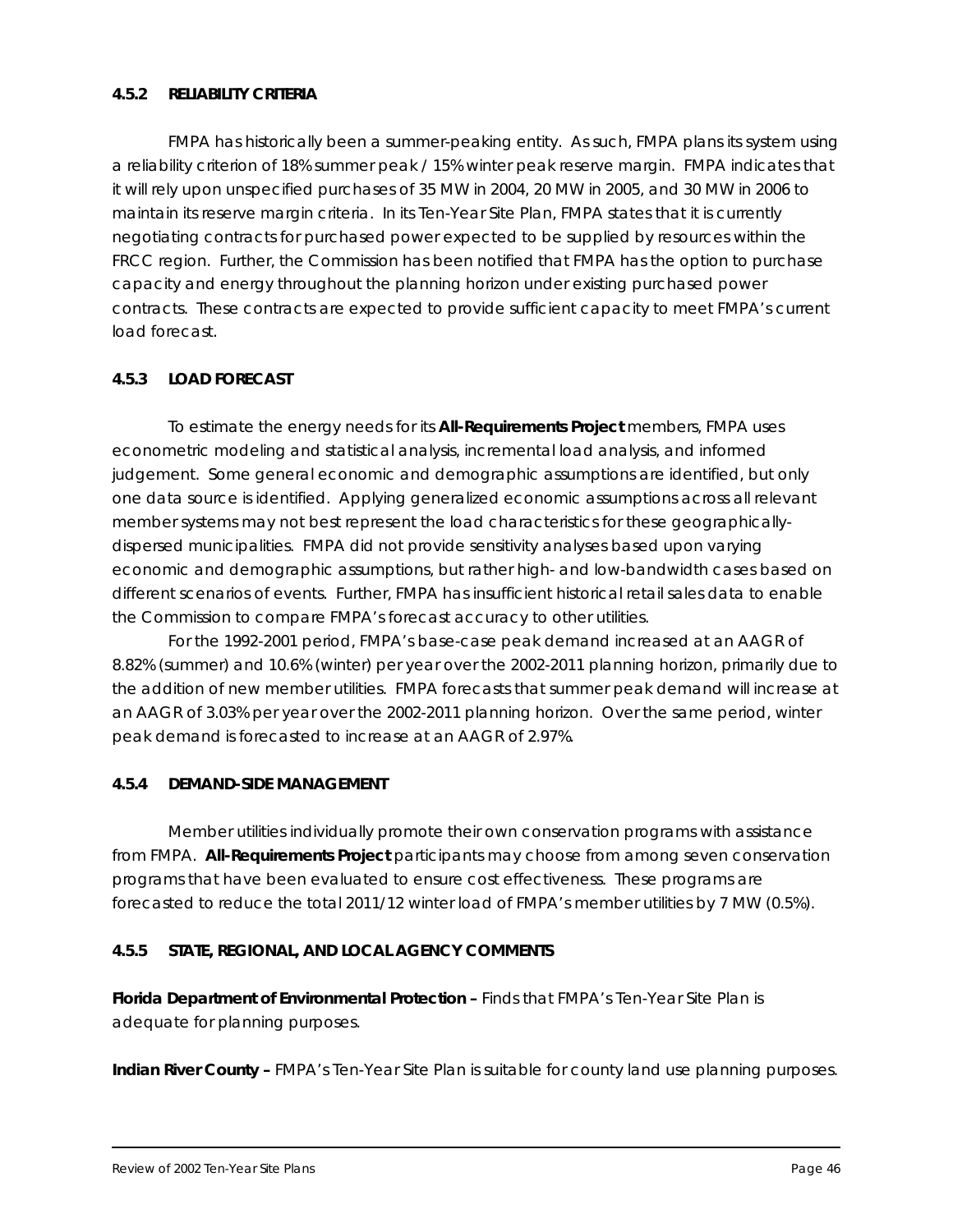*Northeast Florida Regional Planning Council –* No new plants or modifications to existing sites are expected in the Region.

Southwest Florida Water Management District - Has concerns with the number of proposed inland sites for plant expansion. Recommends that utilities consider the use of alternatives to ground water for cooling purposes, such as locating proposed plants on the coast to allow the use of seawater.

#### *4.5.6 SUITABILITY*

As filed in its *Ten-Year Site Plan*, FMPA's forecasted reserve margins rely upon small amounts of unspecified purchases for 2004, 2005, and 2006. However, FMPA has the option to continue purchasing capacity under existing contracts. These purchases are expected to meet FMPA's forecasted need for capacity and energy throughout the planning horizon. For this reason, the Commission classifies FMPA's *Ten-Year Site Plan* as *suitable* for planning purposes.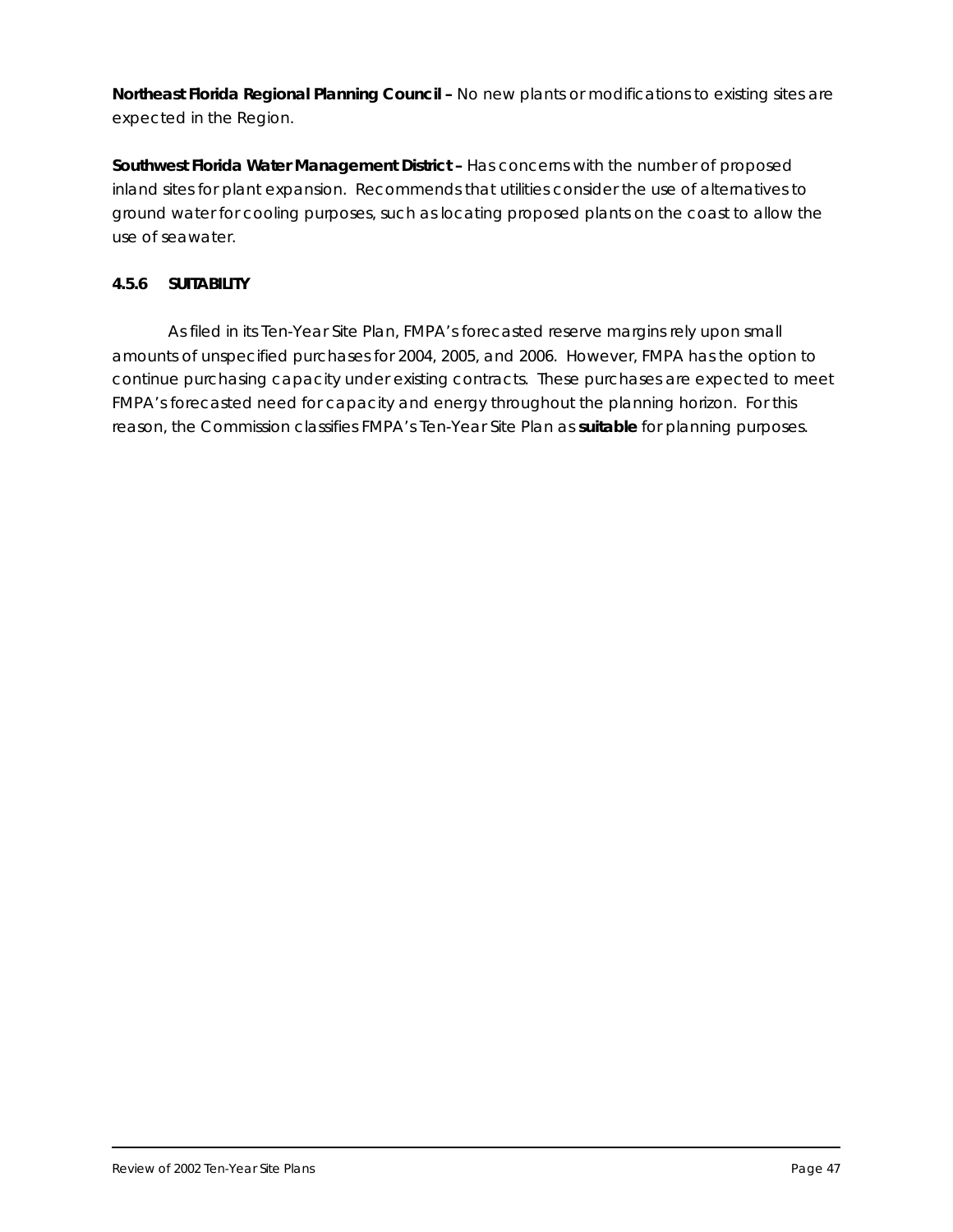# **4.6 GAINESVILLE REGIONAL UTILITIES (GRU)**

#### *4.6.1 GENERATION SELECTION*

As seen in Table 12, GRU has a net winter system capacity of 536 MW. The units on GRU's system actually can supply 629 MW of winter generation. However, GRU currently exports 93 MW of firm capacity to other utilities. These exports are expected to drop to 3 MW in 2003 and zero by 2004. GRU does not plan to add any capacity, nor retire any existing units, during the planning horizon.

| <b>TABLE 12. GRU - WINTER CAPACITY BY FUEL TYPE</b> |                                         |                                          |
|-----------------------------------------------------|-----------------------------------------|------------------------------------------|
| <b>UNIT TYPE</b>                                    | <b>EXISTING</b><br><b>CAPACITY (MW)</b> | <b>PROPOSED</b><br><b>ADDITIONS (MW)</b> |
| <b>Nuclear</b>                                      | 11                                      | $\Omega$                                 |
| Coal                                                | 228                                     | $\Omega$                                 |
| Firm Exports                                        | $-93$                                   | 93                                       |
| <b>Combined Cycle</b>                               | 118                                     | O                                        |
| <b>Fossil Steam</b>                                 | 106                                     | $\Omega$                                 |
| <b>Combustion Turbine</b>                           | 166                                     | $\Omega$                                 |
| TOTAL                                               | 536                                     | 93                                       |

#### *4.6.2 RELIABILITY CRITERIA*

GRU has historically been a summer-peaking utility. GRU plans its utility system using a reliability criterion of 15% summer and winter peak reserve margin.

#### *4.6.3 LOAD FORECAST*

GRU uses a series of linear multiple regression models to forecast demand and energy consumption. GRU's historical data have been obtained from reputable sources, and GRU outlined the key assumptions of its forecast. The assumptions include normal weather conditions, prices adjusted for inflation, a 3% average annual inflation rate throughout the forecast, and declining real electricity prices.

Under base-case assumptions, GRU forecasts that summer peak demand will increase at an AAGR of 2.06% per year over the 2002-2011 planning horizon, which is below the actual 1992- 2001 AAGR of 3.25%. Over the next ten years, winter peak demand is forecasted to increase at an AAGR of 1.55%, which is also below the actual 1992-2001 AAGR of 2.87%.

GRU's 1997-2001 retail sales forecasts have an absolute forecast error of 2.61%, which is slightly above the 2.57% average of the reporting utilities. For the same five-year period, GRU's retail sales forecasts have an average forecast error of -2.61%, reflecting a tendency to underforecast.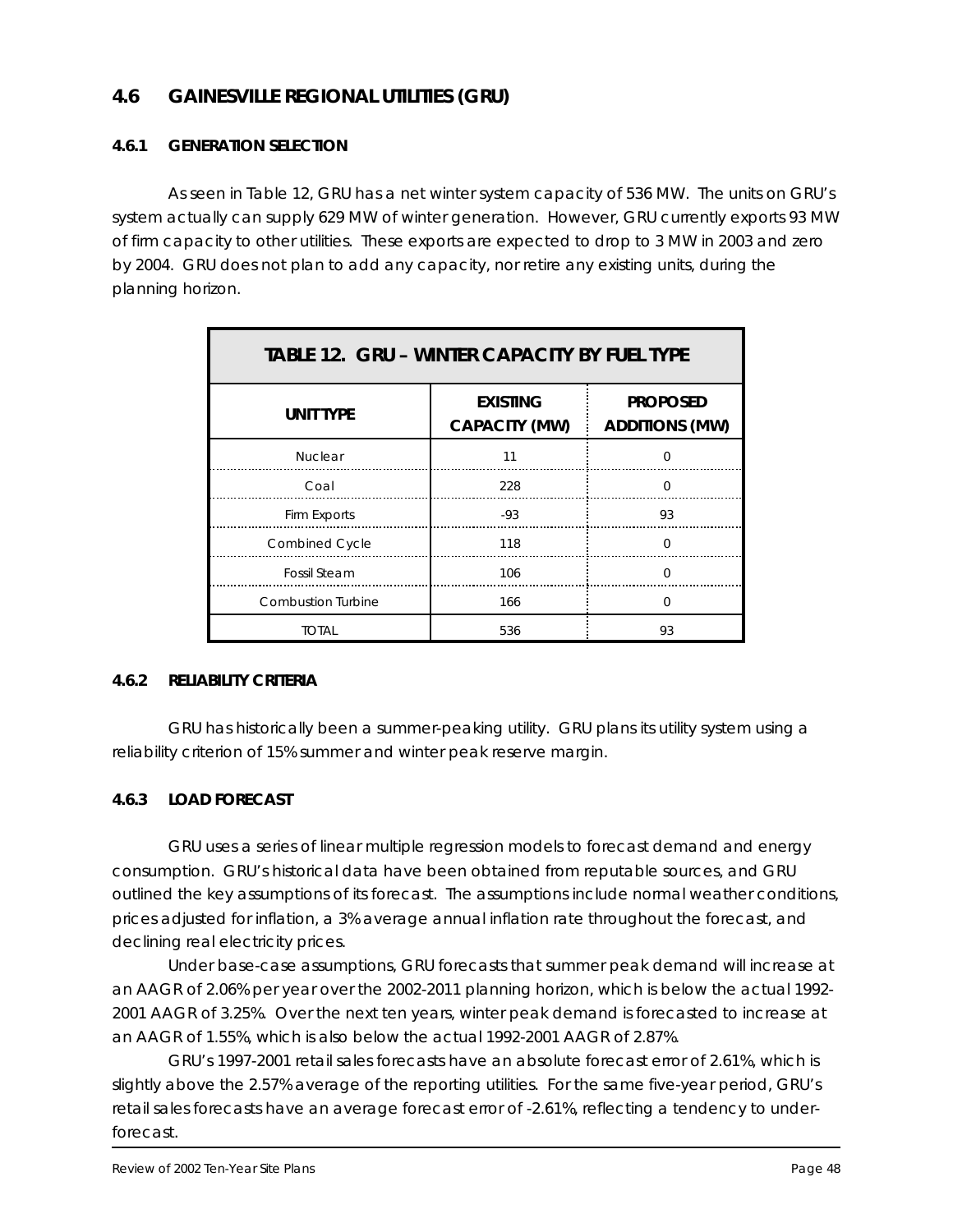#### *4.6.4 DEMAND-SIDE MANAGEMENT*

GRU is no longer subject to the requirements of FEECA. However, GRU expects to continue offering conservation programs. GRU does not have any non-firm load. GRU offers energy audits, low income household weatherization and natural gas extension, promotion of natural gas in residential construction, natural gas displacement of electric space heating and water heating, promotion of solar water heating, commercial lighting efficiency and maintenance services, and public information and education programs. These programs are expected to reduce GRU's winter peak demand by an estimated 18 MW (4.0%) by 2011/12.

#### *4.6.5 STATE, REGIONAL, AND LOCAL AGENCY COMMENTS*

*Florida Department of Environmental Protection –* Finds that GRU's *Ten-Year Site Plan* is adequate for planning purposes.

*North Central Florida Regional Planning Council –* Commented that GRU's *Ten-Year Site Plan* is consistent with the North Central Florida Strategic Regional Policy Plan.

*St. Johns River Water Management District –* Commented on water consumption at existing GRU plant sites.

#### *4.6.6 SUITABILITY*

Forecasted reserve margins are expected to far exceed GRU's 15% reserve margin criterion for each seasonal peak throughout the planning horizon. The Commission classifies GRU's *Ten-Year Site Plan* as *suitable* for planning purposes.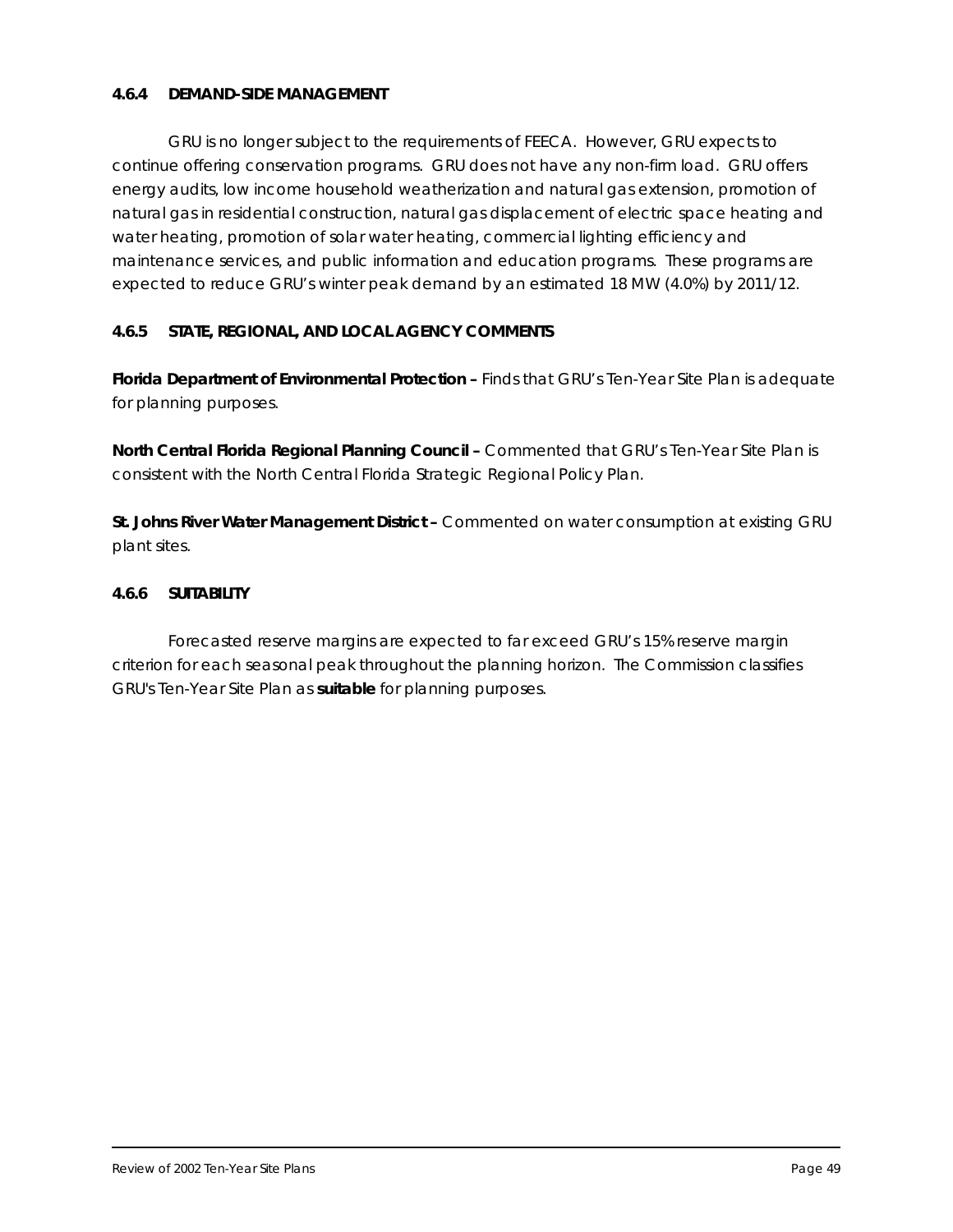# **4.7 JEA**

#### *4.7.1 GENERATION SELECTION*

As seen in Table 13, JEA has a winter system capacity of 2,910 MW. The units on JEA's system actually can supply 2,928 MW of winter generation. However, JEA is currently a net seller of capacity, exporting 445 MW while importing 427 MW.

JEA plans to add approximately 1,220 MW of winter capacity over the planning horizon. JEA plans to add a 191 MW heat recovery steam generator to two existing CT units at the **Brandy Branch** site. The resulting 573 MW CC unit is expected to enter service in June, 2004. JEA recently completed the repowering conversion of **Northside Unit 1** from gas/oil-fired steam to coal and the repowering of **Northside Unit 2**. Both units, with a combined capacity of 530 MW, entered service during 2002. JEA's *Ten-Year Site Plan* also includes a planned 352 MW CC unit in 2007, a 250 MW fluidized bed coal unit in 2010, and a 191 MW CT unit in 2011. All three units are planned for a yet-to-be-determined site.

JEA forecasts that firm exports will decrease to 383 MW by 2012, while firm purchases are expected to decrease to 70 MW by that time. JEA's capacity purchases are made through a partnership with the Municipal Electric Authority of Georgia and the South Carolina Public Service Authority. This partnership, known as The Energy Authority, works on behalf of JEA as its power marketing group to meet purchased power needs.

| <b>TABLE 13. JEA – WINTER CAPACITY BY FUEL TYPE</b> |                                         |                                          |
|-----------------------------------------------------|-----------------------------------------|------------------------------------------|
| <b>UNIT TYPE</b>                                    | <b>EXISTING</b><br><b>CAPACITY (MW)</b> | <b>PROPOSED</b><br><b>ADDITIONS (MW)</b> |
| Coal                                                | 1221                                    | 780                                      |
| <b>Firm Exports</b>                                 | $-445$                                  | 62                                       |
| Firm Imports                                        | 427                                     | $-357$                                   |
| <b>Combined Cycle</b>                               | $\Omega$                                | 543                                      |
| <b>Fossil Steam</b>                                 | 505                                     | $\Omega$                                 |
| <b>Combustion Turbine</b>                           | 1202                                    | 191                                      |
| total                                               | 2910                                    | 1219                                     |

#### *4.7.2 RELIABILITY CRITERIA*

JEA's peak demand has historically occurred nearly split between the summer and winter seasons. However, JEA forecasts that winter peak demand will exceed summer peak demand for each year of the planning horizon. Because of these seasonal variations, JEA uses a 15% summer and winter peak reserve margin as its reliability criterion.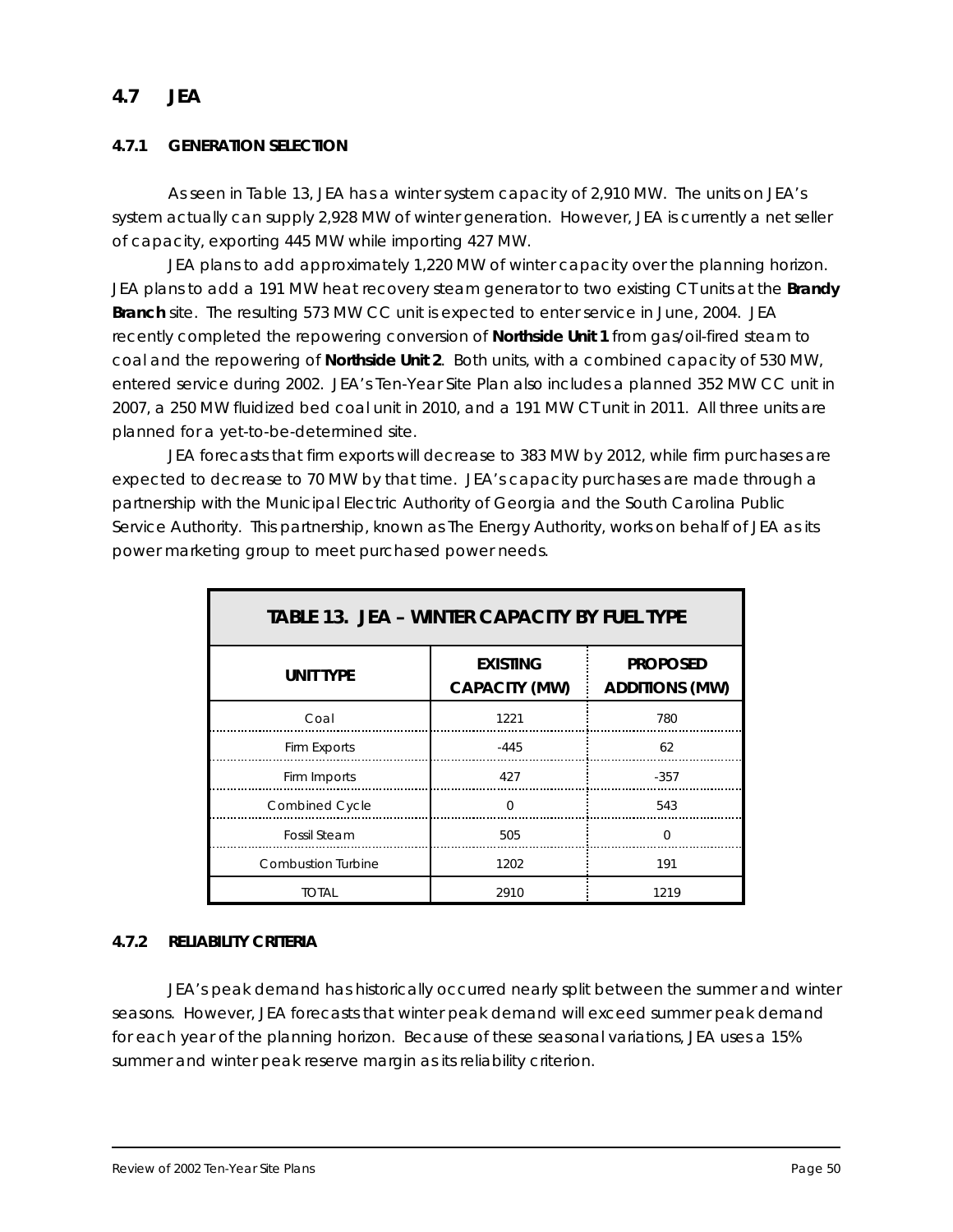#### *4.7.3 LOAD FORECAST*

JEA uses trend analysis of historical electric data to evaluate base, high, and low forecasts of demand, energy, and number of customers. Trend analysis does not explicitly capture the impact of projected growth in personal income, population, and other variables related to electricity usage. Forecasts based upon multiple regression models include such variables. Trending techniques also ignore the detailed analyses of appliance use, efficiency, and saturation – all of which are the foundation of end-use models. Most of the state's large utilities – with annual energy sales greater than 10,000 GWh – use end-use and econometric models simultaneously to generate load forecasts. However, JEA defends its use of trending methods because of lower cost and because good quality demographic data becomes available. It should be noted that JEA's trending results from the last four years show significant improvement over previous forecasting results.

Under base-case assumptions, JEA forecasts that winter peak demand will increase at an AAGR of 3.49% per year over the 2002-2011 planning horizon, which is below the actual 1992- 2001 AAGR of 3.86%. Over the next ten years, summer peak demand is forecasted to increase at an AAGR of 3.52%, which is above the actual 1992-2001 AAGR of 3.13%.

JEA's 1997-2001 retail sales forecasts have an absolute forecast error of 5.49%, which is the highest among the reporting utilities and is considerably above the 2.57% average of the reporting utilities. For the same five-year period, JEA's retail sales forecasts have an average forecast error of -5.49%, reflecting a strong tendency to under-forecast.

#### *4.7.4 DEMAND-SIDE MANAGEMENT*

The Commission set numeric goals of **zero** for JEA in April, 2000. JEA was unable to identify any cost-effective DSM programs to offer. However, JEA has agreed to continue its existing DSM programs including audits (required by FEECA), public information and education programs, and home fix-up programs. JEA does not currently have a load management program. Nearly all forecasted demand savings that can be documented are expected to come from JEA's interruptible tariffs, which are forecasted to reduce JEA's total winter peak demand by 153 MW by 2011/12.

In 2001, JEA developed a solar reimbursement program to encourage renewable technologies. Under the program, JEA reimburses customers for a portion of the installation cost of solar photovoltaic and solar hot water systems.

#### *4.7.5 STATE, REGIONAL, AND LOCAL AGENCY COMMENTS*

*City of Jacksonville / Duval County –* Finds that JEA's *Ten-Year Site Plan* is a suitable planning document.

**Florida Department of Environmental Protection – Finds that JEA's** *Ten-Year Site Plan* **is adequate** for planning purposes.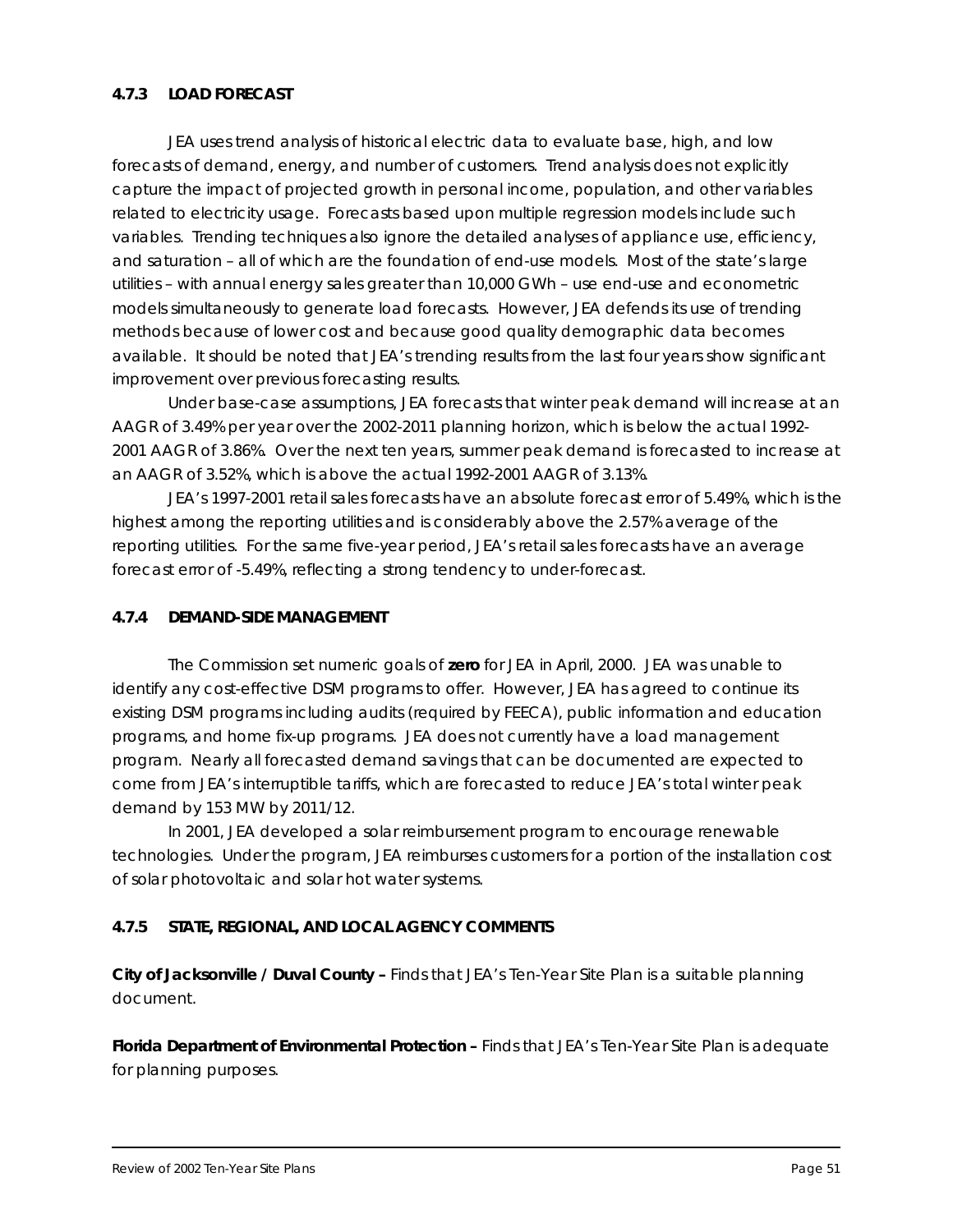*Northeast Florida Regional Planning Council - JEA's planned additions are generally consistent* with regional policies.

*St. Johns River Water Management District –* Stated that water consumption at the Northside plant may exceed permit limits.

#### *4.7.6 SUITABILITY*

Forecasted reserve margins are expected to meet or exceed JEA's 15% reserve margin criterion for each seasonal peak throughout the planning horizon. The Commission classifies JEA's *Ten-Year Site Plan* as *suitable* for planning purposes.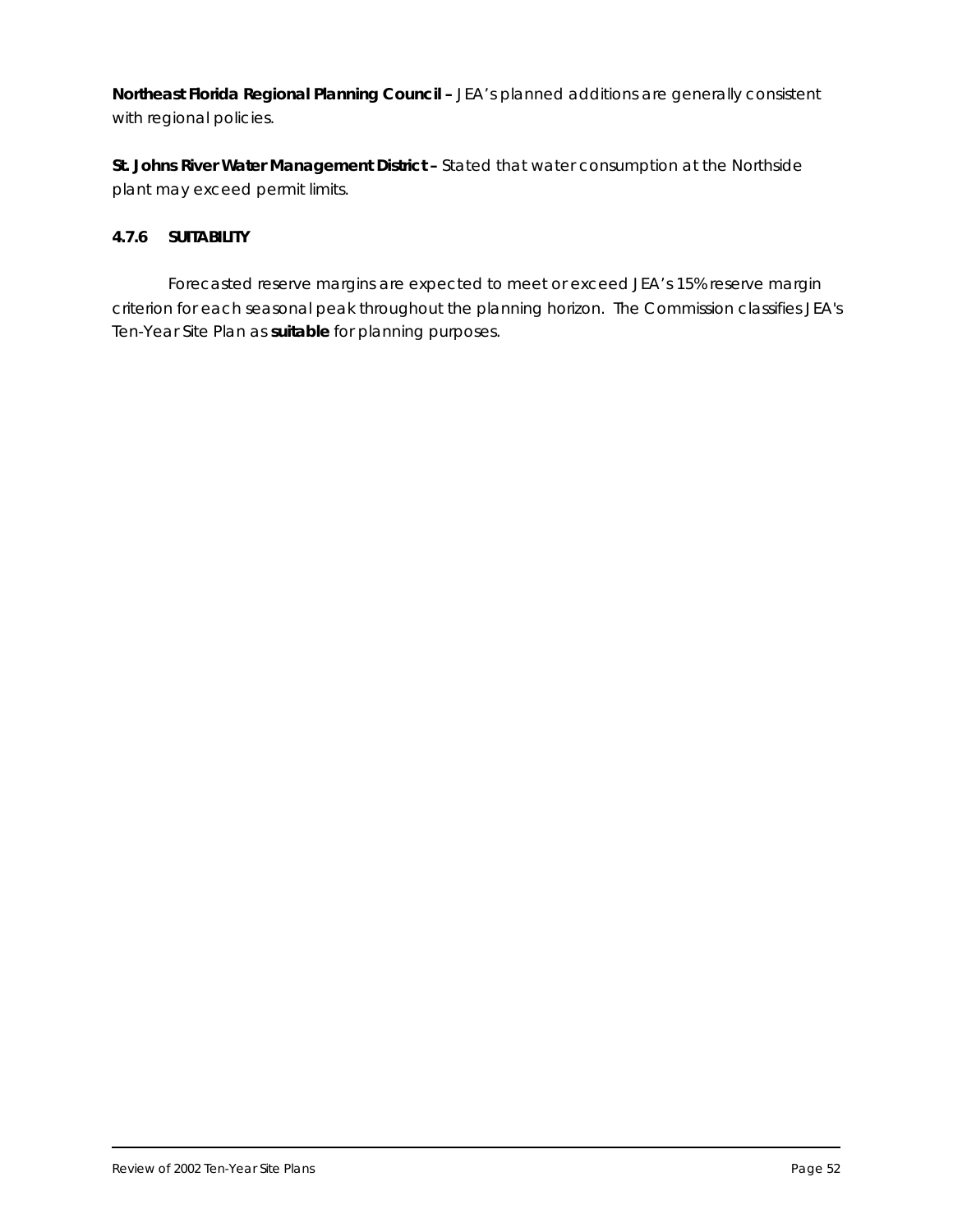# **4.8 KISSIMMEE UTILITY AUTHORITY (KUA)**

KUA became an **All-Requirements Project** member of FMPA in 2002. The information normally contained in KUA's *Ten-year Site Plan* will be incorporated into FMPA's *Ten-Year Site Plan* starting in 2003. As a result, KUA will no longer file a *Ten-Year Site Plan* with the Commission after this year. The following analysis describes KUA's stand-alone system as it existed when KUA's *Ten-year Site Plan* was filed in April, 2002.

#### *4.8.1 GENERATION SELECTION*

As seen in Table 14, KUA has a winter system capacity of 303 MW. Of this total, 185 MW comes from KUA-owned generation, while 118 MW comes from firm capacity purchases.

KUA's expansion plan reflects the addition of 133 MW of capacity from **Cane Island Unit 3**, which was placed into commercial service in January, 2002. This unit is jointly owned with FMPA. KUA also has a 22 MW ownership share in the proposed **Stanton Unit A**, a 585 MW CC unit due to be completed in October, 2003. This unit is jointly owned by OUC, KUA, FMPA, and Southern Company-Florida, LLC. KUA currently forecasts that its firm capacity purchases will decrease to 89 MW by 2012.

| <b>TABLE 14. KUA – WINTER CAPACITY BY FUEL TYPE</b> |                                         |                                          |
|-----------------------------------------------------|-----------------------------------------|------------------------------------------|
| <b>UNIT TYPE</b>                                    | <b>EXISTING</b><br><b>CAPACITY (MW)</b> | <b>PROPOSED</b><br><b>ADDITIONS (MW)</b> |
| <b>Nuclear</b>                                      | 6                                       | $\Omega$                                 |
| Coal                                                | 21                                      | U                                        |
| Firm Imports                                        | 118                                     | $-19$                                    |
| Combined Cycle                                      | 109                                     | 155                                      |
| <b>Combustion Turbine</b>                           | 49                                      | O                                        |
| TOTAL                                               | 303                                     | 136                                      |

#### *4.8.2 RELIABILITY CRITERIA*

KUA is primarily a summer-peaking utility. However, KUA plans its utility system using a reliability criterion of 15% summer and winter peak reserve margin.

KUA's *Ten-Year Site Plan* contains unspecified purchases in the summers of 2009 (13 MW), 2010 (28 MW), and 2011 (46 MW) to maintain its 15% reserve margin criterion. Reserve margin drops to 3.4% by 2011 w/o capacity additions. KUA acknowledges the deficiency in its *Ten-Year Site Plan* but relies only on unspecified capacity purchases to maintain its 15% reserve margin. KUA's future capacity deficiencies may be mitigated, however, now that KUA is a member of FMPA's **All-Requirements Project**.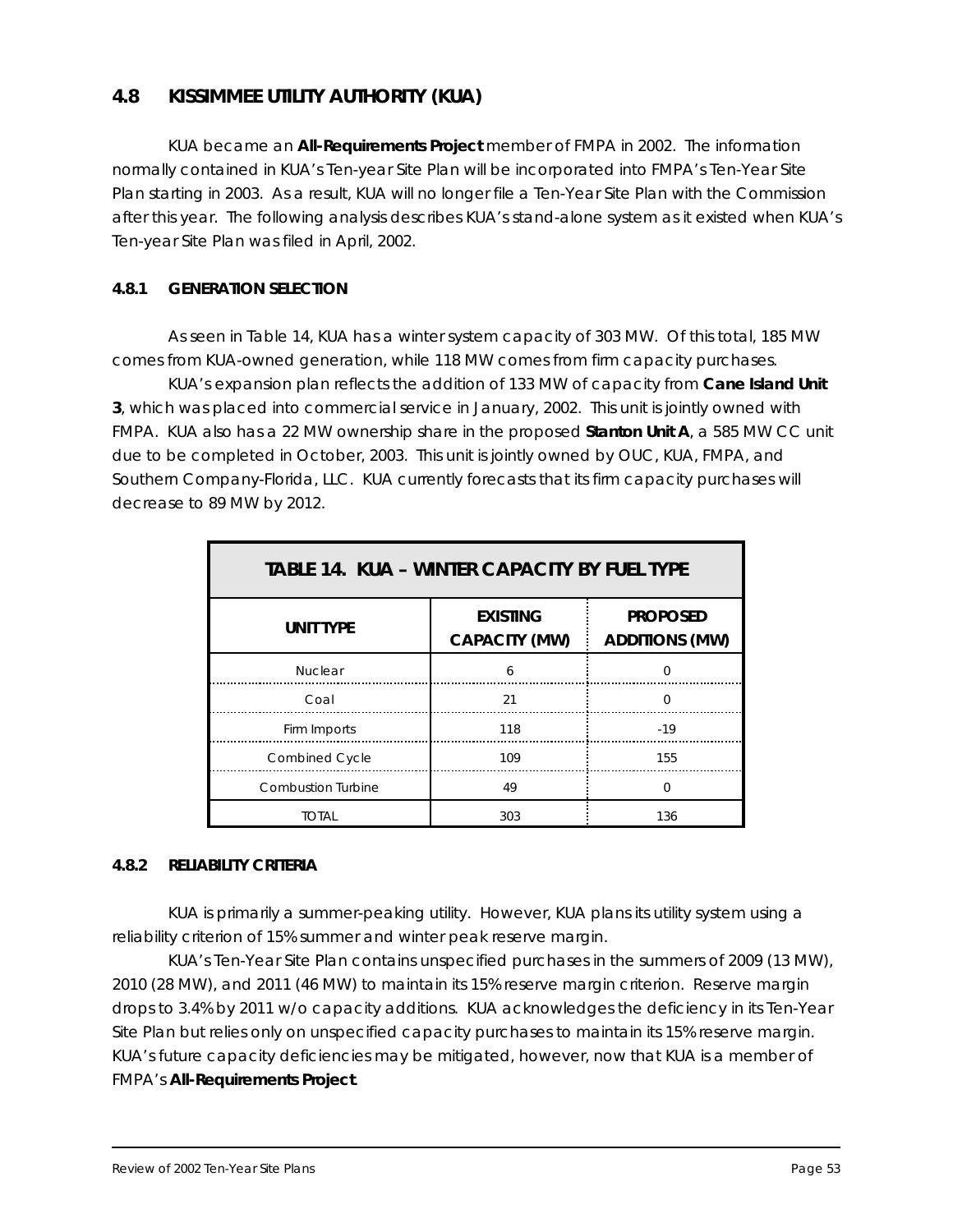#### *4.8.3 LOAD FORECAST*

KUA's forecast models measure changes in electricity usage per customer class as a function of factors such as temperature, income, and the real price of electricity. Population forecasts were obtained from the Bureau of Economic and Business Research, and normal weather conditions were assumed for the load forecast model. KUA did not identify its data sources and variables. Further, KUA has insufficient historical retail sales data to enable the Commission to compare KUA's forecast accuracy to other utilities.

Under base-case assumptions, KUA forecasts that summer peak demand will increase at an AAGR of 4.99% per year over the 2002-2011 planning horizon, which is above the actual 1992- 2001 AAGR of 4.44%. Over the next ten years, winter peak demand is forecasted to increase at an AAGR of 4.08%, which is slightly below the actual 1992-2001 AAGR of 4.24%.

#### *4.8.4 DEMAND-SIDE MANAGEMENT*

KUA is no longer subject to the requirements of FEECA. As a result, the Commission does not set numeric conservation goals for KUA. However, KUA plans to continue offering conservation programs such as energy audits and a residential load management program. The load management program is expected to reduce KUA's winter peak demand by an estimated 8 MW (2.2%) by 2011/12.

#### *4.8.5 STATE, REGIONAL, AND LOCAL AGENCY COMMENTS*

*Florida Department of Environmental Protection –* Finds that KUA's *Ten-Year Site Plan* is adequate for planning purposes.

*South Florida Water Management District –* No adverse comments regarding the suitability of KUA's proposed plant sites.

#### *4.8.6 SUITABILITY*

Forecasted reserve margins are expected to fall below KUA's 15% reserve margin criterion in the summers of 2008, 2009, and 2010. The forecasted capacity deficiencies are small and occur in the later years of the planning horizon. These future capacity deficiencies may be mitigated now that KUA is a member of FMPA's **All-Requirements Project**. Therefore, KUA's *Ten-Year Site Plan* is *suitable* for planning purposes.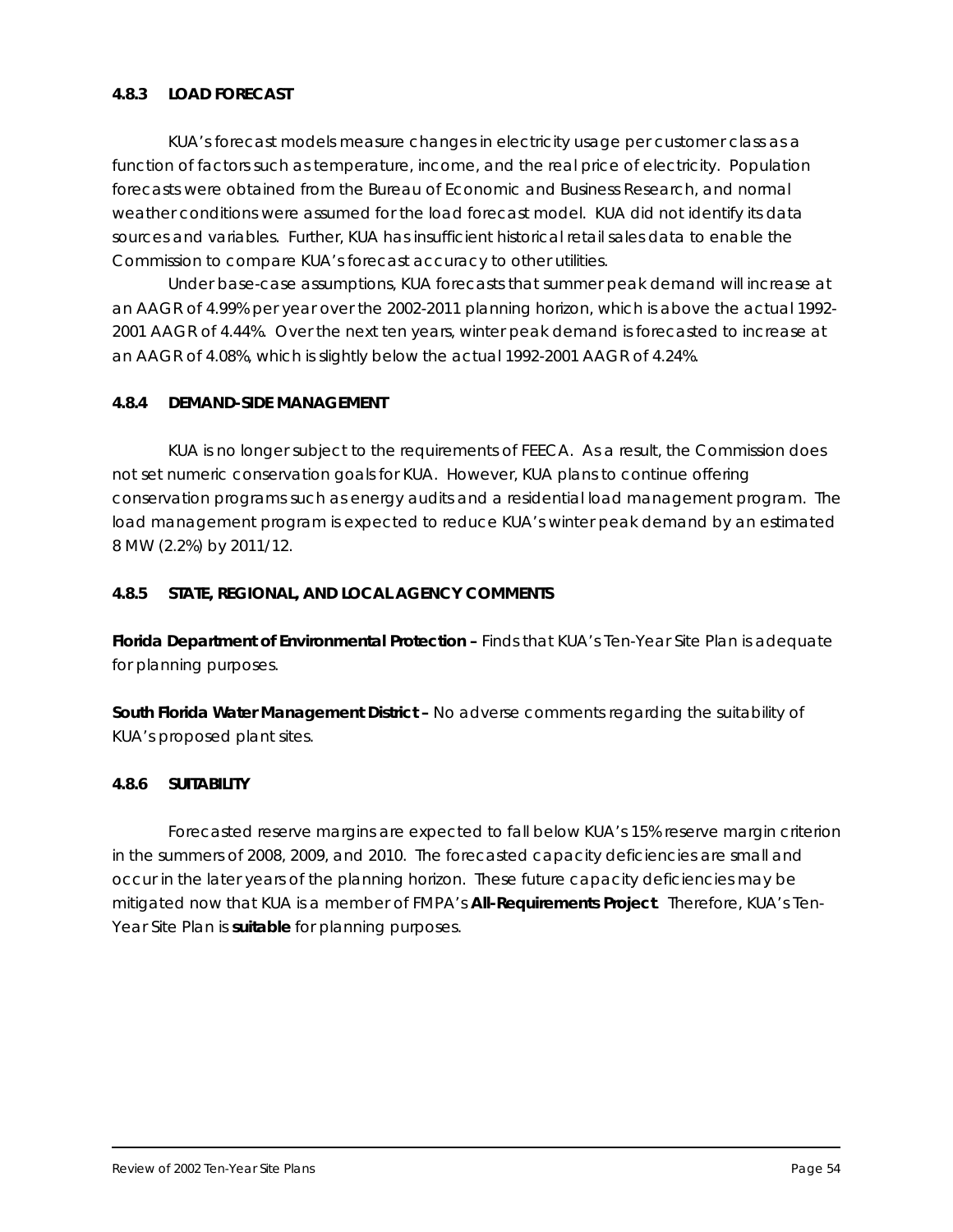# **4.9 CITY OF LAKELAND (LAK)**

#### *4.9.1 GENERATION SELECTION*

As seen in Table 15, LAK has a winter system capacity of 791 MW. LAK owns 891 MW of generating units and exports 100 MW of firm capacity to FMPA.

LAK's expansion plans reflect the addition of a 120 MW heat recovery steam generator to an existing 268 MW CT unit at **McIntosh Unit 5**. The resulting 388 MW CC unit was completed in April, 2002. Twenty internal combustion units, totaling 50 MW of capacity, were added at the **Winston** peaking station site in April, 2002. Firm imports are expected to drop to zero by 2010.

| <b>TABLE 15. LAK – WINTER CAPACITY BY FUEL TYPE</b> |                                         |                                          |
|-----------------------------------------------------|-----------------------------------------|------------------------------------------|
| <b>UNIT TYPE</b>                                    | <b>EXISTING</b><br><b>CAPACITY (MW)</b> | <b>PROPOSED</b><br><b>ADDITIONS (MW)</b> |
| Coal                                                | 205                                     | ∩                                        |
| Firm Imports                                        | <sup>0</sup>                            | <sup>n</sup>                             |
| Firm Exports                                        | $-100$                                  | 100                                      |
| <b>Combined Cycle</b>                               | 124                                     | 120                                      |
| <b>Fossil Steam</b>                                 | 240                                     | <sup>n</sup>                             |
| <b>Combustion Turbine</b>                           | 322                                     | 50                                       |
| Total                                               | 791                                     | 270                                      |

#### *4.9.2 RELIABILITY CRITERIA*

LAK is a winter-peaking utility. LAK plans its utility system using a reliability criterion of 20% summer peak / 22% winter peak reserve margin.

#### *4.9.3 LOAD FORECAST*

LAK's load forecast methodology includes economic modeling and exponential smoothing. LAK makes short-term forecasts using time-series decomposition models. The longterm forecasts use service territory population, number of accounts, energy sales, net energy for load, and summer and winter peak demand. LAK's load forecast is built from three data sources: Polk County population projections from the 1998 Bureau of Economic and Business Research forecast; the number of residential accounts in LAK's service area; and the results of LAK's 1994 Appliance Saturation Survey. The 1994 survey is dated and may not give appropriate results for the forecast. The Commission encourages use of the most recent possible data.

Under base-case assumptions, LAK forecasts that winter peak demand will increase at an AAGR of 1.79% per year over the 2002-2011 planning horizon, which is below the actual 1992- 2001 AAGR of 4.03%. Over the next ten years, summer peak demand is forecasted to increase at an AAGR of 2.22%, which is also below the actual 1992-2001 AAGR of 2.57%.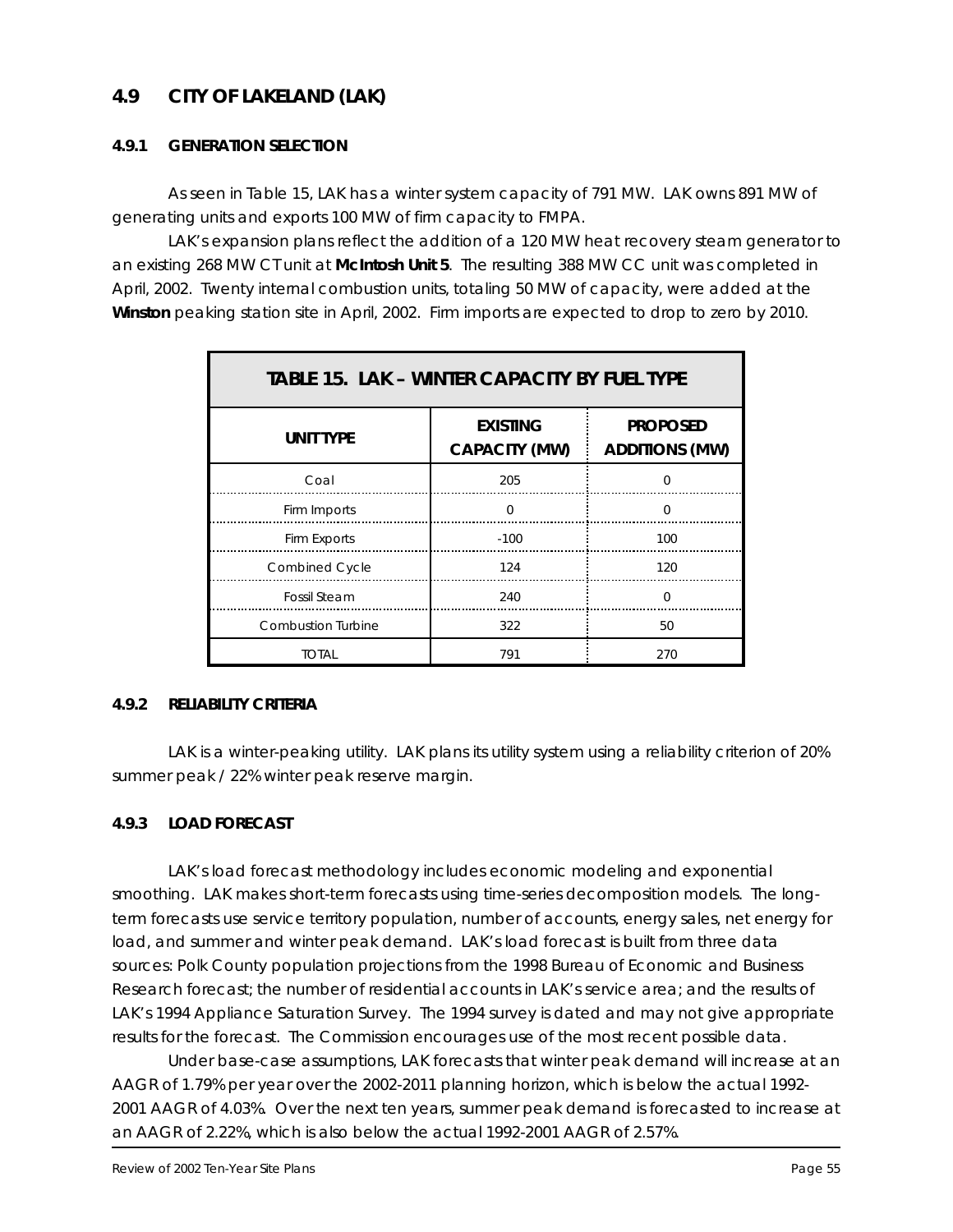LAK's 1997-2001 retail sales forecasts have an absolute forecast error of 1.24%, which is below the 2.57% average of the reporting utilities. For the same five-year period, LAK's retail sales forecasts have an average forecast error of 1.14%, reflecting a tendency to over-forecast.

#### *4.9.4 DEMAND-SIDE MANAGEMENT*

LAK is no longer subject to the requirements of FEECA. As a result, the Commission does not set numeric conservation goals for LAK. However, LAK plans to continue its research into other DSM technologies, including photovoltaic applications. Further, the utility plans to continue its existing conservation programs. In addition to interruptible service, LAK offers two residential programs (load management and a loan program) and three commercial programs (lighting, thermal energy storage, and high-pressure sodium outdoor lighting). These programs are expected to reduce LAK's winter peak demand by an estimated 67 MW (8.2%) by 2011/12.

#### *4.9.5 STATE, REGIONAL, AND LOCAL AGENCY COMMENTS*

*Florida Department of Environmental Protection –* Finds that LAK's *Ten-Year Site Plan* is adequate for planning purposes.

*Southwest Florida Water Management District –* Has concerns with the number of proposed inland sites for plant expansion. Recommends that utilities consider the use of alternatives to ground water for cooling purposes, such as locating proposed plants on the coast to allow the use of seawater.

#### *4.9.6 SUITABILITY*

Forecasted reserve margins are expected to exceed LAK's 20% summer and 22% winter reserve margin criteria for each seasonal peak throughout the planning horizon. The Commission classifies LAK's *Ten-Year Site Plan* as *suitable* for planning purposes.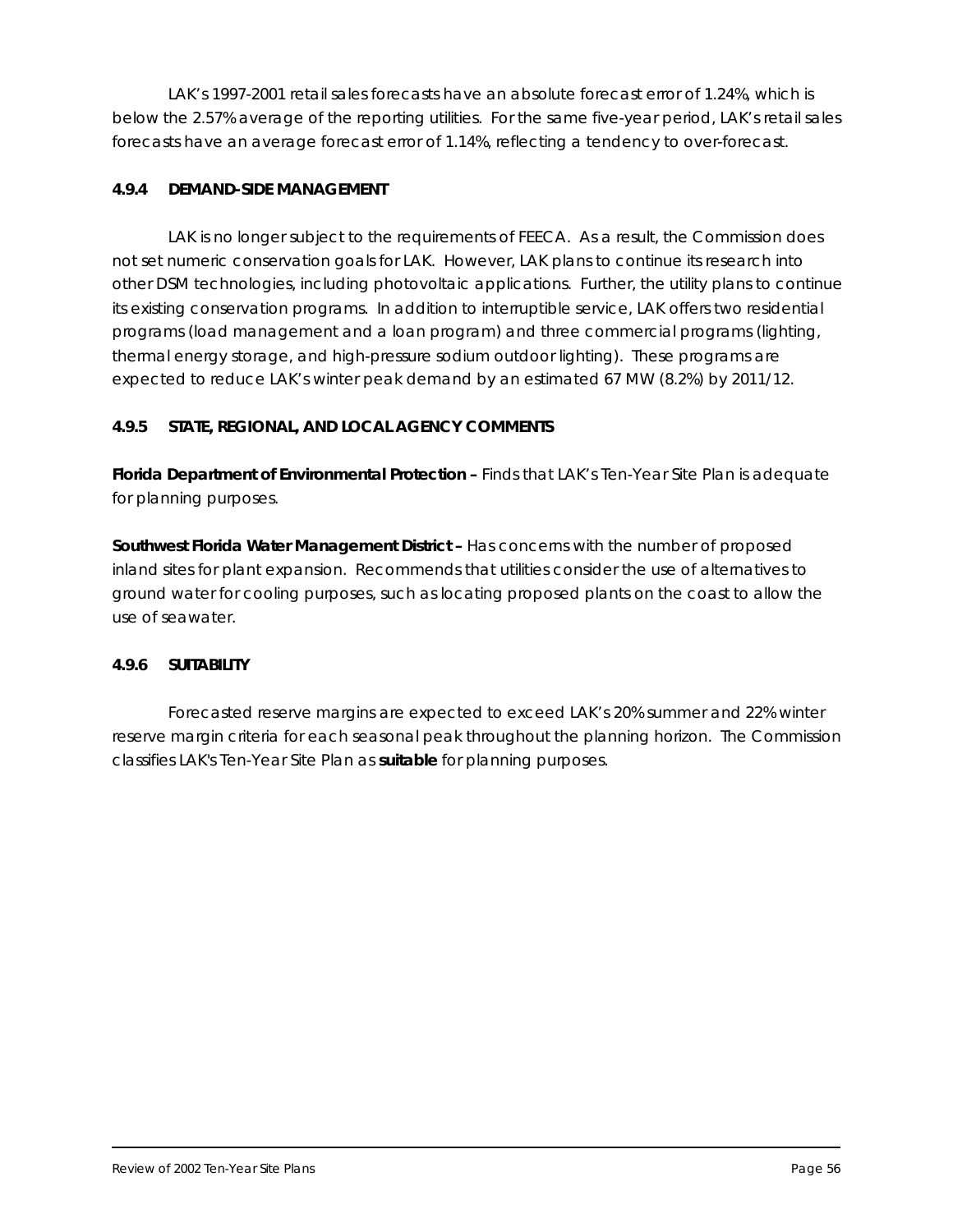# **4.10 ORLANDO UTILITIES COMMISSION (OUC)**

#### *4.10.1 GENERATION SELECTION*

As seen in Table 16, OUC has a winter system capacity of 1,385. Of this total, 1,092 MW comes from OUC-owned generation. OUC currently purchases 593 MW of firm capacity out of the **Indian River** fossil steam units purchased from OUC by **Reliant Energy** in 1999. OUC currently exports 300 MW of capacity to other utilities.

OUC's expansion plan reflects the addition of 181 MW of capacity from **Stanton Unit A** in October, 2003. OUC also plans to add two 175 MW CT units at the **Stanton** site, with in-service dates of 2006 and 2008, respectively. Firm imports are forecast to decrease to 231 MW, while exports are expected to decrease to zero, by 2012.

| <b>TABLE 16. OUC - WINTER CAPACITY BY FUEL TYPE</b> |                                         |                                          |
|-----------------------------------------------------|-----------------------------------------|------------------------------------------|
| <b>UNIT TYPE</b>                                    | <b>EXISTING</b><br><b>CAPACITY (MW)</b> | <b>PROPOSED</b><br><b>ADDITIONS (MW)</b> |
| <b>Nuclear</b>                                      | 66                                      | $\Omega$                                 |
| Coal                                                | 760                                     | ∩                                        |
| Firm Imports                                        | 593                                     | $-362$                                   |
| Firm Exports                                        | $-300$                                  | 300                                      |
| Combined Cycle                                      | $\Omega$                                | $\Omega$                                 |
| <b>Combustion Turbine</b>                           | 266                                     | 531                                      |
| TOTAL                                               | 1385                                    | 469                                      |

#### *4.10.2 RELIABILITY CRITERIA*

OUC is primarily a summer-peaking utility. OUC plans its utility system using a reliability criterion of 15% summer and winter peak reserve margin.

OUC's *Ten-Year Site Plan* contains a 30 MW unspecified purchase in Summer, 2003. OUC's Summer, 2003 reserve margin is 13.6% without the unspecified purchase. OUC acknowledges the unspecified purchase in its *Ten-Year Site Plan*.

#### *4.10.3 LOAD FORECAST*

OUC uses linear regression sales forecast models because of the expense of updating and maintaining a detailed end-use database. OUC's methodology and assumptions may be appropriate; however, there are no data for the 1996-1998 period, and St. Cloud data were added only in 2001. Thus, there was insufficient data to measure the absolute forecast error of OUC's 1997-2001 retail sales forecasts.

Under base-case assumptions, OUC forecasts that summer peak demand will increase at an AAGR of 3.56% per year over the 2002-2011 planning horizon, which is slightly above the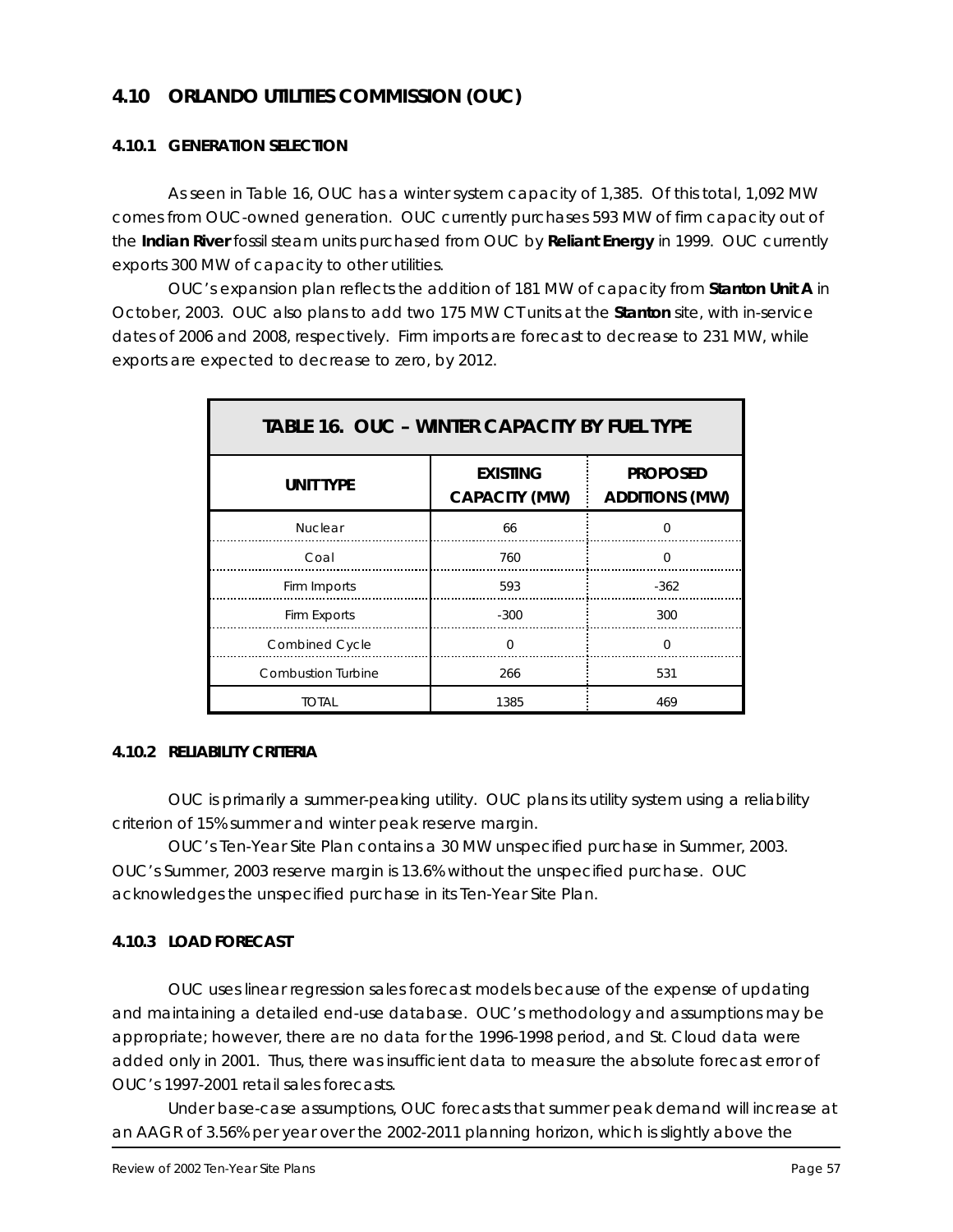actual 1992-2001 AAGR of 3.50%. Over the next ten years, winter peak demand is forecasted to increase at an AAGR of 2.40%, which is much below the actual 1992-2001 AAGR of 7.74%.

#### *4.10.4 DEMAND-SIDE MANAGEMENT*

The Commission set numeric goals of **zero** for OUC in April, 2000. OUC was unable to identify any cost-effective DSM programs to offer. However, OUC will continue its existing DSM programs including five residential conservation programs (audit, heat pump replacement, water heating, weatherization, home energy fix-up) and one commercial program (audit). OUC has an interruptible tariff but no load management program. Overall, OUC's conservation programs are expected to reduce winter peak demand by 32 MW (2.8%) by 2011/12.

#### *4.10.5 STATE, REGIONAL, AND LOCAL AGENCY COMMENTS*

*East Central Florida Regional Planning Council –* Proposed units at Stanton site do not conflict with regional policies.

*Florida Department of Environmental Protection –* Finds that OUC's *Ten-Year Site Plan* is adequate for planning purposes.

*St. Johns River Water Management District –* Has no comments on proposed units at Stanton site.

#### **4.10.6 SUITABILITY**

As noted in its Ten-Year Site Plan, OUC expects to rely upon 30 MW of unspecified purchases for Summer, 2003. OUC's Summer, 2003 reserve margin is forecasted to be 13.6% without the unspecified purchases. Otherwise, forecasted reserve margins are expected to exceed OUC's 15% reserve margin criterion for each seasonal peak throughout the planning horizon. The Commission classifies OUC's *Ten-Year Site Plan* as *suitable* for planning purposes.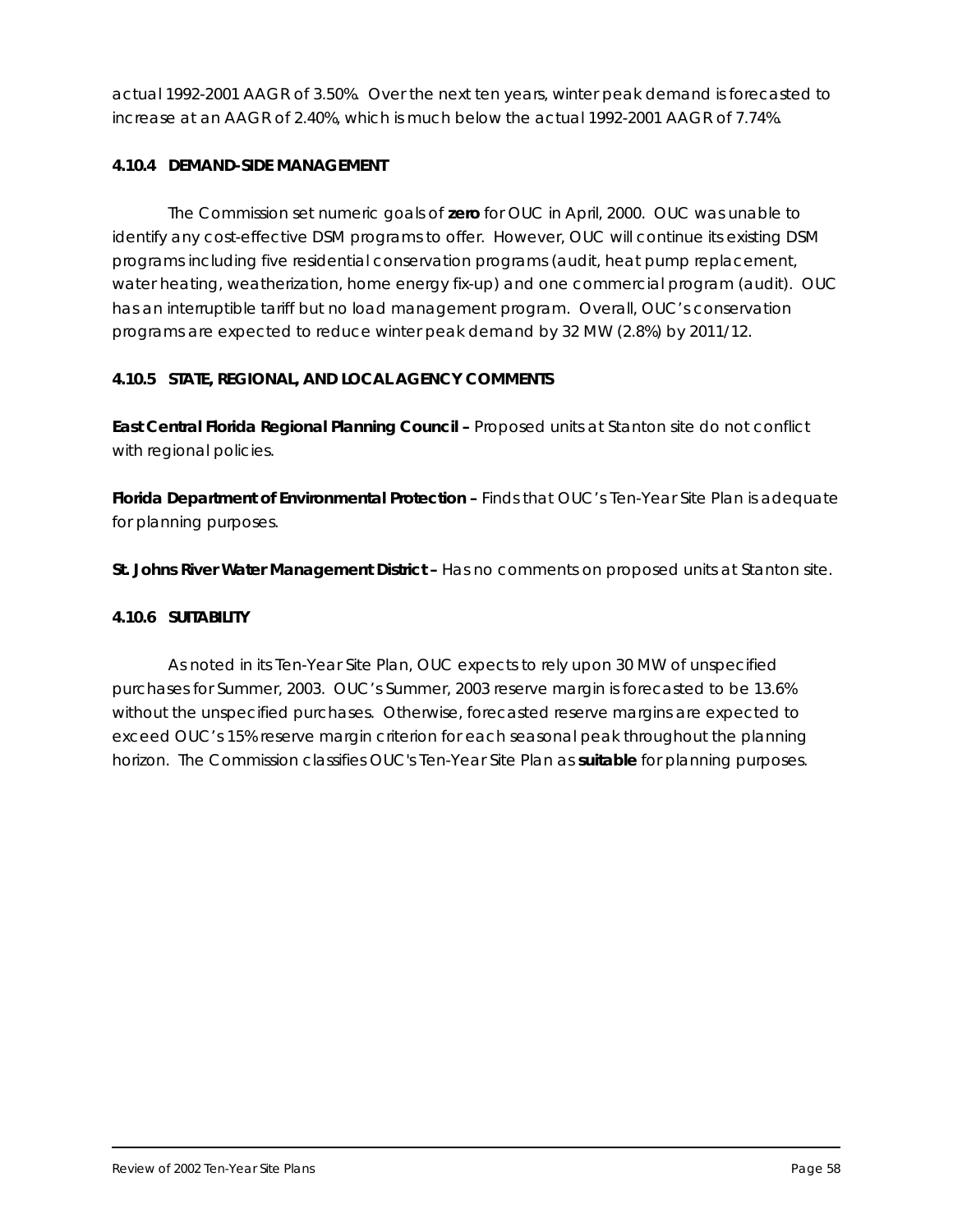# **4.11 CITY OF TALLAHASSEE (TAL)**

#### *4.11.1 GENERATION SELECTION*

As seen in Table 17, TAL has a winter system capacity of 733 MW. Of this total, 699 MW comes from TAL's own system generation, while 34 MW comes from firm capacity purchases.

TAL's *Ten-Year Site Plan* shows the addition of two 50 MW combustion turbine units, in May, 2005, at a yet-to-be determined site. TAL also plans to add a total of 100 MW of CC capacity at a yet-to-be determined site between 2007 and 2010. Firm purchases are scheduled to drop to 11 by 2003 and staying at that level throughout the rest of the planning horizon. TAL plans to retire two CT units (20 MW total) at the **Purdom** site in 2008 and 2009, respectively. **Purdom Unit 7**, a 50 MW steam turbine unit, is also scheduled for retirement in 2011.

| <b>TABLE 17. TAL - WINTER CAPACITY BY FUEL TYPE</b> |                                         |                                          |
|-----------------------------------------------------|-----------------------------------------|------------------------------------------|
| <b>UNIT TYPE</b>                                    | <b>EXISTING</b><br><b>CAPACITY (MW)</b> | <b>PROPOSED</b><br><b>ADDITIONS (MW)</b> |
| Firm Imports                                        | 34                                      | $-23$                                    |
| <b>Combined Cycle</b>                               | 262                                     | 100                                      |
| <b>Fossil Steam</b>                                 | 366                                     | -50                                      |
| Hydroelectric                                       | 11                                      | $\Omega$                                 |
| <b>Combustion Turbine</b>                           | 60                                      | 80                                       |
| <b>TOTAL</b>                                        | 733                                     | 107                                      |

#### *4.11.2 RELIABILITY CRITERIA*

TAL is primarily a summer-peaking utility. TAL plans its utility system using a reliability criterion of 17% reserve margin. TAL's *Ten-Year Site Plan* identifies a 14 MW unspecified purchase for Summer, 2004. Absent this unspecified purchase, TAL's Summer, 2004 reserve margin is 14.7%. In its *Ten-Year Site Plan*, TAL states that it is currently negotiating contracts for purchased power to meet its forecasted Summer, 2004 need. Further, the Commission has been notified that TAL has the option to extend an existing purchased power contract with Entergy. Either of these options are expected to provide sufficient capacity to meet TAL's current load forecast.

#### *4.11.3 LOAD FORECAST*

TAL uses a series of econometric-based linear regression forecasting models to develop its energy sales forecasts. These models rely upon an analysis of historical growth, usage patterns and population statistics. TAL lists data sources and tests its load forecast sensitivities for high- and low-growth cases.

Under base-case assumptions, TAL forecasts that summer peak demand will increase at an AAGR of 1.82% per year over the 2002-2011 planning horizon, which is below the actual 1992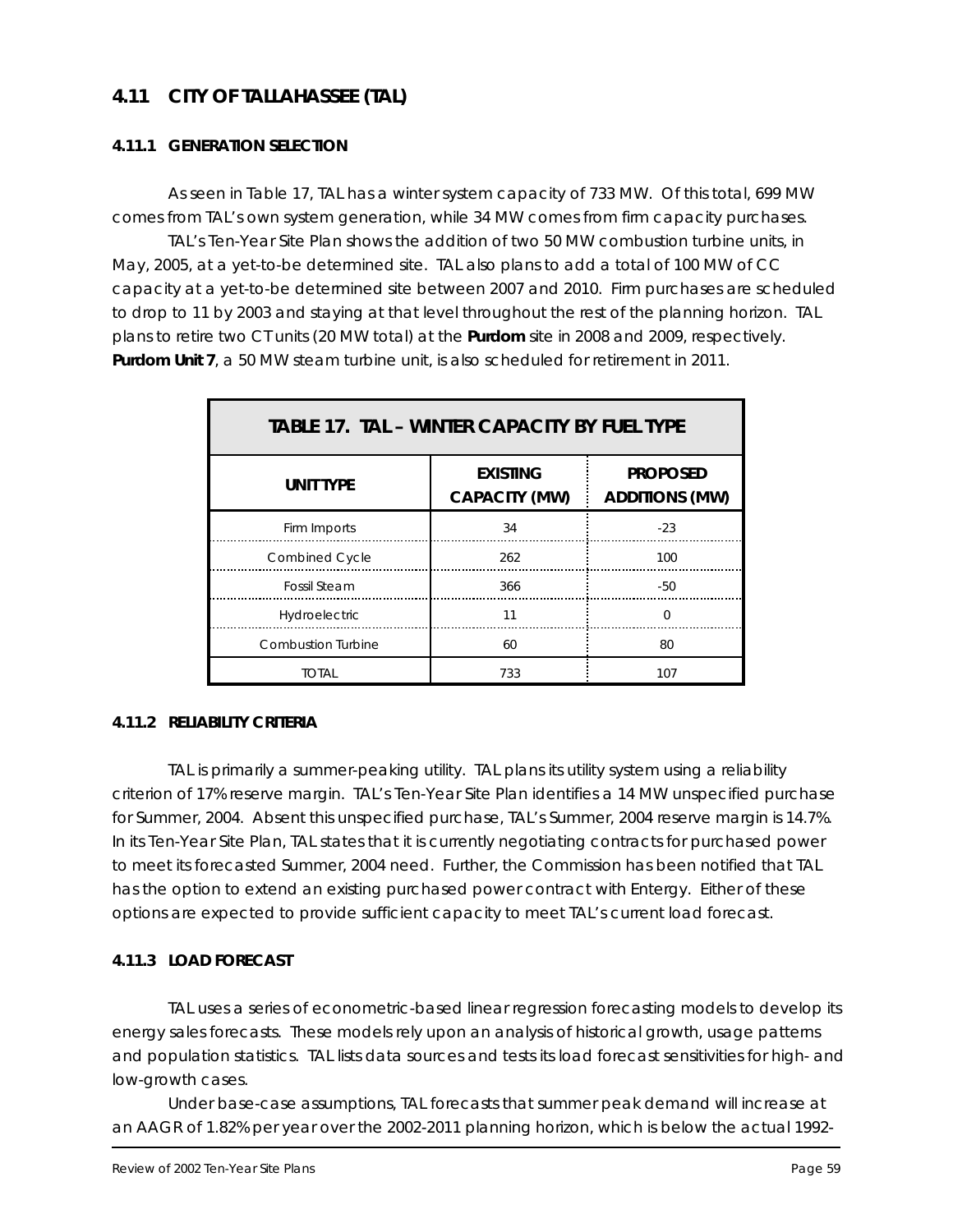2001 AAGR of 3.26%. Over the next ten years, winter peak demand is forecasted to increase at an AAGR of 2.57%, which is above the actual 1992-2001 AAGR of 2.15%.

TAL's 1997-2001 retail sales forecasts have an absolute forecast error of 2.02%, which is below the 2.57% average of the reporting utilities. For the same five-year period, TAL's retail sales forecasts have an average forecast error of -1.54%, reflecting a tendency to under-forecast.

#### *4.11.4 DEMAND-SIDE MANAGEMENT*

TAL is no longer subject to the requirements of FEECA. As a result, the Commission does not set numeric conservation goals for TAL. However, TAL does not expect to reduce its current commitment to conservation. TAL offers five residential and five commercial programs. These programs include natural gas conversion, non-dispatchable conservation programs, public information and education programs, and home improvement programs. TAL does not have a load management program. TAL forecasts that its DSM programs will reduce winter peak demand by an estimated 28 MW (4.4%) by 2011/12.

#### *4.11.5 STATE, REGIONAL, AND LOCAL AGENCY COMMENTS*

*Florida Department of Environmental Protection –* Expressed concern that TAL's *Ten-Year Site Plan* reflects a capacity shortfall in 2004.

#### *4.11.6 SUITABILITY*

Forecasted reserve margins are expected to fall below TAL's 17% reserve margin criterion in Summer, 2004 unless unspecified purchases are included. The forecasted capacity deficiency is small, and TAL may be able to continue purchasing capacity under an existing contract. This purchase is expected to meet TAL's forecasted need for capacity in Summer, 2004. For this reason, the Commission classifies TAL's 2002 *Ten-Year Site Plan* as *suitable* for planning purposes.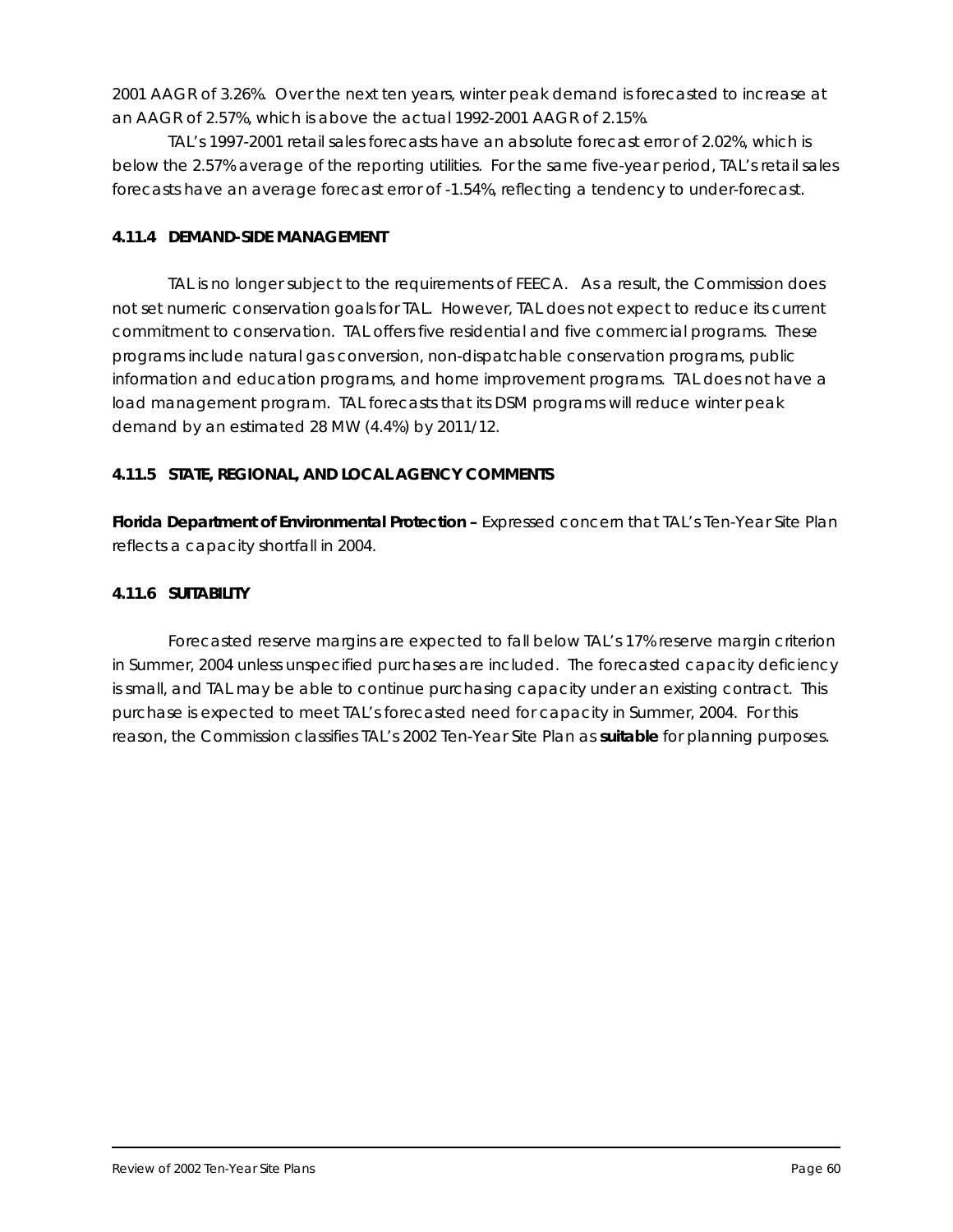# **4.12 SEMINOLE ELECTRIC COOPERATIVE (SEC)**

SEC is a wholesale cooperative that provides full requirements to ten distribution system members. SEC does not serve any retail load. SEC relies on owned and purchased capacity resources to meet the needs of its member systems. SEC is obligated to serve all load up to specified capacity commitment levels and provide adequate reserves. Partial requirements providers (FPC, TECO, JEA, OUC, and GRU) serve all of SEC's load that exceeds specified capacity commitment levels.

#### *4.12.1 GENERATION SELECTION*

As seen in Table 18, SEC currently has a total winter generating capacity of 1,917 MW. However, SEC's generating capacity is insufficient to meet the aggregate load of its members. To serve load that exceeds generation, SEC purchases 1,138 MW of winter firm capacity from other utilities, 362 MW from Hardee Power Station, and 35 MW of cogeneration. In addition, SEC has partial requirements and full requirements contracts with FPC, GRU, and TECO, who serve the amount of load that exceeds SEC's own generation and power purchases. The amount of partial requirements and full requirements purchases is currently 814 MW.

All of the approximately 2,184 MW of generating capacity proposed by SEC during the planning horizon is forecasted to be from CT units. Two 182 MW CT units are planned for the **Payne Creek** site in 2006. SEC's *Ten-Year Site Plan* also reflects plans for ten additional 182 MW CT units at a yet-to-be-determined site over the planning horizon. These units are planned to be placed into service as follows: one each in 2006, 2007, 2008, 2010, and 2011; and five units in 2009. SEC currently plans to use distillate oil to fuel all proposed CT units.

SEC's reliance on firm purchases is expected to decrease to 150 MW by 2012. However, the amount of partial requirements and full requirements capacity imports is forecasted to increase to 1,171 MW by that time.

| <b>TABLE 18. SEC - WINTER CAPACITY BY FUEL TYPE</b> |                                         |                                          |
|-----------------------------------------------------|-----------------------------------------|------------------------------------------|
| <b>UNIT TYPE</b>                                    | <b>EXISTING</b><br><b>CAPACITY (MW)</b> | <b>PROPOSED</b><br><b>ADDITIONS (MW)</b> |
| <b>Nuclear</b>                                      | 15                                      | O                                        |
| Coal                                                | 1330                                    | $\Omega$                                 |
| Firm Imports                                        | 1016                                    | $-866$                                   |
| <b>Partial Requirements Purchases</b>               | 814                                     | 357                                      |
| Firm Non-Utility Generation                         | 397                                     | $-35$                                    |
| <b>Combined Cycle</b>                               | 572                                     | O                                        |
| <b>Combustion Turbine</b>                           | $\Omega$                                | 2184                                     |
| total                                               | 4144                                    | 1640                                     |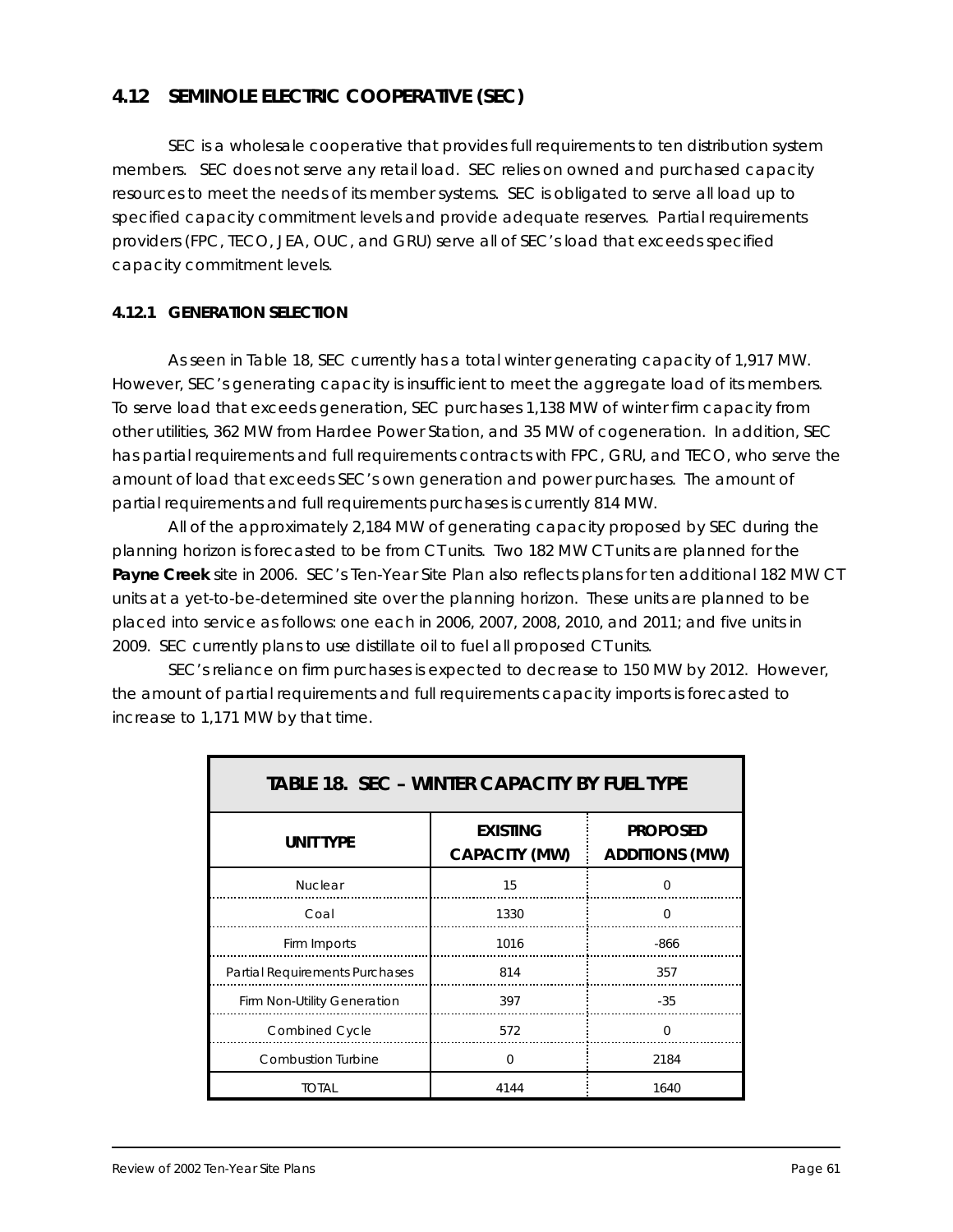#### *4.12.2 RELIABILITY CRITERIA*

SEC expects to continue to be a winter-peaking utility primarily due to a forecasted increase in electric space-heating appliance saturation. SEC uses a dual reliability criteria of 15% summer and winter reserve margin and a 1% EUE/NEL ratio. Reserve margin is the primary criterion driving SEC's future resource needs.

#### *4.12.3 TREATMENT OF HARDEE POWER STATION*

Hardee Power Partners, Limited, a TECO Power Services Corporation, owns and operates the Hardee Power Station, a 362 MW facility consisting of a 269 MW combined cycle unit and a separate 93 MW combustion turbine unit. SEC has first priority use of Hardee Power Station capacity as a reserve resource when its own generating units have capacity deratings or have forced or maintenance outages at its coal-fired generating station. TECO can purchase capacity and energy from Hardee Power Station at times when SEC does not exercise its capacity rights.

Because Hardee Power Station's output is shared by two utilities, there is particular interest in how each utility accounts for the capacity in their respective *Ten-Year Site Plan*. Currently, both TECO and SEC include Hardee Power Station capacity in their reserve margin calculations. However, SEC has first call on this capacity for backup and emergency purposes. Since SEC can call on this capacity at any time during the year, including a seasonal peak, SEC's calculation of reserve margin properly accounts for Hardee Power Station capacity. However, in its *Ten-Year Site Plan*, TECO states that its reserve margin calculation assumes that no forced outages will occur at the time of system peak. TECO has historically purchased most of Hardee Power Station's capacity and energy in past years, particularly during seasonal peaks.

The fact that both TECO and SEC include Hardee Power Station capacity in their respective reserve margins is not of critical concern at this time since statewide reserve margins are forecasted to exceed 20% throughout the planning horizon. However, staff will continue to monitor this issue since reserve margins may change in the future.

#### *4.12.4 LOAD FORECAST*

SEC identifies and justifies its load forecast methodology with a thorough description of econometric and end-use models, variables, data sources, assumptions, and informed judgements. SEC analyzed each member's load forecast and combined them to yield the final forecast. SEC provided detailed accounts of load forecasts based on economic, housing, appliance, weather and hourly load data. SEC provided high- and low-case load and energy forecast sensitivities.

Under base-case assumptions, SEC forecasts that winter peak demand will increase at an AAGR of 3.85% per year over the 2002-2011 planning horizon. While below the actual 1992-2001 AAGR of 4.46%, SEC's winter peak demand still has one of the highest forecasted growth rates in the state. Over the next ten years, summer peak demand is forecasted to increase at an AAGR of 3.77%, which is below the actual 1992-2001 AAGR of 5.00%.

SEC's 1997-2001 retail sales forecasts have an absolute forecast error of 3.11%, which is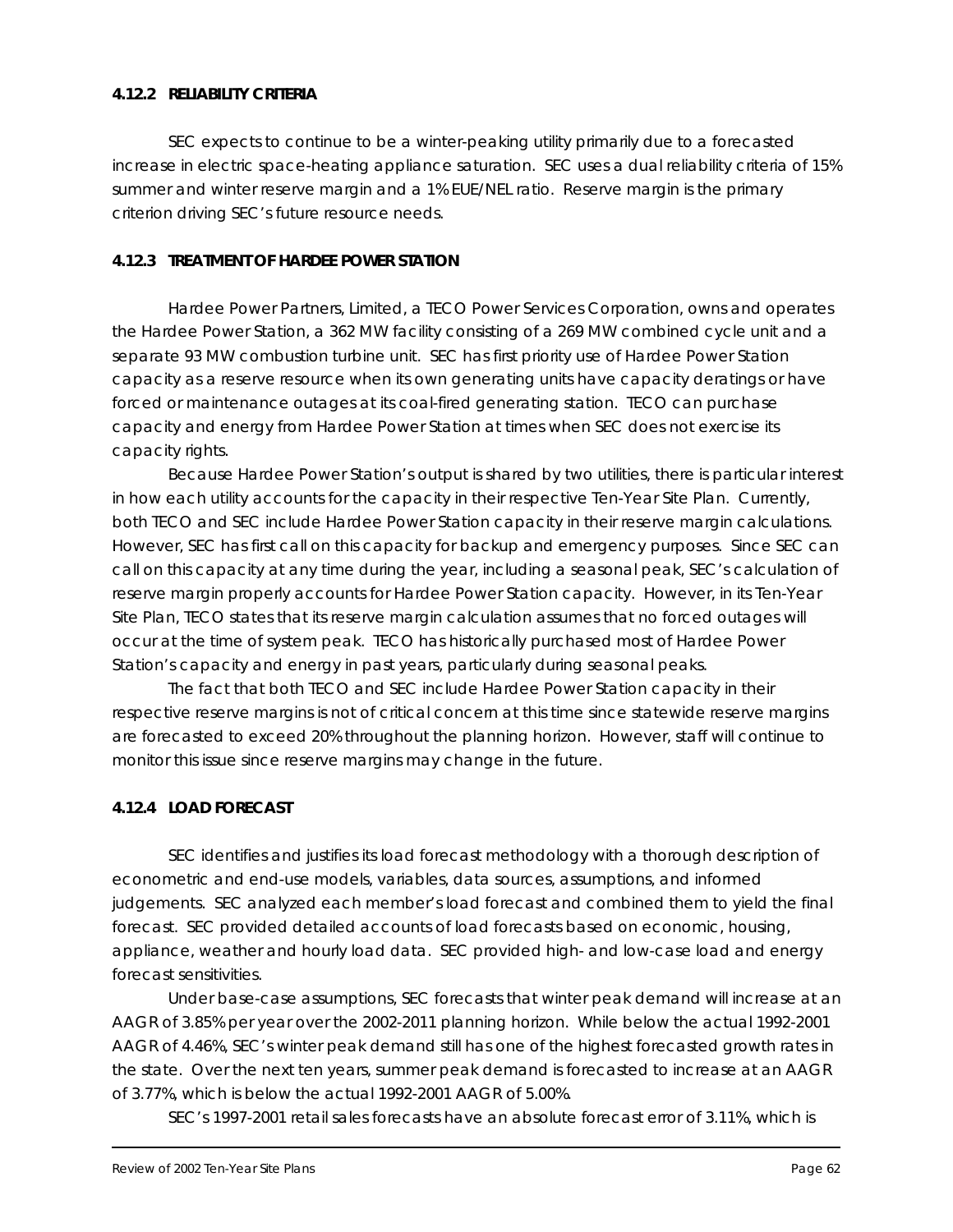above the 2.57% average of the reporting utilities. For the same five-year period, SEC's retail sales forecasts have an average forecast error of -2.46%, reflecting a tendency to underforecast.

#### *4.12.5 DEMAND-SIDE MANAGEMENT*

Member utilities individually promote their own conservation programs with SEC's assistance. Given the power supply agreements that SEC has with its members, demand reduction resulting from conservation and load management programs does not affect the operation of SEC's generating units. However, conservation reduces the level of partial requirements purchases.

Some of SEC's member utilities have load management programs whose dispatch are coordinated by SEC. These programs reduce SEC's peak demand by approximately 144 MW. The remaining savings (104 MW) come from various interruptible service tariffs. The aggregate winter demand savings of SEC's members is forecasted to be 248 MW (4.8%) by 2011/12.

#### *4.12.6 STATE, REGIONAL, AND LOCAL AGENCY COMMENTS*

**Florida Department of Environmental Protection – Finds that SEC's Ten-Year Site Plan is adequate** for planning purposes.

*Southwest Florida Water Management District –* Has concerns with the number of proposed inland sites for plant expansion. Recommends that utilities consider the use of alternatives to ground water for cooling purposes, such as locating proposed plants on the coast to allow the use of seawater.

#### *4.12.7 SUITABILITY*

Forecasted reserve margins are expected to meet or exceed SEC's 15% reserve margin planning criterion for each seasonal peak throughout the planning horizon. The Commission classifies SEC's *Ten-Year Site Plan* as *suitable* for planning purposes.